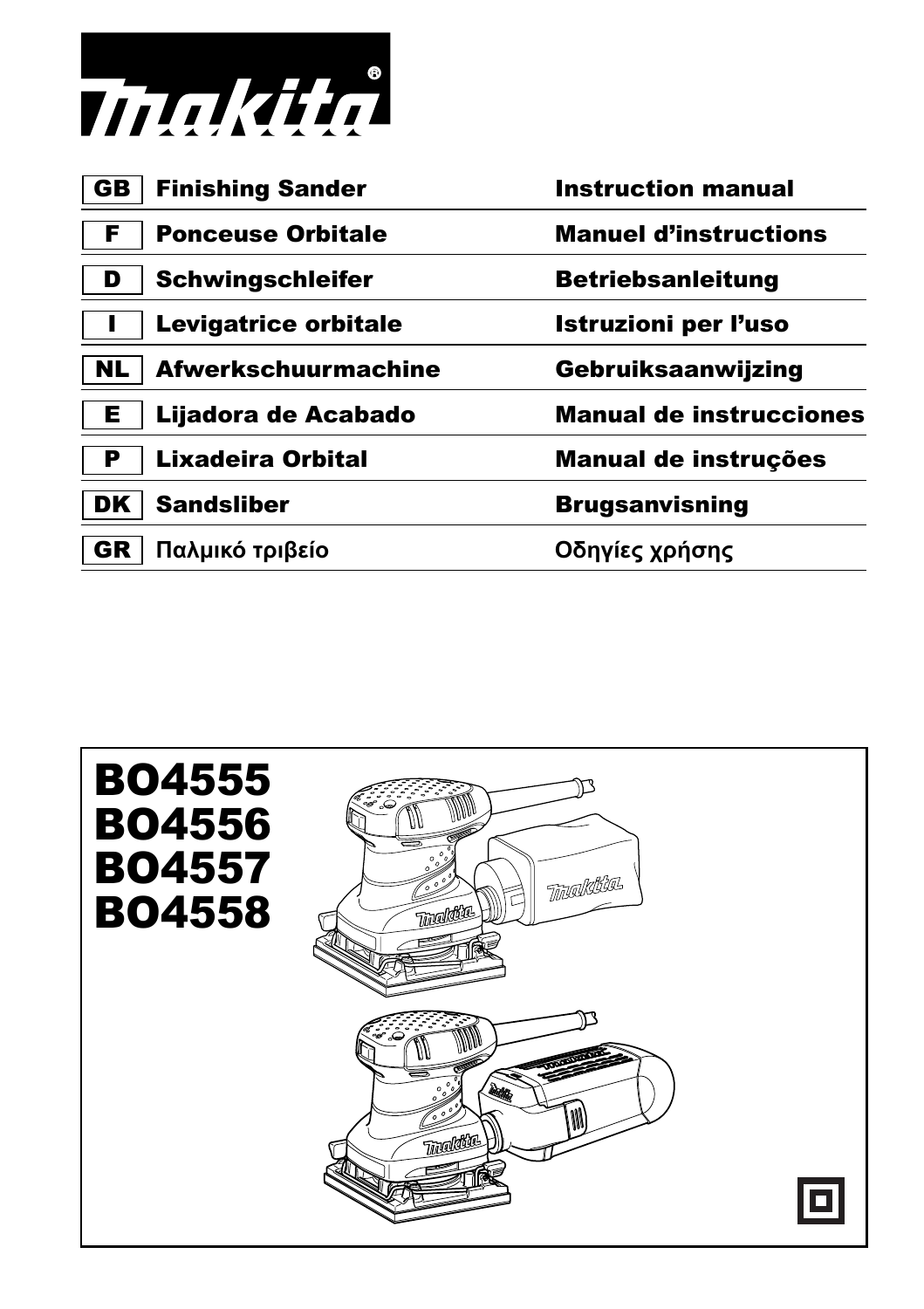



















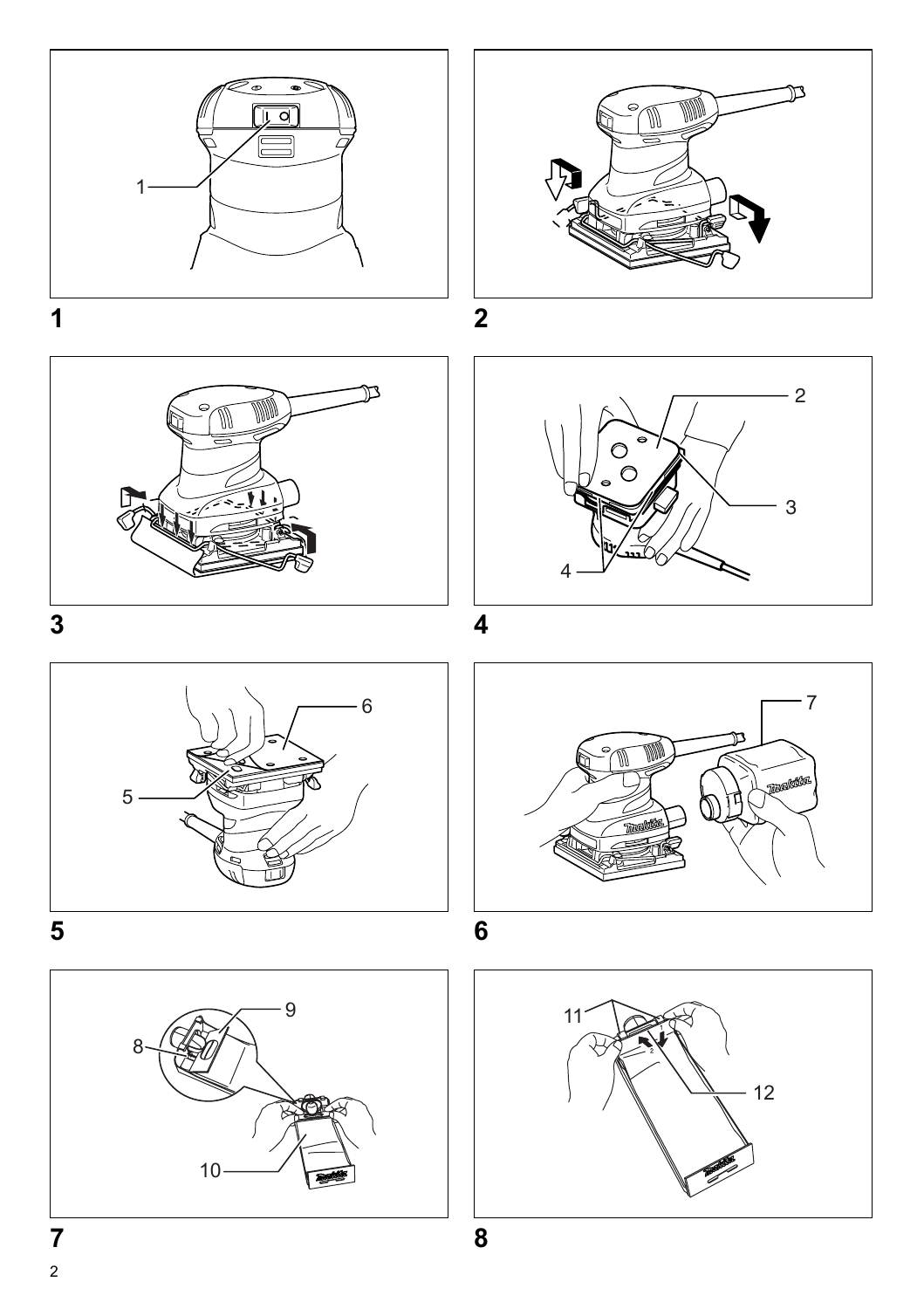







**13 14**





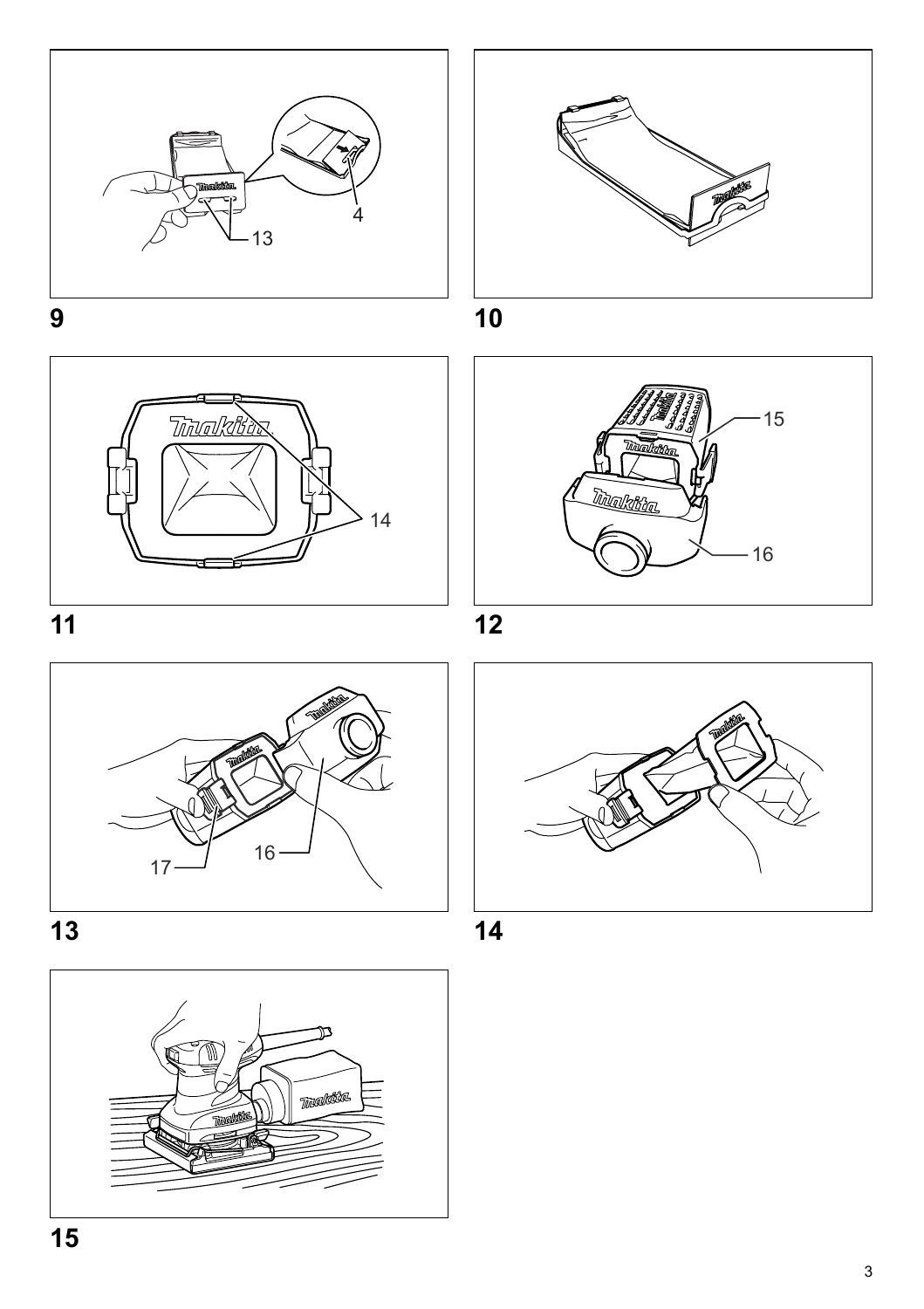## **ENGLISH (Original instructions)**

#### **Explanation of general view**

- 1. Switch
- 2. Punch plate
- 3. Sandpaper
- 4. Guide
- 5. Velcro sandpaper
- 6. Base
- 7. Dust bag
- 8. Groove
- 9. Front fixing cardboard
- 10. Front side of paper dust bag
- 11. Claws 12. Upper part
- 13. Notch
- 14. Holding tab
- 15. Dust box
- 16. Dust nozzle
- 17. Latch

**SPECIFICATIONS**

| Model                          | BO4555                                    | BO4556                   | BO4558            | BO4557                                    |
|--------------------------------|-------------------------------------------|--------------------------|-------------------|-------------------------------------------|
| Pad size                       | 112 mm $\times$ 102 mm                    |                          |                   |                                           |
| Orbits per minute $(min^{-1})$ | 14.000                                    |                          |                   |                                           |
| Dimensions (L x W x H)         | 131 mm $\times$ 112 mm $\times$<br>142 mm | 131 mm x 112 mm x 141 mm |                   | 131 mm $\times$ 112 mm $\times$<br>137 mm |
| Net weight                     | 1.1 kg                                    |                          | 1.2 <sub>kq</sub> | 1.0 <sub>kq</sub>                         |
| Safety class                   | 回/11                                      |                          |                   |                                           |

• Due to our continuing programme of research and development, the specifications herein are subject to change without notice.

- Specifications may differ from country to country.
- Weight according to EPTA-Procedure 01/2003

#### **Intended use** ENE052-1

The tool is intended for the sanding of large surface of wood, plastic and metal materials as well as painted surfaces.

#### **Power supply** ENF002-1

The tool should be connected only to a power supply of the same voltage as indicated on the nameplate, and can only be operated on single-phase AC supply. They are double-insulated in accordance with European Standard and can, therefore, also be used from sockets without earth wire.

# **General Power Tool Safety Warnings** GEA010-1

**WARNING Read all safety warnings and all instructions.** Failure to follow the warnings and instructions may result in electric shock, fire and/or serious injury.

# **Save all warnings and instructions for future reference.**

# **SANDER SAFETY WARNINGS**

GEB021-4

- 1. **Always use safety glasses or goggles. Ordinary eye or sun glasses are NOT safety glasses.**
- 2. **Hold the tool firmly.**
- 3. **Do not leave the tool running. Operate the tool only when hand-held.**
- 4. **This tool has not been waterproofed, so do not use water on the workpiece surface.**
- 5. **Ventilate your work area adequately when you perform sanding operations.**
- 6. **Some material contains chemicals which may be toxic. Take caution to prevent dust inhalation and skin contact. Follow material supplier safety data.**
- 7. **Use of this tool to sand some products, paints and wood could expose user to dust containing hazardous substances. Use appropriate respiratory protection.**
- 8. **Be sure that there are no cracks or breakage on the pad before use. Cracks or breakage may cause a personal injury.**

# **SAVE THESE INSTRUCTIONS.**

#### **WARNING:**

**DO NOT let comfort or familiarity with product (gained from repeated use) replace strict adherence to safety rules for the subject product. MISUSE or failure to follow the safety rules stated in this instruction manual may cause serious personal injury.**

# **FUNCTIONAL DESCRIPTION**

#### **CAUTION:**

• Always be sure that the tool is switched off and unplugged before adjusting or checking function on the tool.

### **Switch action (Fig. 1)**

#### **CAUTION:**

• Before plugging in the tool, always check to see that the tool is switched off.

To start the tool, press the " I " side of the switch. To stop the tool, press the "O"side of the switch.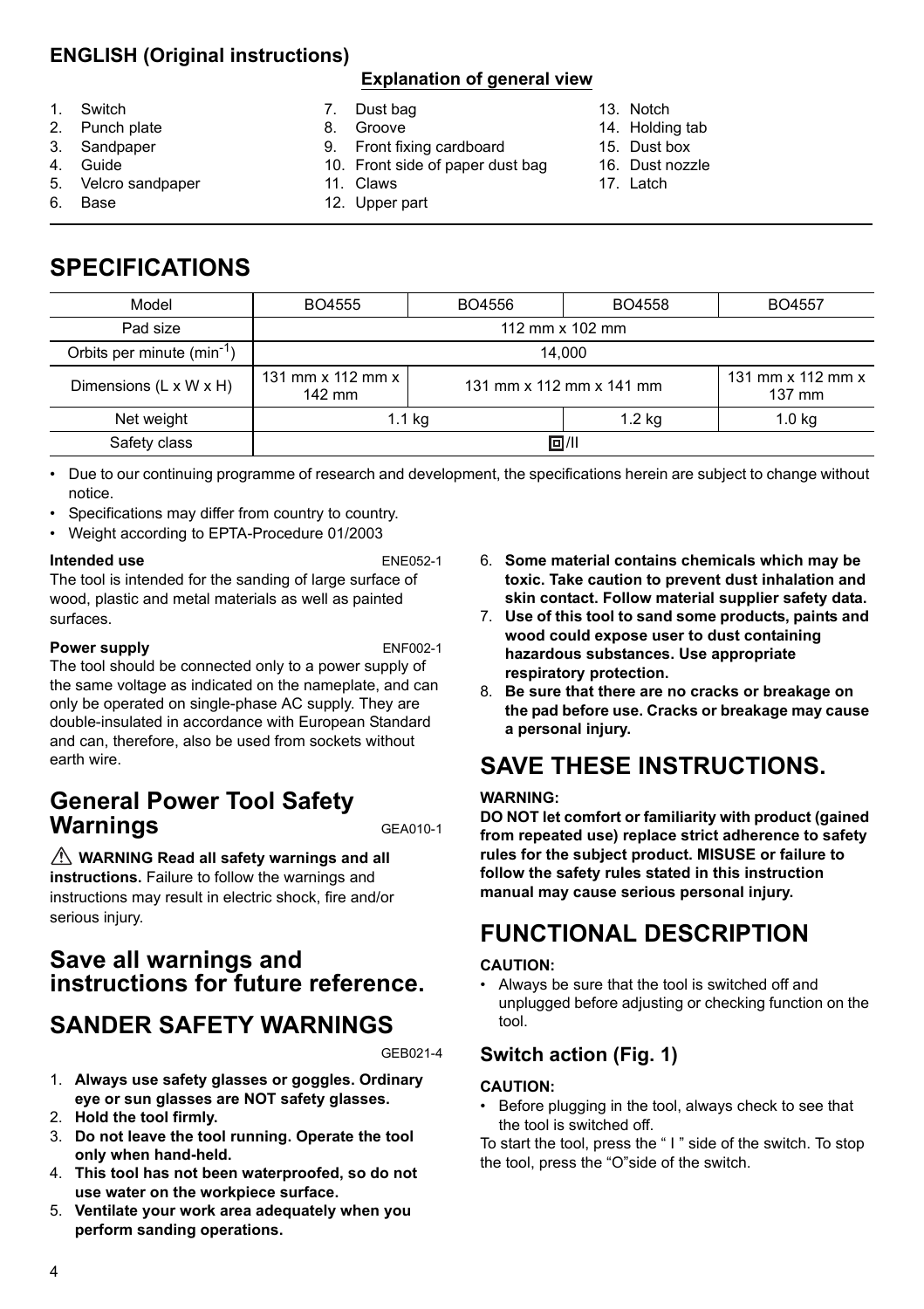# **ASSEMBLY**

#### **CAUTION:**

• Always be sure that the tool is switched off and unplugged before carrying out any work on the tool.

# **Installing or removing abrasive paper (Fig. 2)**

Open the paper clamp by raising on the lever to release from the locking port and then Insert the paper end into the clamping part, aligning the paper edges even and parallel with the sides of the base. (Bending the paper beforehand makes attachment easier). Once the paper is in place, return the lever to its original position. **(Fig. 3)** Repeat the same process for the other end of the base, maintaining the proper paper tension.

After inserting the paper, make sure the clamping part hold it securely. Otherwise the paper will be loose and subject to slippage, resulting in uneven sanding operation. **(Fig. 4)**

When using the dust bag, make holes in the abrasive paper using the punch plate as follows:

- 1. Set the tool upside down.
- 2. Place the punch plate over the abrasive paper so that the bent sides of the punch plate are flush with the paper edges.
- 3. Press the punch plate to make holes in the abrasive paper.

#### **CAUTION:**

• Be sure to remove the punch plate before operating the tool.

#### **Model BO4555 only**

#### **NOTE:**

Use Makita hook-and-loop sandpaper with this sander. **(Fig. 5)**

- 1. Set the tool upside down so that the pad is on top.
- 2. Position the sandpaper to fit the shape of the base. Be sure to align the holes on the sandpaper with the holes on the pad (the dust will be sucked into these holes; it is therefore important to leave them open).
- 3. Press the paper firmly over the pad.

#### **To remove the sandpaper:**

- 1. Set the tool upside down so that the sandpaper is on top.
- 2. Grasping one corner of the sandpaper, peel it from the pad.

#### **NOTE:**

• If the sandpaper is in good condition, save it for further use.

# **Dust bag (accessory) (Fig. 6)**

The use of the dust bag makes sanding operations clean and dust collection easy. To attach the dust bag, fit the bag's entry port onto the dust spout on the tool. Make sure that the hole in the bag's entry port is just over the pimplelike protrusion on the dust spout. For the best results, empty the dust bag when it becomes approximately half full, tapping it lightly to remove as much dust as possible.

### **Installing paper dust bag (accessory) (Fig. 7)**

Place the paper dust bag on the paper dust bag holder with its front side upward. Insert the front fixing cardboard of the paper dust bag into the groove of the paper dust bag holder. **(Fig. 8)**

Then press the upper part of the front fixing cardboard in arrow direction to hook it onto the claws. **(Fig. 9 & 10)** Insert the notch of the paper dust bag into the guide of the paper dust bag holder. Then install the paper dust bag holder set on the tool.

## **Installing paper filter bag (Fig. 11)**

Make sure that the logo on the cardboard lip and the logo on the dust box are on the same side, then install the paper filter bag by fitting the cardboard lip in the groove of each holding tab. **(Fig. 12)**

Make sure that the logo on the cardboard lip and the logo on the dust nozzle are on the same side, then install the dust nozzle on the dust box.

Removing dust box and paper filter bag. **(Fig. 13)** Remove the dust nozzle by pushing the two latches. **(Fig. 14)**

Remove the paper filter bag first by pinching the logo side of its cardboard lip, then by pulling the cardboard lip downwards to move it out of the holding tab of the dust box.

# **OPERATION**

# **Sanding operation (Fig. 15)**

#### **CAUTION:**

- Never run the tool without the abrasive paper. You may seriously damage the pad.
- Never force the tool. Excessive pressure may decrease the sanding efficiency, damage the abrasive paper and/or shorten tool life.

Hold the tool firmly. Turn the tool on and wait until it attains full speed. Then gently place the tool on the workpiece surface. A finishing sander is generally used to remove only a small amount of material at a time. Since the quality of the surface is more important than the amount of stock removed, do not bear down on the tool. Keep the base flush with the workpiece at all times.

# **MAINTENANCE**

#### **CAUTION:**

• Always be sure that the tool is switched off and unplugged before attempting to perform inspection or maintenance.

• Never use gasoline, benzine, thinner, alcohol or the like. Discoloration, deformation or cracks may result. To maintain product SAFETY and RELIABILITY, repairs, carbon brush inspection and replacement, any other maintenance or adjustment should be performed by

Makita Authorized Service Centers, always using Makita replacement parts.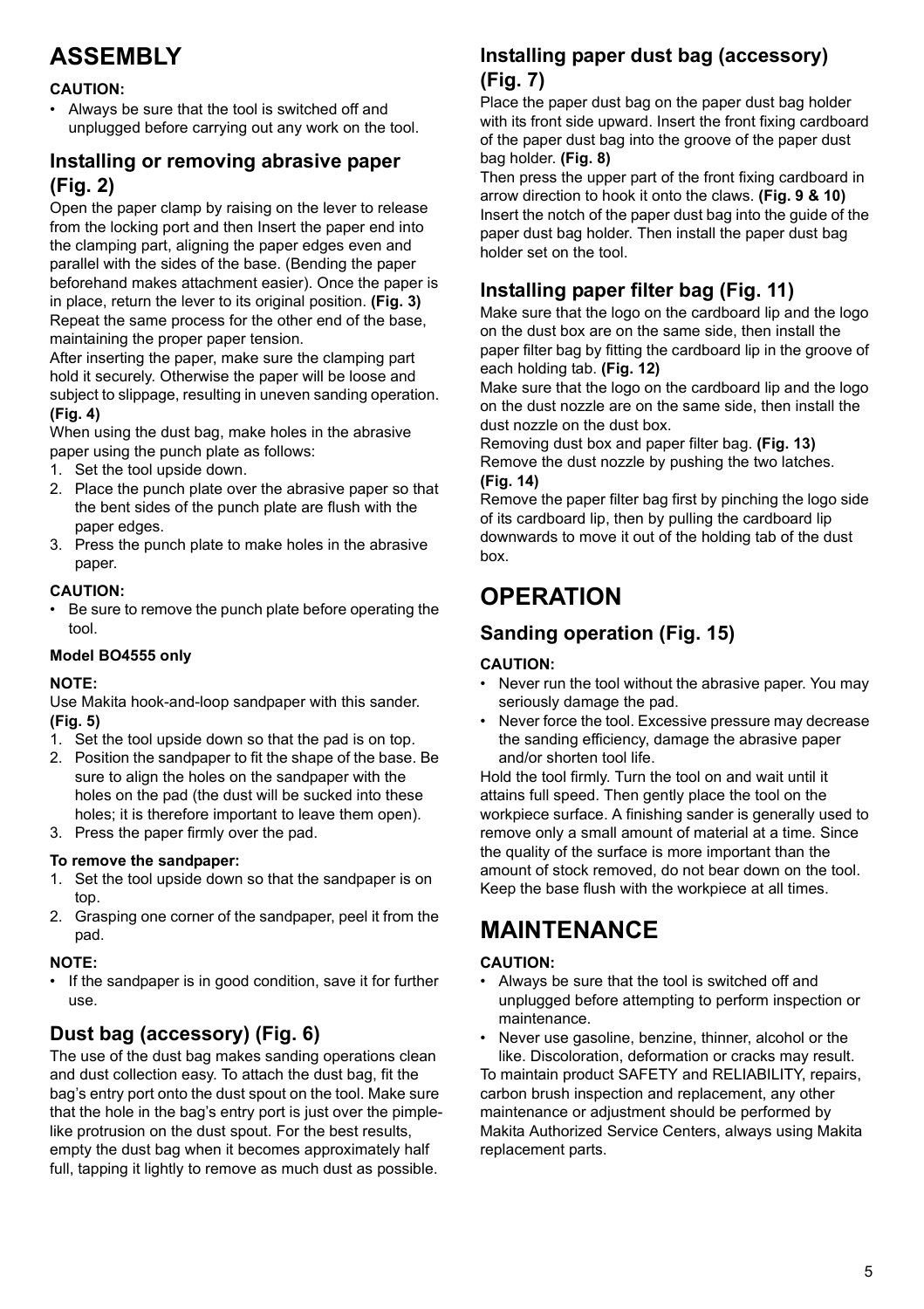# **ACCESSORIES**

### **CAUTION:**

• These accessories or attachments are recommended for use with your Makita tool specified in this manual. The use of any other accessories or attachments might present a risk of injury to persons. Only use accessory or attachment for its stated purpose.

If you need any assistance for more details regarding these accessories, ask your local Makita Service Center.

- Abrasive paper (without pre-punched holes)
- Paper dust bag
- Paper dust bag holder
- Punch plate
- Dust bag
- Dust box
- Paper filter bag

**Noise** ENG905-1

The typical A-weighted noise level determined according to EN60745:

#### **Model BO4555**

Sound pressure level  $(L_{pA})$ : 80 dB  $(A)$ Uncertainty (K): 3 dB (A) The noise level under working may exceed 80 dB (A).

#### **Model BO4556**

Sound pressure level  $(L_{pA})$ : 82 dB  $(A)$ Sound power level  $(L_{WA})$ : 93 dB (A) Uncertainty (K): 3 dB (A)

#### **Model BO4557**

Sound pressure level  $(L_{pA})$ : 76 dB  $(A)$ Uncertainty (K): 3 dB (A)

The noise level under working may exceed 80 dB (A). **Model BO4558**

Sound pressure level  $(L_{pA})$ : 79 dB  $(A)$ 

Uncertainty (K): 3 dB (A)

The noise level under working may exceed 80 dB (A). **Wear ear protection.**

#### **Vibration** ENG900-1

The vibration total value (tri-axial vector sum) determined according to EN60745:

#### **Model BO4555**

Work mode: sanding metal plate Vibration emission  $(a<sub>b</sub>)$ : 2.5 m/s<sup>2</sup> or less Uncertainty (K): 1.5 m/s2 **Model BO4556**

Work mode: sanding metal plate Vibration emission  $(a_h)$ : 3.0 m/s<sup>2</sup> Uncertainty (K): 1.5 m/s2 **Model BO4557, BO4558** Work mode: sanding metal plate

Vibration emission  $(a_h)$ : 3.5 m/s<sup>2</sup> Uncertainty (K): 1.5 m/s2

ENG901-1

- The declared vibration emission value has been measured in accordance with the standard test method and may be used for comparing one tool with another.
- The declared vibration emission value may also be used in a preliminary assessment of exposure.

#### **WARNING:**

The vibration emission during actual use of the power tool can differ from the declared emission value depending on the ways in which the tool is used.

• Be sure to identify safety measures to protect the operator that are based on an estimation of exposure in the actual conditions of use (taking account of all parts of the operating cycle such as the times when the tool is switched off and when it is running idle in addition to the trigger time).

**For European countries only ENH101-14 EC Declaration of Conformity We Makita Corporation as the responsible manufacturer declare that the following Makita machine(s):** Designation of Machine: Finishing Sander Model No./ Type: BO4555, BO4556, BO4557, BO4558 are of series production and **Conforms to the following European Directives:** 2006/42/EC And are manufactured in accordance with the following standards or standardised documents: EN60745 The technical documentation is kept by our authorised representative in Europe who is: Makita International Europe Ltd. Michigan Drive, Tongwell, Milton Keynes, MK15 8JD, England

8. 4. 2009

 $H2$ 

Tomoyasu Kato Director Makita Corporation 3-11-8, Sumiyoshi-cho, Anjo, Aichi, JAPAN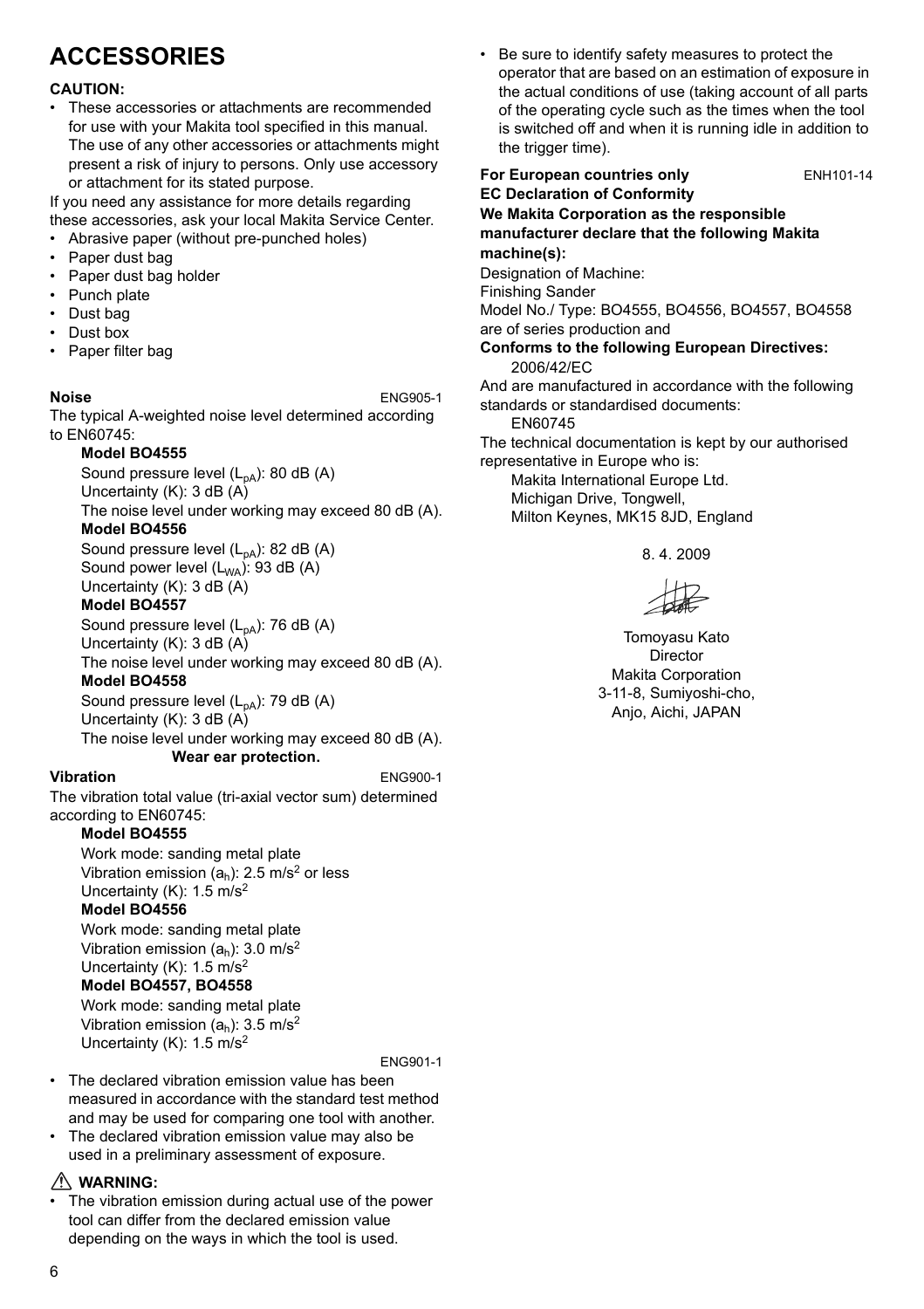## **FRANÇAIS (Instructions d'origine)**

### **Descriptif**

- 1. Interrupteur
- 2. Plaque perforatrice
- 3. Papier de verre
- 4. Guide
- 5. Papier de verre velcro
- 6. Socle
- 7. Sac à poussières
- 8. Rainure

11. Griffes

- 9. Carton de fixation avant
- 10. Face avant du sac à poussières en papier
	-
- 13. Entaille
	- 14. Languette de retenue

12. Partie supérieure

- 15. Boîtier à poussière
- 16. Raccord à poussières
- 17. Verrou

# **SPÉCIFICATIONS**

| Modèle                             | BO4555                                    | BO4556 | BO4558                   | BO4557                                    |
|------------------------------------|-------------------------------------------|--------|--------------------------|-------------------------------------------|
| Taille du coussinet                | 112 mm x 102 mm                           |        |                          |                                           |
| Tours par minute $(min^{-1})$      | 14 000                                    |        |                          |                                           |
| Dimensions $(L \times P \times H)$ | 131 mm $\times$ 112 mm $\times$<br>142 mm |        | 131 mm x 112 mm x 141 mm | 131 mm $\times$ 112 mm $\times$<br>137 mm |
| Poids net                          | 1.1 kg                                    |        | 1,2 kg                   | $1,0$ kg                                  |
| Niveau de sécurité                 | 回/川                                       |        |                          |                                           |

• Étant donné l'évolution constante de notre programme de recherche et de développement, les spécifications contenues dans ce manuel sont sujettes à des modifications sans préavis.

- Les spécifications peuvent varier d'un pays à l'autre.
- Poids conforme à la procédure EPTA 01/2003

**Utilisations** ENE052-1

L'outil est conçu pour le ponçage des grandes surfaces de bois, de plastique et de métal, ainsi que des surfaces peintes.

#### **Alimentation** ENF002-1

L'outil ne doit être raccordé qu'à une alimentation de la même tension que celle qui figure sur la plaque signalétique, et il ne peut fonctionner que sur un courant secteur monophasé. Réalisé avec une double isolation, il est conforme à la réglementation européenne et peut de ce fait être alimenté sans mise à la terre.

# **Consignes de sécurité générales des outils électriques** GEA010-1

 **AVERTISSEMENT Veuillez lire toutes les consignes de sécurité et les instructions.** Il y a un risque de choc électrique, d'incendie et/ou de blessure grave si les consignes et les instructions ne sont pas toutes respectées.

## **Conservez toutes les consignes et instructions pour référence ultérieure.**

# **AVERTISSEMENTS DE SÉCURITÉ CONCERNANT LA PONCEUSE**

GEB021-4

- 1. **Portez toujours des lunettes de sécurité ou des lunettes étanches. Les lunettes ordinaires et les lunettes de soleil ne sont PAS des lunettes de sécurité.**
- 2. **Tenez l'outil fermement.**
- 3. **N'abandonnez pas l'outil alors qu'il tourne. Ne faites fonctionner l'outil qu'une fois que vous l'avez bien en main.**
- 4. **Cet outil n'étant pas étanche, n'utilisez pas d'eau sur la surface de la pièce à travailler.**
- 5. **Ventilez adéquatement la zone de travail lorsque vous effectuez des travaux de ponçage.**
- 6. **Certains matériaux contiennent des produits chimiques qui peuvent être toxiques. Veillez à éviter toute inhalation de poussière et tout contact avec la peau. Respectez les instructions de sécurité du fournisseur du matériel.**
- 7. **L'utilisation de cet outil pour poncer certains produits, surfaces peintes et pièces de bois peut exposer l'utilisateur à des poussières qui contiennent des substances dangereuses. Utilisez une protection des voies respiratoires appropriée.**
- 8. **Avant d'utiliser le coussinet, assurez-vous qu'il n'est ni fissuré ni déchiré. Il y a risque de blessure avec un coussinet fissuré ou déchiré.**

# **CONSERVEZ CES INSTRUCTIONS.**

#### **AVERTISSEMENT :**

**NE vous laissez PAS tromper (au fil d'une utilisation répétée) par un sentiment d'aisance et de familiarité avec le produit, en négligeant le respect rigoureux des consignes de sécurité qui accompagnent l'outil. Une UTILISATION INCORRECTE de l'outil ou un nonrespect des consignes de sécurité indiquées dans ce manuel d'instructions peuvent causer des blessures graves.**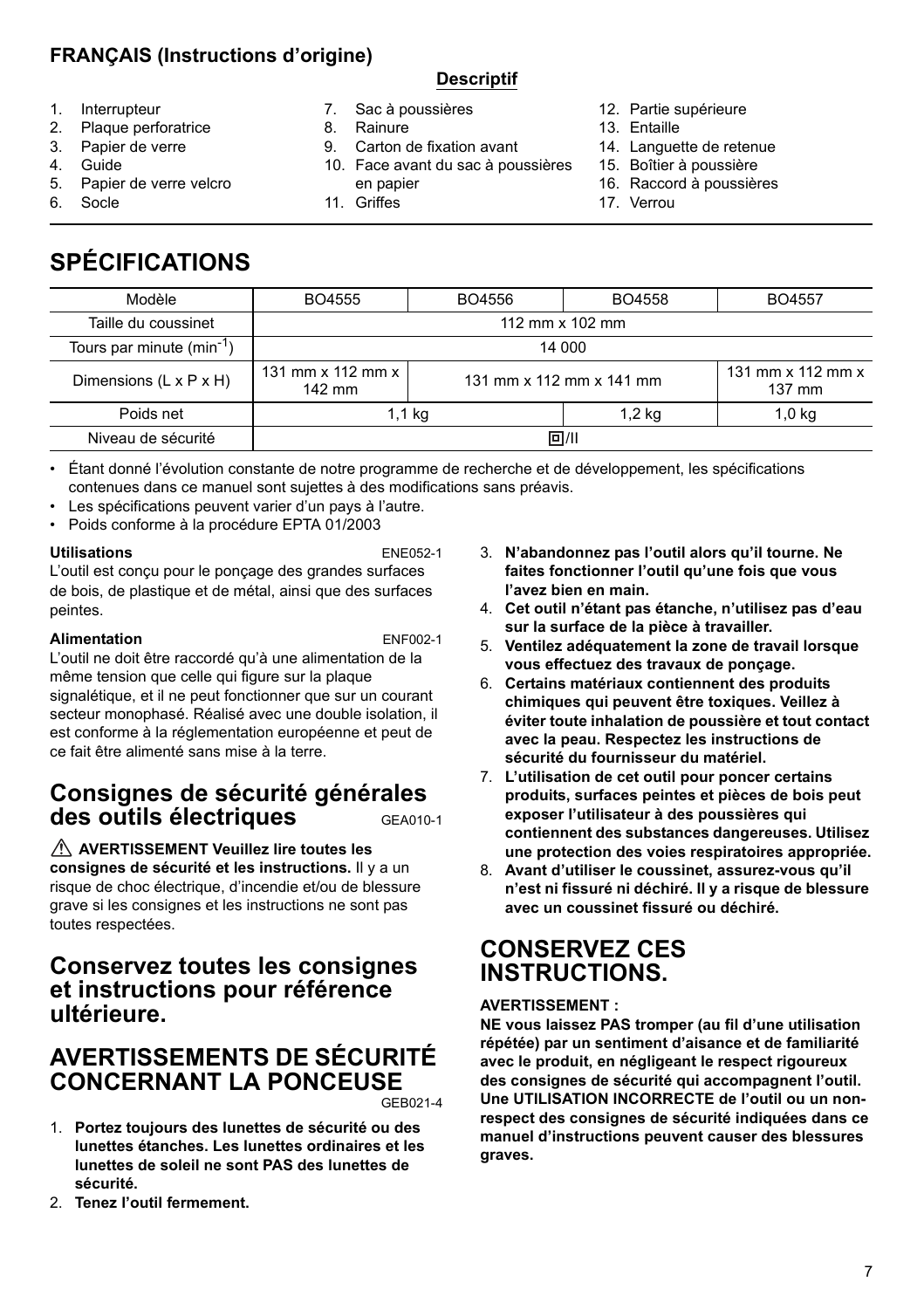# **DESCRIPTION DU FONCTIONNEMENT**

#### **ATTENTION :**

• Assurez-vous toujours que l'outil est éteint et débranché avant de l'ajuster ou de vérifier son fonctionnement.

### **Interrupteur (Fig. 1)**

#### **ATTENTION :**

• Avant de brancher l'outil, vérifiez toujours qu'il est éteint.

Pour démarrer l'outil, appuyez sur le côté « I » de l'interrupteur. Pour arrêter l'outil, appuyez sur le côté « O » de l'interrupteur.

# **ASSEMBLAGE**

#### **ATTENTION :**

• Avant d'effectuer toute intervention sur l'outil, assurezvous toujours qu'il est éteint et débranché.

### **Pose ou dépose du papier abrasif (Fig. 2)**

Ouvrez le serre-papier en soulevant le levier pour le libérer du raccord de verrouillage, puis insérez le bout du papier dans la pièce de serrage, en alignant les bords du papier de sorte qu'ils soient égaux et parallèles aux côtés du socle. (Le papier sera plus facile à fixer si vous le pliez à l'avance.) Une fois le papier en place, remettez le levier sur sa position initiale. **(Fig. 3)**

Répétez la même opération pour l'autre extrémité du socle, en maintenant le papier bien tendu.

Après avoir inséré le papier, assurez-vous que la pièce de serrage le retient fermement. Autrement le papier ne sera pas bien serré et risquera de glisser, provoquant un travail de ponçage inégal. **(Fig. 4)**

Lorsque vous utilisez le sac à poussières, procédez comme suit pour percer des orifices dans le papier abrasif :

- 1. Mettez l'outil à l'envers.
- 2. Posez la plaque perforatrice sur le papier abrasif de sorte que les côtés pliés de la plaque s'adaptent parfaitement aux bords du papier.
- 3. Appuyez sur la plaque perforatrice pour percer le papier abrasif.

#### **ATTENTION :**

• N'oubliez pas de retirer la plaque perforatrice avant d'utiliser l'outil.

#### **Modèle BO4555 uniquement**

#### **REMARQUE :**

Utilisez du papier de verre auto-agrippant Makita avec cette ponceuse. **(Fig. 5)**

- 1. Mettez l'outil à l'envers pour que le coussinet se trouve sur le dessus.
- 2. Placez le papier de verre de sorte qu'il s'adapte à la forme du socle. Vous devez aligner les orifices du papier de verre sur ceux du coussinet (la poussière aspirée passera par ces orifices ; il est donc important de les laisser ouverts).
- 3. Pressez fermement le papier contre le coussinet.

#### **Pour retirer le papier de verre :**

1. Mettez l'outil à l'envers pour que le papier de verre se trouve sur le dessus.

2. Saisissez le papier de verre par un coin pour le détacher du coussinet.

#### **REMARQUE :**

• Si le papier de verre est encore en bon état conservez-le pour utilisation future.

## **Sac à poussières (accessoire) (Fig. 6)**

L'utilisation du sac à poussières permet d'effectuer le ponçage de manière propre et elle facilite la collecte des poussières. Pour fixer le sac à poussières, insérez le raccord d'entrée du sac dans le bec à poussières de l'outil. Assurez-vous que l'orifice du raccord d'entrée du sac se trouve juste sur la partie saillante en forme de bouton sur le bec à poussières. Pour de meilleurs résultats, videz le sac à poussières lorsqu'il est environ à moitié plein, en tapant dessus légèrement pour retirer le plus de poussières possible.

### **Pose du sac à poussières en papier (accessoire) (Fig. 7)**

Posez le sac à poussières en papier sur son support en plaçant sa face avant vers le haut. Insérez le carton de fixation avant du sac à poussières en papier dans la rainure du support. **(Fig. 8)**

Appuyez ensuite sur la partie supérieure du carton de fixation avant dans le sens de la flèche pour l'accrocher aux griffes. **(Fig. 9 et 10)**

Insérez l'entaille du sac à poussières en papier dans le guide du support. Posez ensuite l'ensemble de sac à poussières en papier sur l'outil.

### **Pose du sac-filtre en papier (Fig. 11)**

Assurez-vous que le logo situé sur la lèvre du carton et celui situé sur le boîtier à poussière se trouvent du même côté, puis installez le sac-filtre en papier en plaçant la lèvre du carton dans la rainure de chaque languette de retenue. **(Fig. 12)**

Assurez-vous que le logo situé sur la lèvre du carton et celui situé sur la tuyère se trouvent du même côté, puis installez la tuyère sur le boîtier à poussière.

Dépose du boîtier à poussière et du sac-filtre en papier. **(Fig. 13)**

Pour déposer la tuyère, appuyez sur les deux taquets. **(Fig. 14)**

Pour déposer le sac-filtre en papier, commencez par pincer la lèvre du carton du côté du logo, puis tirez la lèvre du carton vers le bas pour l'extraire de la languette de retenue du boîtier à poussière.

# **UTILISATION**

### **Ponçage (Fig. 15)**

#### **ATTENTION :**

- Ne faites jamais tourner l'outil sans papier abrasif. Vous risqueriez d'endommager gravement le coussinet.
- Ne forcez jamais l'outil. Une pression excessive peut affecter l'efficacité du ponçage, endommager le papier abrasif et/ou réduire la durée de service de l'outil.

Tenez l'outil fermement. Mettez l'outil sous tension et attendez qu'il ait atteint sa pleine vitesse. Posez ensuite doucement l'outil sur la surface de la pièce à travailler. On utilise généralement la ponceuse de finissage pour retirer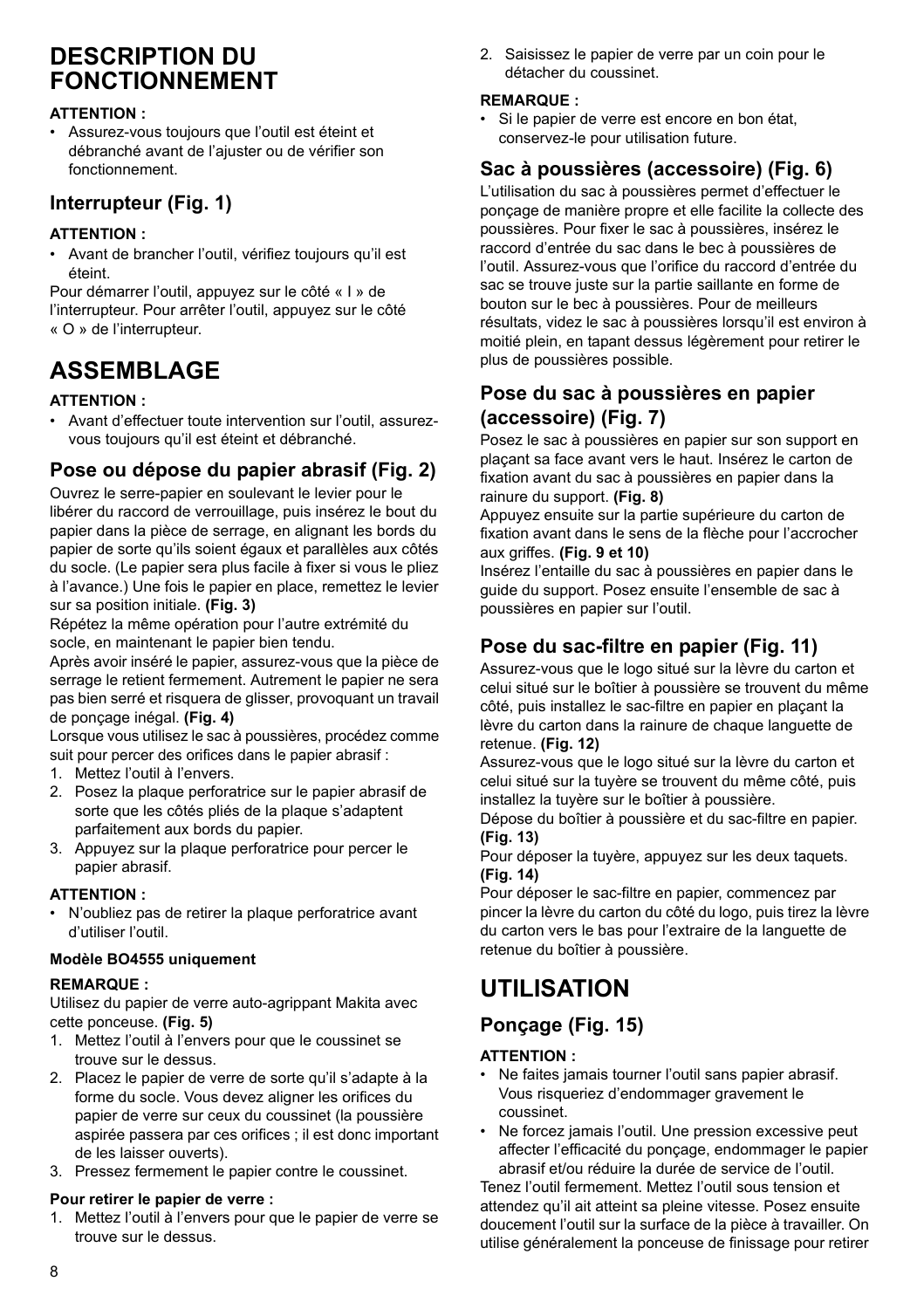seulement une petite quantité de matériau à la fois. Il n'est donc pas nécessaire d'appliquer une pression sur l'outil, puisque l'opération consiste, non pas à retirer une grande quantité de matériau, mais à obtenir une surface de qualité. Gardez le socle parfaitement en contact avec la pièce en tout temps.

# **MAINTENANCE**

#### **ATTENTION :**

- Assurez-vous toujours que l'outil est éteint et débranché avant d'effectuer tout travail d'inspection ou de maintenance.
- N'utilisez jamais d'essence, de benzine, de diluant, d'alcool ou de produit similaire. Ces produits risquent de provoquer des décolorations, des déformations ou des fissures.

Pour maintenir la SÉCURITÉ et la FIABILITÉ du produit, les réparations, l'inspection et le remplacement des charbons, et tout autre travail d'entretien ou de réglage doivent être effectués dans un centre de service aprèsvente Makita agréé, exclusivement avec des pièces de rechange Makita.

# **ACCESSOIRES**

#### **ATTENTION :**

• Ces accessoires ou pièces complémentaires sont recommandés pour l'utilisation avec l'outil Makita spécifié dans ce manuel. L'utilisation de tout autre accessoire ou pièce complémentaire comporte un risque de blessures. Utilisez uniquement l'accessoire ou la pièce complémentaire dans le but spécifié. Pour obtenir plus de détails sur ces accessoires,

contactez un Centre de service après-vente local Makita.

- Papier abrasif (non perforé à l'avance)
- Sac à poussières en papier
- Support du sac à poussières en papier
- Plaque perforatrice
- Sac à poussières
- Boîtier à poussière
- Sac-filtre en papier

**Bruit** ENG905-1

Les niveaux de bruit pondéré A typiques ont été mesurés selon la norme EN60745 :

#### **Modèle BO4555**

Niveau de pression sonore  $(L_{pA})$ : 80 dB (A) Incertitude (K) : 3 dB (A) Le niveau de bruit peut dépasser 80 dB (A) lors de l'utilisation.

#### **Modèle BO4556**

Niveau de pression sonore  $(L_{pA})$  : 82 dB (A) Niveau de puissance sonore  $(L_{WA})$ : 93 dB (A) Incertitude (K) : 3 dB (A)

#### **Modèle BO4557**

Niveau de pression sonore  $(L_{pA})$ : 76 dB (A) Incertitude (K) : 3 dB (A) Le niveau de bruit peut dépasser 80 dB (A) lors de l'utilisation.

#### **Modèle BO4558**

Niveau de pression sonore  $(L_{pA})$  : 79 dB (A) Incertitude (K) : 3 dB (A) Le niveau de bruit peut dépasser 80 dB (A) lors de l'utilisation.

#### **Portez des protections auditives.**

#### **Vibrations** ENG900-1

La valeur totale de vibration (somme du vecteur triaxial) a été déterminée selon la norme EN60745 :

#### **Modèle BO4555**

Mode de fonctionnement : ponçage sans chocs Émission des vibrations  $(a<sub>b</sub>)$  : 2,5 m/s<sup>2</sup> ou moins Incertitude  $(K) \cdot 1.5$  m/s<sup>2</sup>

#### **Modèle BO4556**

Mode de fonctionnement : ponçage sans chocs Émission des vibrations  $(a_n)$ : 3,0 m/s<sup>2</sup> Incertitude  $(K)$  : 1.5 m/s<sup>2</sup>

#### **Modèles BO4557 et BO4558**

Mode de fonctionnement : ponçage sans chocs Émission des vibrations  $(a<sub>h</sub>)$  : 3,5 m/s<sup>2</sup> Incertitude  $(K)$  : 1,5 m/s<sup>2</sup>

ENG901-1

- La valeur de l'émission des vibrations déclarée a été mesurée conformément à la méthode de test standard et peut être utilisée afin de comparer des outils entre eux.
- La valeur de l'émission des vibrations déclarée peut également être utilisée lors d'une évaluation préliminaire de l'exposition.

#### **AVERTISSEMENT :**

- Selon la manière dont l'outil est utilisé, il est possible que l'émission des vibrations pendant l'utilisation réelle de l'outil électrique diffère de la valeur de l'émission déclarée.
- Veillez à identifier les mesures de sécurité destinées à protéger l'opérateur et établies en fonction de l'estimation de l'exposition dans les conditions réelles d'utilisation (en prenant en compte toutes les étapes du cycle de fonctionnement, telles que les périodes de mise hors tension de l'outil, les périodes de fonctionnement au ralenti et les périodes de mise en route).

#### Pour les pays d'Europe uniquement ENH101-14 **Déclaration de conformité CE**

**Nous, Makita Corporation, en tant que fabricant responsable, déclarons que les machines Makita suivantes :**

Nom de la machine :

Ponceuse Orbitale

N° de modèle/Type : BO4555, BO4556, BO4557, BO4558

sont fabriquées en série et

**Sont conformes aux directives européennes suivantes :**

2006/42/CE

Et sont produites conformément aux normes ou documents de normalisation suivants : EN60745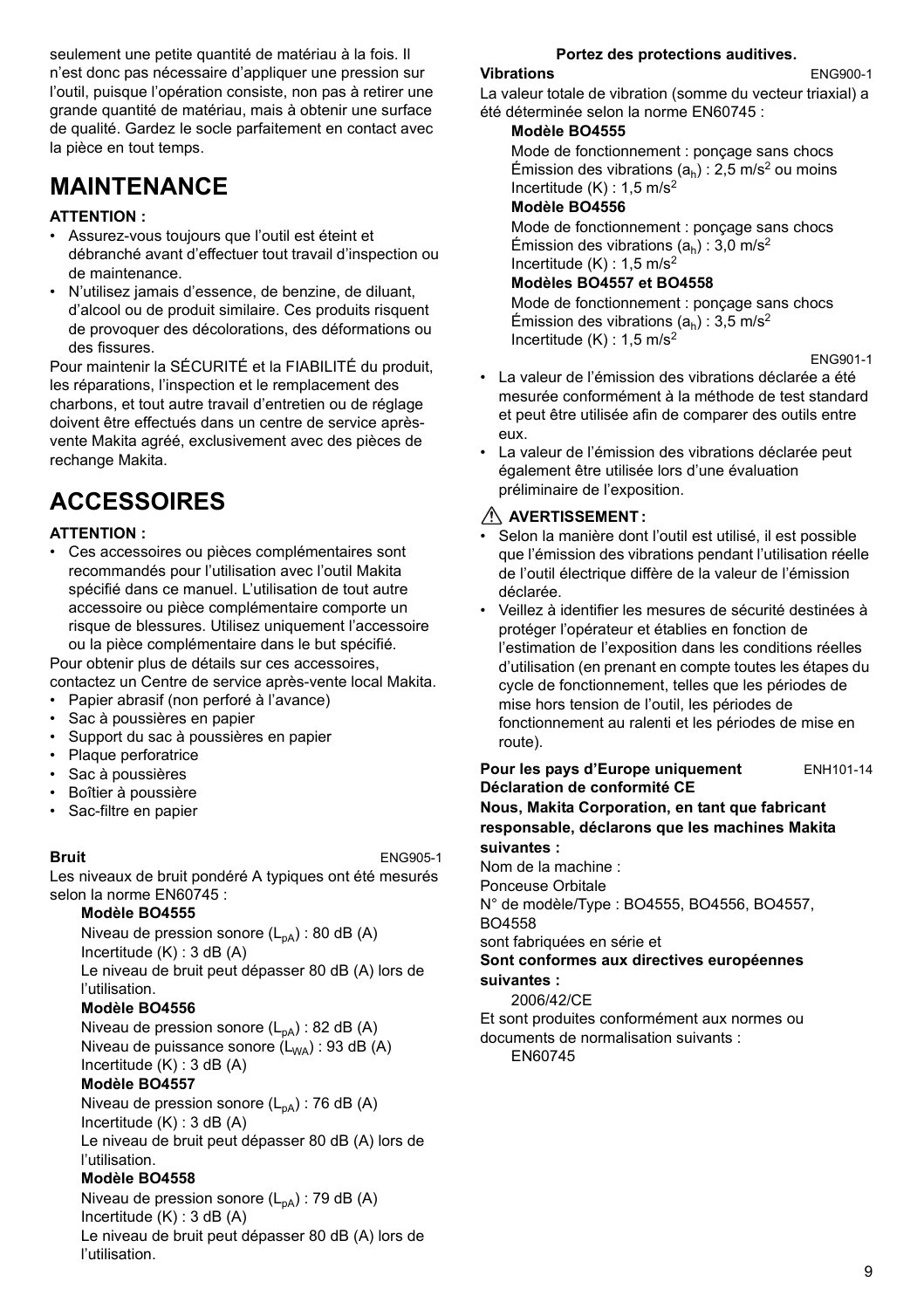La documentation technique est disponible auprès de notre représentant en Europe qui est : Makita International Europe Ltd. Michigan Drive, Tongwell, Milton Keynes, MK15 8JD, Angleterre

08. 04. 2009

撮

Tomoyasu Kato Directeur Makita Corporation 3-11-8, Sumiyoshi-cho, Anjo, Aichi, JAPAN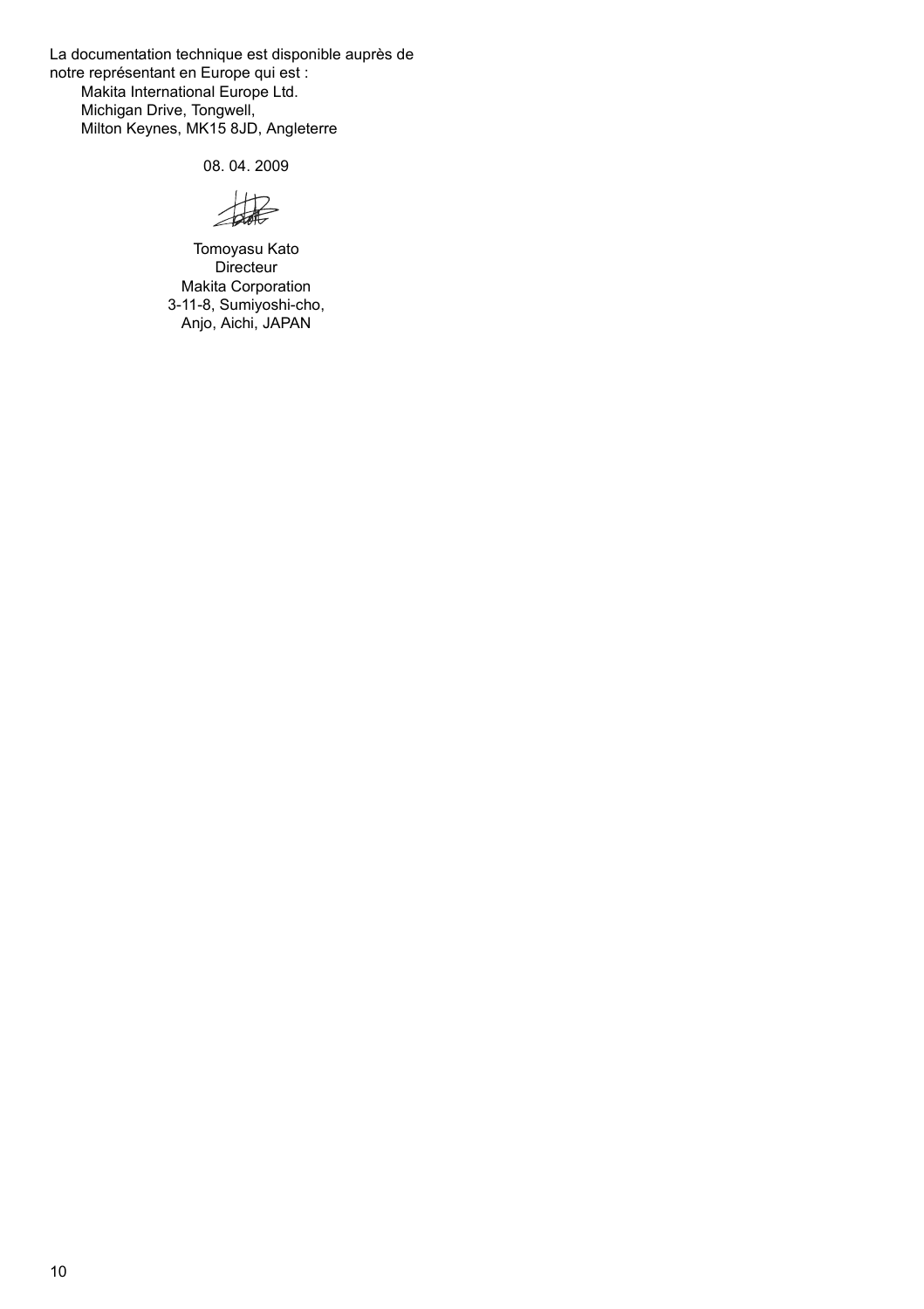# **DEUTSCH (Originalanweisungen)**

### **Erklärung der Gesamtdarstellung**

- 1. Schalter
- 2. Lochungsplatte
- 3. Schleifpapier
- 4. Führung
- 5. Klettverschluss-Schleifpapier
- 6. Grundplatte
- 7. Staubbeutel
- 8. Rille
- 9. Vordere Kartonplatte
- 10. Vorderseite des
- Papierstaubbeutels
- 11. Klauen
- 12. Oberkante
- 13. Aussparung
- 14. Haltelasche
- 15. Sägemehlbehälter
- 16. Absaugstutzen
- 17. Riegel

# **TECHNISCHE ANGABEN**

| BO4555                                    | BO4556                   | BO4558   | BO4557                                              |
|-------------------------------------------|--------------------------|----------|-----------------------------------------------------|
| 112 mm x 102 mm                           |                          |          |                                                     |
| 14.000                                    |                          |          |                                                     |
| 131 mm $\times$ 112 mm $\times$<br>142 mm | 131 mm x 112 mm x 141 mm |          | 131 mm $\times$ 112 mm $\times$<br>$137 \text{ mm}$ |
| 1,1 kg                                    |                          | $1,2$ kg | $1,0$ kg                                            |
| 回/11                                      |                          |          |                                                     |
|                                           |                          |          |                                                     |

• Aufgrund des technischen Fortschritts können die hier wiedergegebenen Angaben ohne Vorankündigung geändert werden.

- Technische Daten können in den einzelnen Ländern unterschiedlich sein.
- Gewicht entsprechend EPTA-Verfahren 01/2003

#### **Verwendungszweck** ENE052-1

Das Werkzeug ist für das Schleifen großer Flächen aus Holz, Kunststoff und Metall sowie lackierter Flächen vorgesehen.

#### **Stromversorgung** ENF002-1

Das Werkzeug darf nur an Stromquellen mit der auf dem Typenschild angegebenen Spannung und einphasigem Wechselstrom angeschlossen werden. Aufgrund der Doppelisolierung nach europäischem Standard kann das Werkzeug auch an Steckdosen ohne Erdungsleiter betrieben werden.

# **Allgemeine Sicherheitshinweise für Elektrowerkzeuge** GEA010-1

 **WARNUNG Lesen Sie alle Sicherheitshinweise und Anweisungen sorgfältig durch.** Wenn die Hinweise und Anweisungen nicht beachtet werden, besteht die Gefahr eines Stromschlags, Brands und/oder das Risiko von ernsthaften Verletzungen.

# **Bewahren Sie alle Hinweise und Anweisungen zur späteren Referenz gut auf.**

# **SICHERHEITSHINWEISE ZUM SCHWINGSCHLEIFER** GEB021-4

1. **Verwenden Sie immer eine Sicherheitsbrille oder Arbeitsschutzbrille. Gewöhnliche Brillen und Sonnenbrillen sind KEINE Sicherheitsbrillen oder Arbeitsschutzbrillen.**

2. **Halten Sie das Werkzeug mit festem Griff.**

- 3. **Lassen Sie das Werkzeug nicht unbeaufsichtigt eingeschaltet. Das Werkzeug darf nur dann eingeschaltet werden, wenn es festgehalten wird.**
- 4. **Dieses Werkzeug ist nicht wassergeschützt. Verwenden Sie daher kein Wasser auf der Werkstückoberfläche.**
- 5. **Beim Schleifbetrieb muss auf eine ausreichende Belüftung des Arbeitsplatzes geachtet werden.**
- 6. **In einigen Materialien sind möglicherweise giftige Chemikalien enthalten. Vermeiden Sie das Einatmen von Staub und den Hautkontakt mit diesen Materialien. Befolgen Sie die Sicherheitshinweise des Materialherstellers.**
- 7. **Bei manchen Produkten, Lackierungen und Holzverarbeitungen kann der Benutzer beim Schleifen Staub ausgesetzt werden, der Gefahrstoffe enthält. Tragen Sie stets einen ausreichenden Atemschutz.**
- 8. **Überprüfen Sie den Schleifteller vor der Verwendung sorgfältig auf Risse oder sonstige Beschädigungen. Risse oder Beschädigungen bergen die Gefahr von Verletzungen.**

# **BEWAHREN SIE DIESE ANWEISUNGEN SORGFÄLTIG AUF.**

#### **WARNUNG:**

**Lassen Sie sich NIE durch Bequemlichkeit oder (aus fortwährendem Gebrauch gewonnener) Vertrautheit mit dem Werkzeug dazu verleiten, die Sicherheitsregeln für das Werkzeug zu missachten. Bei MISSBRÄUCHLICHER Verwendung des Werkzeugs oder Missachtung der in diesem Handbuch enthaltenen Sicherheitshinweise kann es zu schweren Verletzungen kommen.**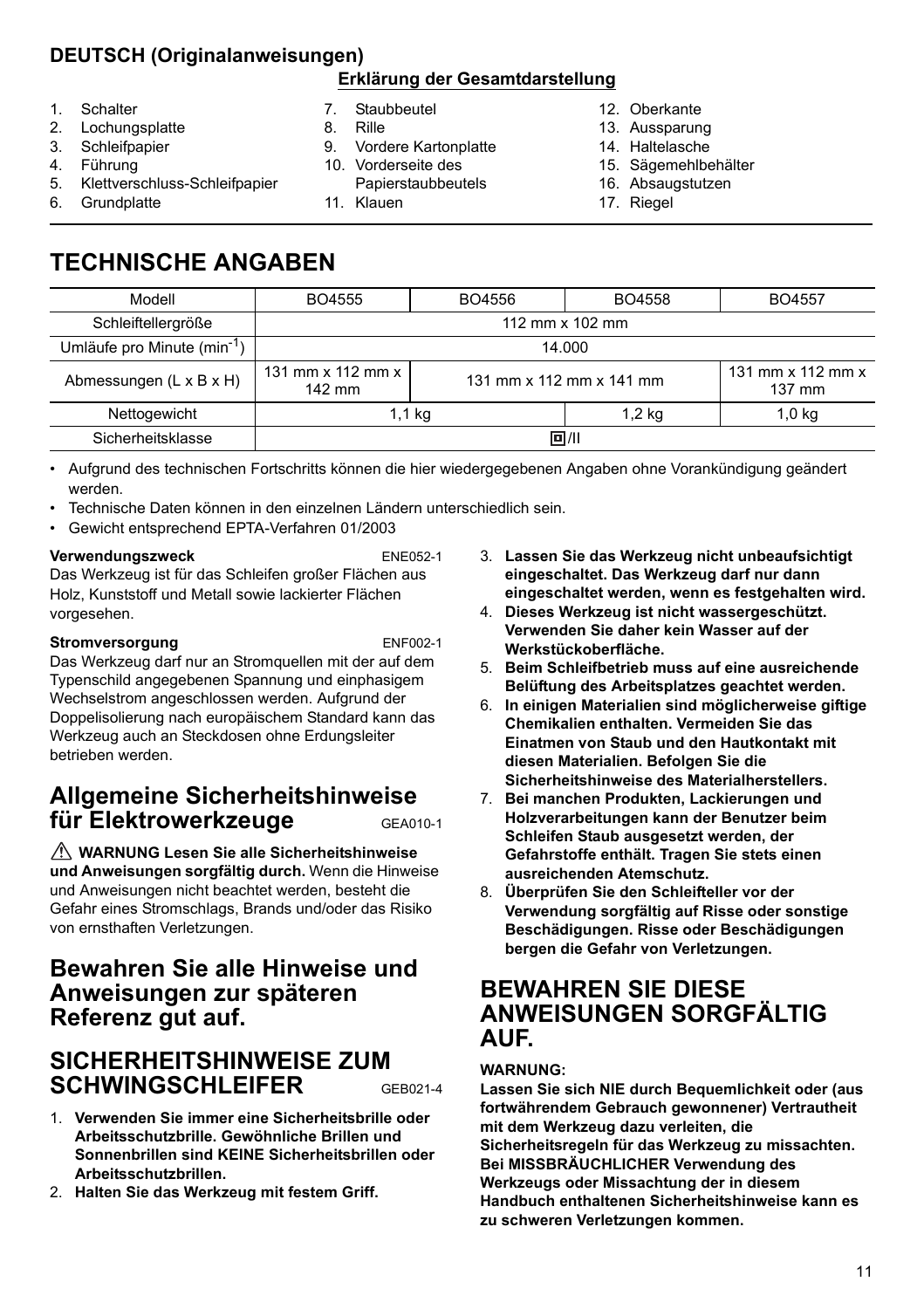# **FUNKTIONSBESCHREIBUNG**

#### **ACHTUNG:**

• Schalten Sie das Werkzeug stets aus und ziehen Sie den Stecker, bevor Sie Einstellungen oder eine Funktionsprüfung des Werkzeugs vornehmen.

# **Bedienung des Schalters (Abb. 1)**

#### **ACHTUNG:**

• Achten Sie vor dem Einstecken des Werkzeugs stets darauf, dass dieses ausgeschaltet ist.

Drücken Sie zum Starten des Werkzeugs die Seite "I" des Schalters. Drücken Sie zum Stoppen des Werkzeugs die Seite "O" des Schalters.

# **MONTAGE**

#### **ACHTUNG:**

• Schalten Sie das Werkzeug stets aus und ziehen Sie den Stecker, bevor Sie irgendwelche Arbeiten am Werkzeug durchführen.

### **Anbringen und Abnehmen des Schleifpapiers (Abb. 2)**

Öffnen Sie den Papierspannhebel durch Anheben des Hebels, um die Arretierung zu lösen. Legen Sie dann das Papierende in den Spannbereich ein, und richten Sie dabei die Papierkanten gleichmäßig und parallel an den Seitenkanten der Grundplatte aus. (Vorbiegen des Schleifpapiers erleichtert die Anbringung.) Nach der Anbringung des Schleifpapiers müssen Sie den Hebel wieder auf seine Ausgangsstellung zurückstellen. **(Abb. 3)**

Wiederholen Sie den gleichen Vorgang auf der anderen Seite der Grundplatte, und achten Sie dabei auf eine angemessene Spannung des Schleifpapiers. Vergewissern Sie sich nach dem Einführen des Schleifpapiers, dass es vom Spannbereich fest gehalten wird. Anderenfalls kann es sich lösen und verrutschen, was eine ungleichmäßige Schleifwirkung zur Folge haben kann. **(Abb. 4)**

Wenn Sie den Staubbeutel verwenden, lochen Sie das Schleifpapier mit Hilfe der Lochungsplatte wie folgt:

- 1. Drehen Sie das Werkzeug um.
- 2. Setzen Sie die Lochungsplatte so auf das Schleifpapier, dass ihre gebogenen Seiten bündig mit den Seitenkanten des Schleifpapiers abschließen.
- 3. Drücken Sie dann die Lochungsplatte an, um Löcher in das Schleifpapier zu stanzen.

#### **ACHTUNG:**

• Die Lochungsplatte muss vor dem Betrieb des Werkzeugs unbedingt entfernt werden.

#### **Nur Modell BO4555**

#### **HINWEIS:**

Verwenden Sie bei diesem Schleifer Klettverschluss-Schleifpapier von Makita. **(Abb. 5)**

- 1. Drehen Sie das Werkzeug um, so dass der Schleifteller oben liegt.
- 2. Richten Sie das Schleifpapier so aus, dass es an die Form der Grundplatte angepasst ist. Richten Sie die Löcher im Schleifpapier an den Löchern im

Schleifteller aus (da der Staub in diese Löcher gesaugt wird, ist es wichtig, dass sie frei bleiben).

3. Drücken Sie das Schleifpapier fest gegen den Schleifteller.

#### **Abnehmen des Schleifpapiers:**

- 1. Drehen Sie das Werkzeug um, so dass das Schleifpapier oben liegt.
- 2. Fassen Sie eine Ecke des Schleifpapiers, und ziehen Sie das Schleifpapier vom Schleifteller ab.

#### **HINWEIS:**

• Wenn das Schleifpapier noch in gutem Zustand ist, bewahren Sie es für späteren Gebrauch auf.

## **Staubbeutel (Zubehör) (Abb. 6)**

Der Staubbeutel ermöglicht bei Schleifarbeiten sauberes Arbeiten und einfaches Staubsammeln. Schieben Sie zum Anbringen des Staubbeutels dessen Einlassstutzen auf den Absaugstutzen des Werkzeugs. Die Öffnung des Einlassstutzens des Staubbeutels muss direkt über dem Vorsprung des Absaugstutzens liegen. Um beste Ergebnisse zu erzielen, sollten Sie den Staubbeutel entleeren, wenn er etwa halb voll ist, wobei durch leichtes Abklopfen möglichst viel Staub gelöst werden sollte.

## **Anbringen des Papierstaubbeutels (Zubehör) (Abb. 7)**

Legen Sie den Papierstaubbeutel zum Montieren mit der Vorderseite nach oben auf den Papierstaubbeutelhalter. Führen Sie die vordere Kartonplatte des Papierstaubbeutels in die Führungsrille des Papierstaubbeutelhalters ein. **(Abb. 8)** Drücken Sie dann die Oberkante der vorderen Kartonplatte in Pfeilrichtung, bis sie in die Klauen einrastet. **(Abb. 9 und 10)**

Schieben Sie die Aussparung des Papierstaubbeutels auf die Führungsrille des Papierstaubbeutelhalters. Bringen Sie dann den Papierstaubbeutelhaltersatz am Werkzeug an.

### **Anbringen des Papierfilterbeutels (Abb. 11)**

Überprüfen Sie, dass das Logo an der Kartonplatte und das Logo am Staubbeutel auf der gleichen Seite sind, bringen Sie dann den Papierfilterbeutel an, indem Sie die Kartonplattenlasche in die Kerbe jeder Haltelasche einpassen. **(Abb. 12)**

Überprüfen Sie, dass das Logo an der Kartonplatte und das Logo an der Staubdüse auf der gleichen Seite sind, setzen Sie dann die Staubdüse in den Staubbeutel ein. Entfernen des Staub- und Papierfilterbeutels. **(Abb. 13)** Entfernen Sie die Staubdüse, indem Sie die zwei Riegel drücken. **(Abb. 14)**

Entfernen Sie zuerst den Papierfilterbeutel, indem Sie die Logoseite der Kartonplattenlasche drücken, und dann die Kartonlasche nach unten ziehen, um den Staubbeutel aus den Haltelaschen herauszunehmen.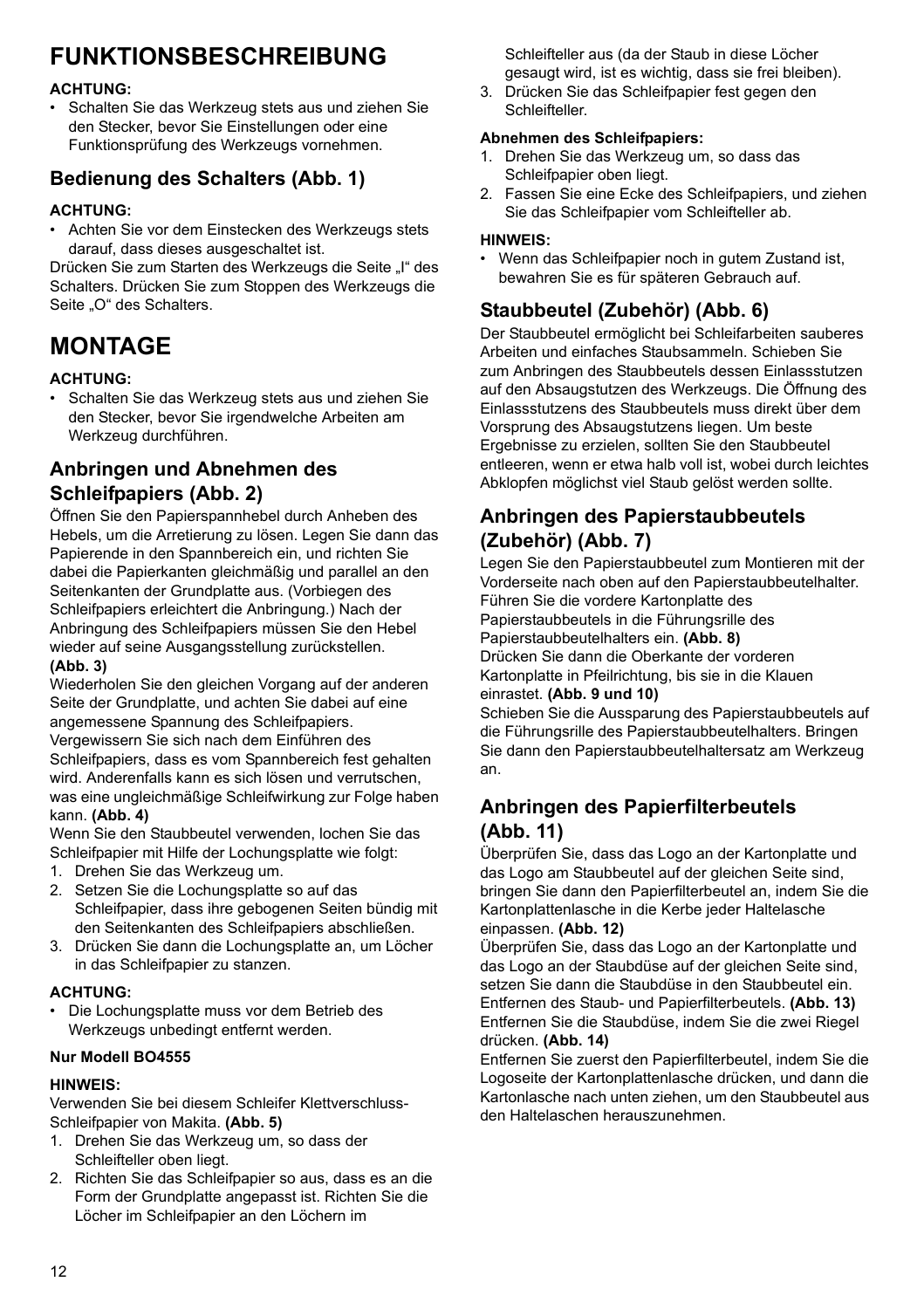# **BETRIEB**

## **Schleifbetrieb (Abb. 15)**

#### **ACHTUNG:**

- Betreiben Sie das Werkzeug niemals ohne Schleifpapier. Anderenfalls kann der Schleifteller schwer beschädigt werden.
- Verwenden Sie das Werkzeug niemals mit Gewalt. Übermäßiger Druck kann zu einer verminderten Schleifleistung, Beschädigung des Schleifpapiers und einer Verkürzung der Lebensdauer des Werkzeugs führen.

Halten Sie das Werkzeug mit festem Griff. Schalten Sie das Werkzeug ein und warten Sie, bis es die volle Drehzahl erreicht hat. Setzen Sie dann das Werkzeug vorsichtig auf die Werkstück-Oberfläche. Ein Schwingschleifer wird normalerweise benutzt, um nur jeweils eine kleine Materialmenge abzutragen. Da die Qualität der Oberfläche wichtiger als die Menge des abgetragenen Materials ist, sollten Sie das Werkzeug nicht niederdrücken. Achten Sie stets darauf, dass die Grundplatte flach auf dem Werkstück aufliegt.

# **WARTUNG**

#### **ACHTUNG:**

- Schalten Sie das Werkzeug stets aus und ziehen Sie den Stecker, bevor Sie Prüfungen oder Wartungsarbeiten am Werkzeug durchführen.
- Verwenden Sie zum Reinigen niemals Kraftstoffe, Benzin, Verdünner, Alkohol oder ähnliches. Dies kann zu Verfärbungen, Verformungen oder Rissen führen.

Um die SICHERHEIT und ZUVERLÄSSIGKEIT des Produkts zu gewährleisten, sollten Reparaturen, Kohlebürsteninspektion und -ersatz sowie alle anderen Wartungsarbeiten und Einstellungen nur durch von Makita autorisierte Servicecenter durchgeführt und immer Makita-Ersatzteile verwendet werden.

# **ZUBEHÖR**

#### **ACHTUNG:**

• Die folgenden Zubehör- und Zusatzteile werden für das in diesem Handbuch beschriebene Makita-Werkzeug empfohlen. Die Verwendung anderer Zubehör- und Zusatzteile kann zu Personenschäden führen. Verwenden Sie Zubehör- und Zusatzteile nur für den vorgesehenen Zweck.

Informationen zu diesem Zubehör erhalten Sie bei einem Makita-Servicecenter in Ihrer Nähe.

- Schleifpapier (ohne vorgestanzte Löcher)
- Papierstaubbeutel
- Papierstaubbeutelhalter
- **Lochungsplatte**
- **Staubbeutel**
- Sägemehlbehälter
- Papierfilterbeutel

#### **Schallpegel** ENG905-1

Typischer A-bewerteter Schallpegel nach EN60745: **Modell BO4555**

Schalldruckpegel  $(L_{pA})$ : 80 dB  $(A)$ Abweichung (K): 3 dB (A)

Unter Arbeitsbedingungen kann der Schallpegel 80 dB (A) überschreiten.

#### **Modell BO4556**

Schalldruckpegel  $(L_{pA})$ : 82 dB  $(A)$ Schallleistungspegel (L<sub>WA</sub>): 93 dB (A) Abweichung (K): 3 dB (A)

### **Modell BO4557**

Schalldruckpegel  $(L_{pA})$ : 76 dB  $(A)$ Abweichung  $(K)$ : 3 dB  $(A)$ Unter Arbeitsbedingungen kann der Schallpegel 80 dB (A) überschreiten.

### **Modell BO4558**

Schalldruckpegel  $(L_{pA})$ : 79 dB  $(A)$ Abweichung (K): 3 dB (A) Unter Arbeitsbedingungen kann der Schallpegel 80 dB (A) überschreiten.

### **Tragen Sie Gehörschutz!**

#### **Schwingung** ENG900-1

Schwingungsgesamtwerte (Vektorsumme dreier Achsen) nach EN60745:

#### **Modell BO4555**

Arbeitsmodus: Schleifen einer Metallplatte Schwingungsbelastung  $(a_h)$ : 2,5 m/s<sup>2</sup> oder weniger Abweichung  $(K)$ : 1,5 m/s<sup>2</sup>

### **Modell BO4556**

Arbeitsmodus: Schleifen einer Metallplatte Schwingungsbelastung  $(a<sub>b</sub>)$ : 3,0 m/s<sup>2</sup> Abweichung  $(K)$ : 1,5 m/s<sup>2</sup>

#### **Modelle BO4557, BO4558**

Arbeitsmodus: Schleifen einer Metallplatte Schwingungsbelastung  $(a_h)$ : 3,5 m/s<sup>2</sup> Abweichung  $(K)$ : 1,5 m/s<sup>2</sup>

ENG901-1

- Der hier angegebene Wert für die erzeugten Schwingungen wurde gemäß dem genormten Testverfahren ermittelt und kann als Vergleich zu anderen Werkzeugen herangezogen werden.
- Der angegebene Wert für die erzeugten Schwingungen ist außerdem für eine vorbeugende Bewertung der Belastung zu verwenden.

#### **WARNUNG:**

- Die Schwingungsbelastung kann bei tatsächlichem Gebrauch des Elektrowerkzeugs in Abhängigkeit von der Handhabung des Elektrowerkzeugs von dem hier aufgeführten Wert abweichen.
- Stellen Sie sicher, dass Schutzmaßnahmen für den Bediener getroffen werden, die auf den unter den tatsächlichen Arbeitsbedingungen zu erwartenden Belastungen beruhen (beziehen Sie alle Bestandteile des Arbeitsablaufs ein, also zusätzlich zu den Arbeitszeiten auch Zeiten, in denen das Werkzeug ausgeschaltet ist oder ohne Last läuft).

**Nur für europäische Länder** ENH101-14 **EG-Konformitätserklärung Wir, Makita Corporation als verantwortlicher Hersteller, erklären, dass das/die folgenden Gerät/ Geräte der Marke Makita:** Bezeichnung des Geräts: **Schwingschleifer** Nummer / Typ des Modells: BO4555, BO4556, BO4557, BO4558 in Serienfertigung hergestellt wird/werden und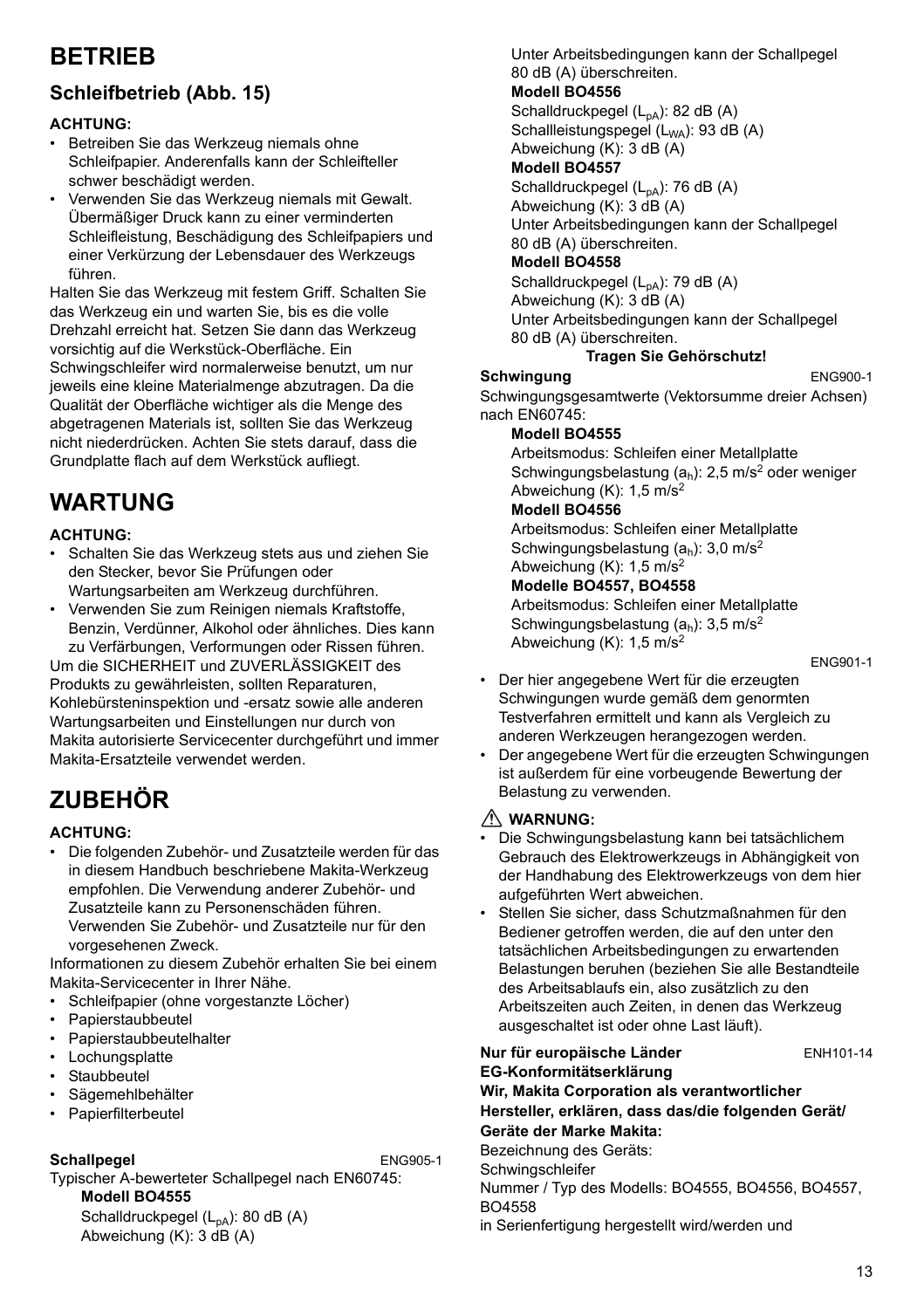**den folgenden Richtlinien der Europäischen Union genügt/genügen:** 2006/42/EG Außerdem werden die Geräte gemäß den folgenden Standards oder Normen gefertigt: EN60745 Die technische Dokumentation erfolgt durch unseren Bevollmächtigten in Europa: Makita International Europe Ltd. Michigan Drive, Tongwell, Milton Keynes, MK15 8JD, England

8. 4. 2009

捉

Tomoyasu Kato Direktor Makita Corporation 3-11-8, Sumiyoshi-cho, Anjo, Aichi, JAPAN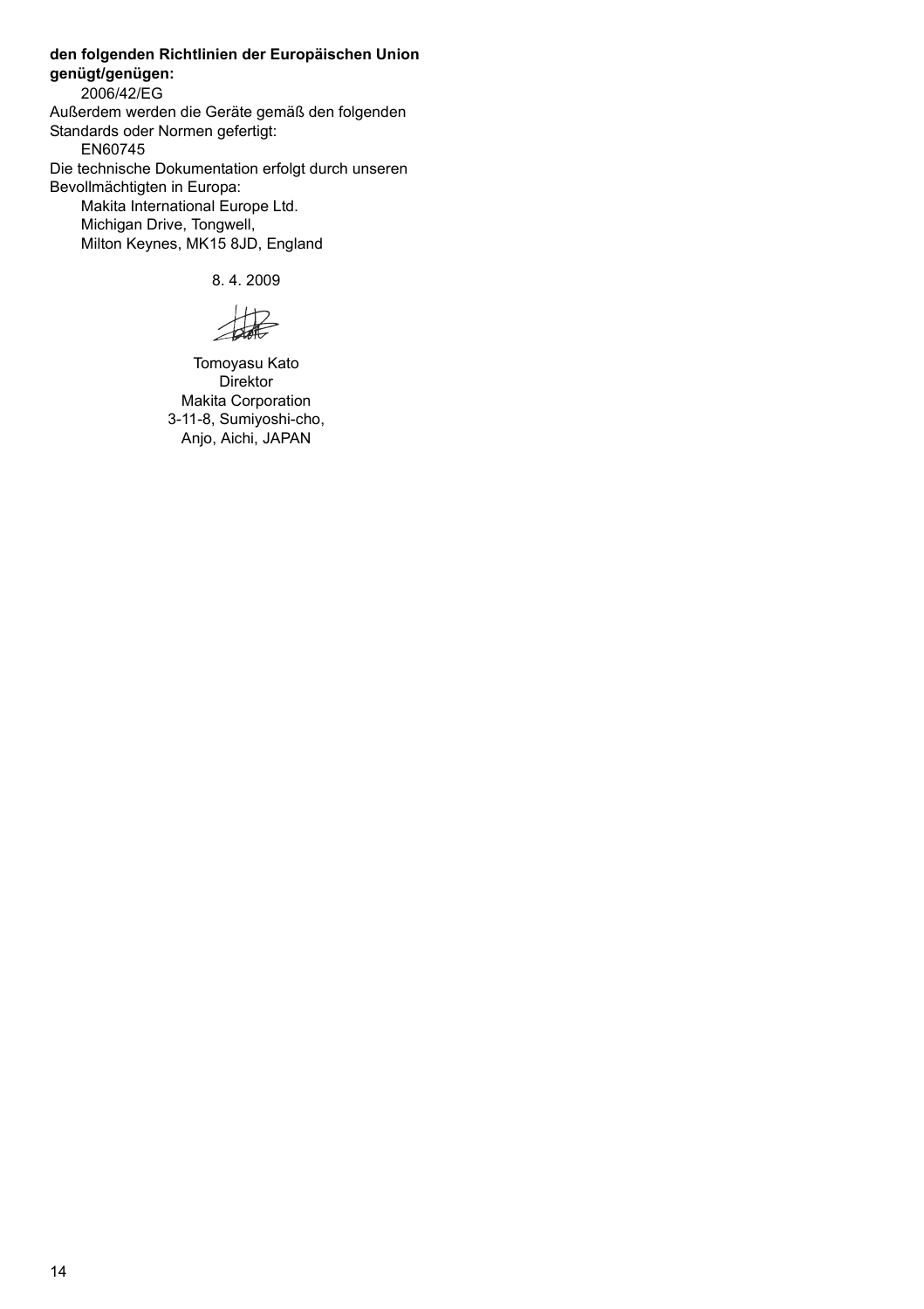# **ITALIANO (Istruzioni originali)**

#### 1. Interruttore

- 2. Piastra perforata
- 3. Carta smerigliata
- 4. Guida
- 5. Carta smerigliata con velcro
- 6. Base
- **Spiegazione della vista generale**
- 7. Sacchetto per la polvere
- 8. Scanalatura

11. Pinze

- 9. Cartone di fissaggio anteriore
- 10. Lato anteriore del sacchetto per la polvere in carta
- 12. Parte superiore
- 13. Tacca
- 14. Linguetta di sostegno
- 15. Contenitore raccoglipolvere
- 16. Ugello per la polvere
- 17. Dispositivo di chiusura

# **CARATTERISTICHE TECNICHE**

| Modello                               | BO4555                      | BO4556                   | BO4558 | BO4557                                    |
|---------------------------------------|-----------------------------|--------------------------|--------|-------------------------------------------|
| Dimensioni del cuscinetto             | 112 mm x 102 mm             |                          |        |                                           |
| Orbite al minuto (min <sup>-1</sup> ) | 14.000                      |                          |        |                                           |
| Dimensioni (L x P x A)                | 131 mm x 112 mm x<br>142 mm | 131 mm x 112 mm x 141 mm |        | 131 mm $\times$ 112 mm $\times$<br>137 mm |
| Peso netto                            | 1,1 kg                      |                          | 1,2 kg | 1,0 kg                                    |
| Classe di sicurezza                   | 同川                          |                          |        |                                           |
|                                       |                             |                          |        |                                           |

• Le caratteristiche tecniche riportate di seguito sono soggette a modifiche senza preavviso in virtù del nostro programma continuo di ricerca e sviluppo.

- Le caratteristiche tecniche possono differire da paese a paese.
- Peso determinato in conformità con la EPTA-Procedure 01/2003

#### Uso previsto **ENE052-1**

L'utensile è studiato per la carteggiatura di ampie superfici in legno, plastica e metallo, nonché per le superfici verniciate.

#### **Alimentazione** ENF002-1

L'utensile deve essere collegato a una presa di corrente con la stessa tensione di quella indicata sulla targhetta e può funzionare soltanto con corrente alternata monofase. L'utensile è dotato di doppio isolamento in osservanza alle norme europee, pertanto può essere usato anche con prese di corrente sprovviste della messa a terra.

# **Avvertenze generali di sicurezza per l'uso dell'utensile** GEA010-1

 **AVVERTENZA Leggere attentamente tutte le avvertenze di sicurezza e le istruzioni.** La mancata osservanza delle istruzioni e delle avvertenze riportate di seguito potrebbe provocare scosse elettriche, incendi e/o lesioni gravi.

# **Conservare le avvertenze e le istruzioni per riferimenti futuri.**

# **AVVERTENZE DI SICUREZZA PER**  LA LEVIGATRICE **GEB021-4**

- 1. **Utilizzare sempre occhiali di protezione o di sicurezza. I comuni occhiali da vista o da sole NON sono occhiali di sicurezza.**
- 2. **Tenere l'utensile in modo saldo.**
- 3. **Non lasciare l'utensile acceso. Azionare l'utensile solo dopo averlo impugnato.**
- 4. **L'utensile non è impermeabile; evitare l'uso di acqua sulla superficie del pezzo in lavorazione.**
- 5. **Garantire un'adeguata ventilazione dell'area di lavoro durante le operazioni di smerigliatura.**
- 6. **Alcuni materiali contengono prodotti chimici che possono essere tossici. Evitare l'inalazione della polvere e il contatto con la pelle. Attenersi alle istruzioni per la sicurezza del fornitore dei materiali.**
- 7. **L'utilizzo del presente utensile per la smerigliatura di alcuni prodotti, vernici o legno può esporre l'utente a polveri contenenti sostenenti pericolose. Utilizzare un dispositivo adeguato per la protezione dell'apparato respiratorio.**
- 8. **Controllare che non vi siano crepe o rotture sul cuscinetto prima dell'uso. Crepe o rotture possono provocare lesioni personali.**

# **CONSERVARE QUESTE ISTRUZIONI.**

#### **AVVERTENZA:**

**NON lasciare che la familiarità acquisita con il prodotto (dovuta all'uso ripetuto) provochi l'inosservanza delle regole di sicurezza per il presente utensile. L'USO IMPROPRIO o la mancata osservanza delle norme di sicurezza contenute in questo manuale può provocare lesioni personali gravi.**

# **DESCRIZIONE FUNZIONALE**

#### **ATTENZIONE:**

• Prima di regolare o controllare le funzioni dell'utensile, verificare sempre di averlo spento e scollegato dall'alimentazione.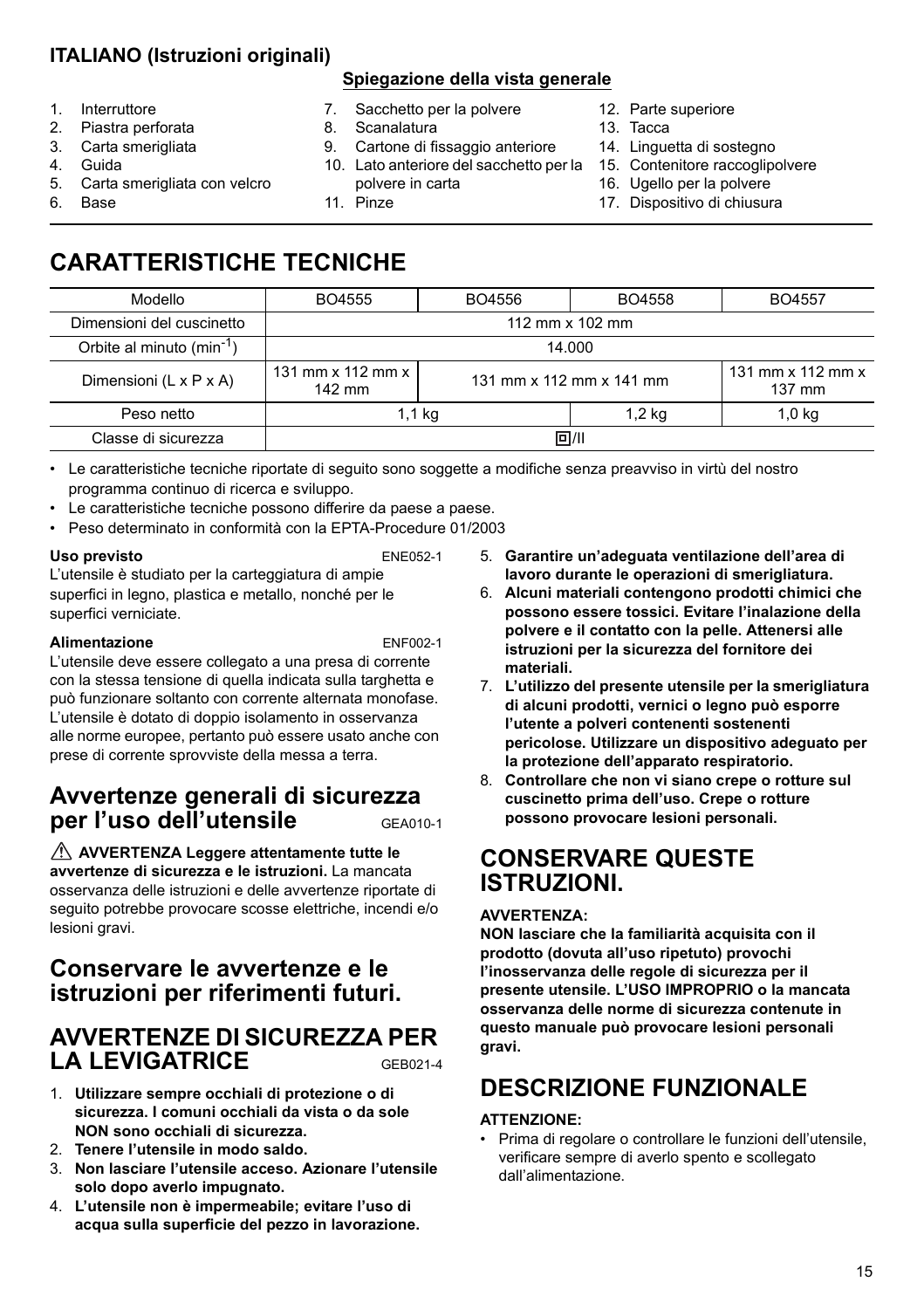## **Azionamento dell'interruttore (Fig. 1)**

#### **ATTENZIONE:**

• Prima di collegare l'utensile all'alimentazione elettrica, verificare che sia spento.

Per accendere l'utensile, premere il lato "I"

dell'interruttore. Per spegnere l'utensile, premere il lato "O" dell'interruttore.

# **MONTAGGIO**

#### **ATTENZIONE:**

• Accertarsi sempre che l'utensile sia spento e scollegato dalla presa di corrente prima di iniziare qualsiasi operazione su di esso.

### **Installazione o rimozione della carta abrasiva (Fig. 2)**

Aprire il morsetto della carta sollevando la leva per sbloccarlo dalla relativa porta, quindi inserire un'estremità della carta nel morsetto, allineando i margini del foglio in modo uniforme e parallelo ai lati della base (l'inserimento è più facile se si piega la carta in precedenza). Una volta inserita la carta, riportare la leva nella posizione di partenza. **(Fig. 3)**

Ripetere la procedura per l'altro lato della base, mantenendo la corretta tensione della carta.

Dopo l'inserimento della carta, verificare che il morsetto sia fissato in modo saldo. Diversamente, la carta si allenta e può scivolare, generando risultati di carteggiatura non uniformi. **(Fig. 4)**

Se si utilizza il sacchetto per la polvere, praticare dei fori nella carta abrasiva utilizzando la piastra perforata, attenendosi alle seguenti indicazioni:

- 1. Capovolgere l'utensile.
- 2. Posizionare la piastra perforata sulla carta abrasiva, in modo che i lati piegati della piastra perforata siano allineati ai margini della carta.
- 3. Premere la piastra perforata per praticare fori nella carta abrasiva.

#### **ATTENZIONE:**

• Rimuovere la piastra perforata prima di utilizzare l'utensile.

#### **Solo modello BO4555**

#### **NOTA:**

Con questa levigatrice, utilizzare carta smerigliata Makita con velcro. **(Fig. 5)**

- 1. Capovolgere l'utensile in modo che il cuscinetto si trovi in alto.
- 2. Posizionare la carta smerigliata adattandola alla forma della base. Allineare i fori sulla carta smerigliata ai fori sul cuscinetto (la polvere viene aspirata mediante questi fori, pertanto è importante lasciarli aperti).
- 3. Premere la carta contro il cuscinetto.

#### **Per rimuovere la carta smerigliata:**

- 1. Capovolgere l'utensile in modo che la carta smerigliata si trovi in alto.
- 2. Afferrare un angolo della carta smerigliata e staccarla dal cuscinetto.

#### **NOTA:**

• Se la carta smerigliata è in buone condizioni, può essere riutilizzata in futuro.

### **Sacchetto per la polvere (accessorio) (Fig. 6)**

L'uso del sacchetto per la polvere permette di mantenere la pulizia durante la carteggiatura e di facilitare la raccolta della polvere. Per applicare il sacchetto della polvere, fissare l'entrata del sacchetto al beccuccio per la polvere sull'utensile. Assicurarsi che il foro nell'entrata del sacchetto si trovi appena sopra la sporgenza sul beccuccio per la polvere. Per i migliori risultati, vuotare il sacchetto della polvere quando è mezzo pieno, colpendolo leggermente per rimuovere la maggior quantità possibile di polvere.

### **Installazione del sacchetto per la polvere in carta (accessorio) (Fig. 7)**

Inserire il sacchetto per la polvere in carta sul relativo supporto, con il lato anteriore rivolto verso l'alto. Inserire il cartone di fissaggio anteriore del sacchetto per la polvere in carta nella scanalatura del supporto del sacchetto.

#### **(Fig. 8)**

Quindi premere la parte superiore del cartone di fissaggio anteriore nella direzione della freccia per agganciarlo alle pinze. **(Fig. 9 e 10)**

Inserire la tacca del sacchetto per la polvere in carta nella guida del supporto del sacchetto, quindi installare il supporto del sacchetto per la polvere in carta sull'utensile.

### **Installazione sacchetto filtro in carta (Fig. 11)**

Accertarsi che il logo sul lembo di cartone e il logo sul contenitore raccoglipolvere siano sullo stesso lato, quindi installare il sacchetto filtro in carta sistemando il lembo di cartone nella scanalatura di ogni linguetta di sostegno. **(Fig. 12)**

Accertarsi che il logo sul lembo di cartone e il logo sull'ugello per la polvere siano sullo stesso lato, quindi installare l'ugello sul contenitore raccoglipolvere.

Rimozione del contenitore raccoglipolvere e del sacchetto filtro in carta. **(Fig. 13)**

Rimuovere l'ugello per la polvere premendo i due dispositivi di chiusura. **(Fig. 14)**

Rimuovere il sacchetto filtro in carta stringendo il lato con il logo del lembo di cartone, quindi spingendo il lembo verso il basso per estrarlo dalla linguetta di sostegno del contenitore raccoglipolvere.

# **USO**

# **Carteggiatura (Fig. 15)**

#### **ATTENZIONE:**

- Non utilizzare mai l'utensile senza la carta abrasiva, onde evitare gravi danni al cuscinetto.
- Non forzare mai l'utensile. Una pressione eccessiva può diminuire l'efficienza di carteggiatura, danneggiare la carta abrasiva e/o abbreviare la vita utile dell'utensile.

Tenere l'utensile in modo saldo. Accendere l'utensile e attendere che raggiunga la massima velocità. Successivamente, posizionare l'utensile sulla superficie del pezzo da lavorare. Una levigatrice orbitale viene in genere utilizzata per rimuovere solo piccole quantità di materiale per volta. Poiché la qualità della superficie è più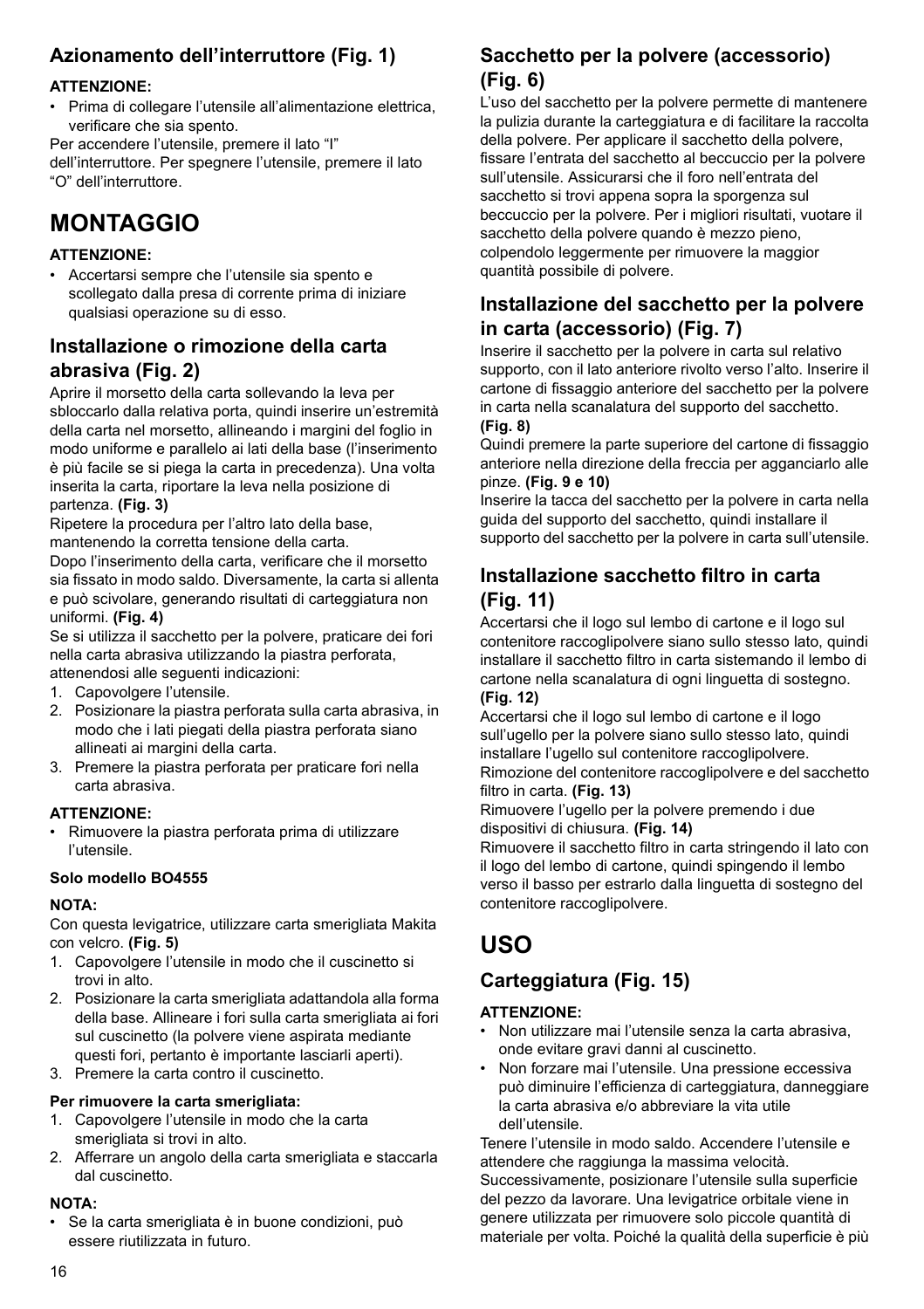importante della quantità di materiale rimossa, non premere eccessivamente l'utensile. Mantenere la base sempre allineata al pezzo in lavorazione.

# **MANUTENZIONE**

#### **ATTENZIONE:**

- Prima di effettuare controlli e operazioni di manutenzione, verificare sempre che l'utensile sia spento e scollegato.
- Evitare assolutamente di usare benzina, diluenti, solventi, alcol o sostanze simili. In caso contrario, potrebbero verificarsi scoloriture, deformazioni o incrinature.

Per mantenere la SICUREZZA e l'AFFIDABILITÀ del prodotto, le riparazioni, il controllo della spazzola di carbone, le sostituzioni e qualsiasi altra operazione di manutenzione o regolazione devono essere eseguite da un centro di assistenza Makita autorizzato usando sempre ricambi Makita.

# **ACCESSORI**

#### **ATTENZIONE:**

• Si raccomanda di usare questi accessori per l'utensile Makita descritto in questo manuale. L'uso di qualsiasi altro accessorio potrebbe provocare lesioni personali. Utilizzare gli accessori esclusivamente per l'uso dichiarato.

Per l'assistenza e ulteriori informazioni su tali accessori. rivolgersi al centro di assistenza Makita più vicino.

- Carta abrasiva (senza fori praticati in anticipo)
- Sacchetto per la polvere in carta
- Supporto del sacchetto per la polvere
- Piastra perforata
- Sacchetto per la polvere
- Contenitore raccoglipolvere
- Sacchetto filtro in carta

**Rumore** ENG905-1 Il tipico livello di rumore ponderato "A" è determinato in conformità con la norma EN60745:

#### **Modello BO4555**

Livello di pressione sonora  $(L_{pA})$ : 80 dB (A) Variazione (K): 3 dB (A) Il livello acustico in funzionamento può superare

# 80 dB (A).

### **Modello BO4556**

Livello di pressione sonora  $(L_{pA})$ : 82 dB  $(A)$ Livello di potenza sonora  $(L_{WA})$ : 93 dB (A) Variazione (K): 3 dB (A)

#### **Modello BO4557**

Livello di pressione sonora  $(L_{pA})$ : 76 dB (A) Variazione (K): 3 dB (A)

Il livello acustico in funzionamento può superare 80 dB (A).

#### **Modello BO4558**

Livello di pressione sonora  $(L_{pA})$ : 79 dB  $(A)$ Variazione (K): 3 dB (A) Il livello acustico in funzionamento può superare 80 dB (A).

#### **Indossare una protezione acustica.**

#### **Vibrazione** ENG900-1

Il valore totale delle vibrazioni (somma vettoriale triassiale) è determinato in conformità con la norma EN60745:

#### **Modello BO4555**

Modalità di lavoro: carteggiatura piastra in metallo Emissione delle vibrazioni  $(a<sub>b</sub>)$ : 2,5 m/s<sup>2</sup> o inferiore Variazione (K): 1.5 m/s<sup>2</sup>

#### **Modello BO4556**

Modalità di lavoro: carteggiatura piastra in metallo Emissione delle vibrazioni  $(a<sub>b</sub>)$ : 3,0 m/s<sup>2</sup> Variazione (K): 1,5 m/s<sup>2</sup>

#### **Modello BO4557, BO4558**

Modalità di lavoro: carteggiatura piastra in metallo Emissione delle vibrazioni ( $a_h$ ): 3,5 m/s<sup>2</sup> Variazione (K): 1.5 m/s<sup>2</sup>

ENG901-1

- Il valore di emissione delle vibrazioni dichiarato è stato misurato in conformità con il metodo di test standard e può essere utilizzato per confrontare tra loro diversi utensili.
- Il valore dell'emissione delle vibrazioni dichiarato può anche essere usato per stime preliminari dell'esposizione.

### **AVVERTENZA:**

- L'emissione delle vibrazioni durante l'uso effettivo dell'utensile elettrico può risultare diversa rispetto al valore dichiarato, in base alla modalità d'uso dell'utensile.
- Assicurarsi di individuare le necessarie misure di sicurezza per proteggere l'operatore in base a una stima dell'esposizione nelle condizioni reali di utilizzo (prendendo in considerazione tutte le fasi del ciclo operativo, come quante volte l'utensile viene spento e i periodi in cui rimane inattivo, oltre al tempo di avviamento).

#### **Solo per i paesi europei ENH101-14**

**Dichiarazione di conformità CE Makita Corporation, in qualità di produttore responsabile, dichiara che le macchine Makita indicate di seguito:**

Denominazione della macchina:

Levigatrice orbitale

N. modello/Tipo: BO4555, BO4556, BO4557, BO4558 appartengono a una produzione in serie e

#### **sono conformi alle seguenti direttive europee:** 2006/42/CE

Sono inoltre prodotte in conformità con gli standard o i documenti standardizzati riportati di seguito:

EN60745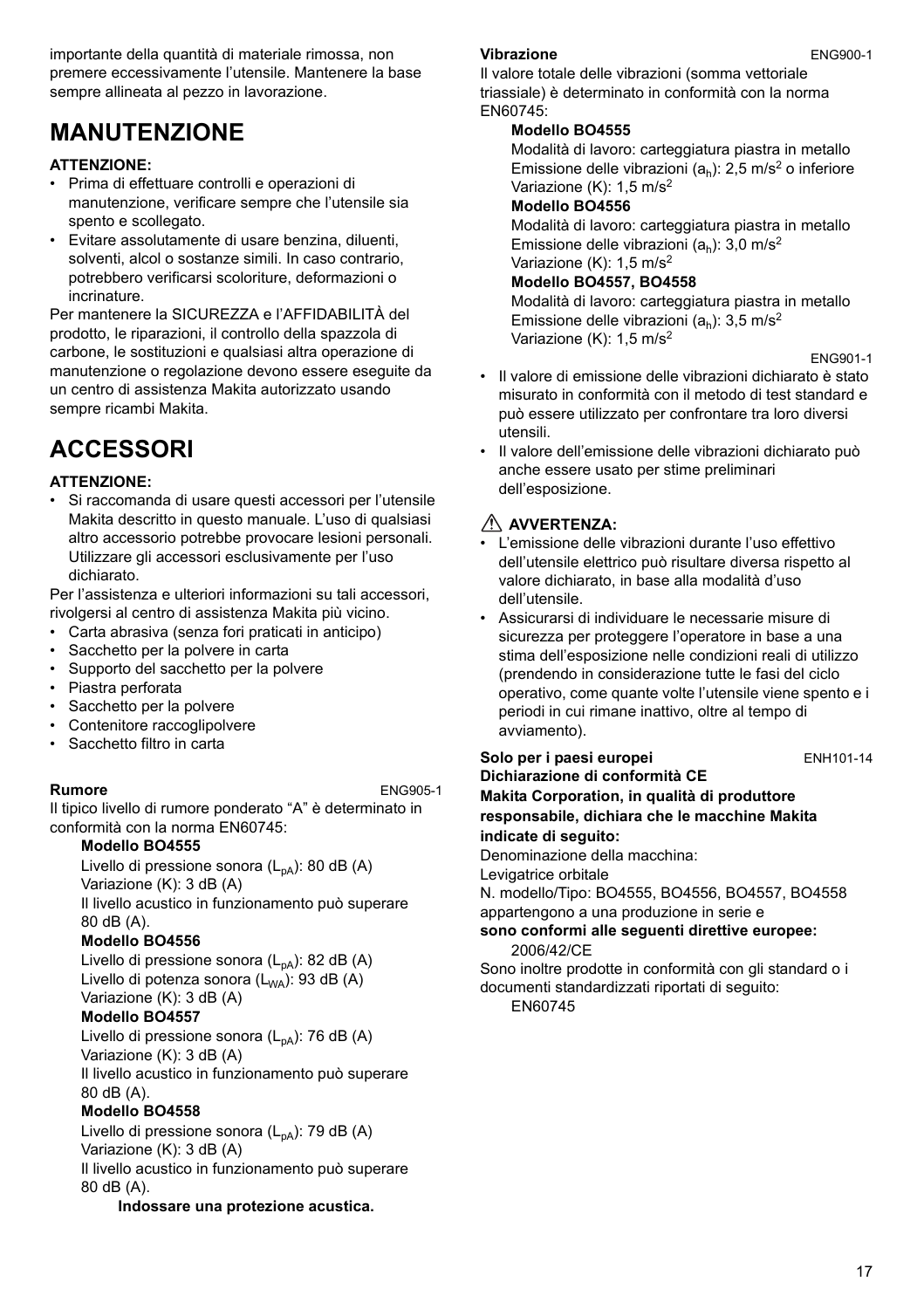La documentazione tecnica viene conservata dal rappresentante autorizzato in Europa, ovvero: Makita International Europe Ltd. Michigan Drive, Tongwell, Milton Keynes, MK15 8JD, Inghilterra

8. 4. 2009

撮

Tomoyasu Kato Direttore Makita Corporation 3-11-8, Sumiyoshi-cho, Anjo, Aichi, JAPAN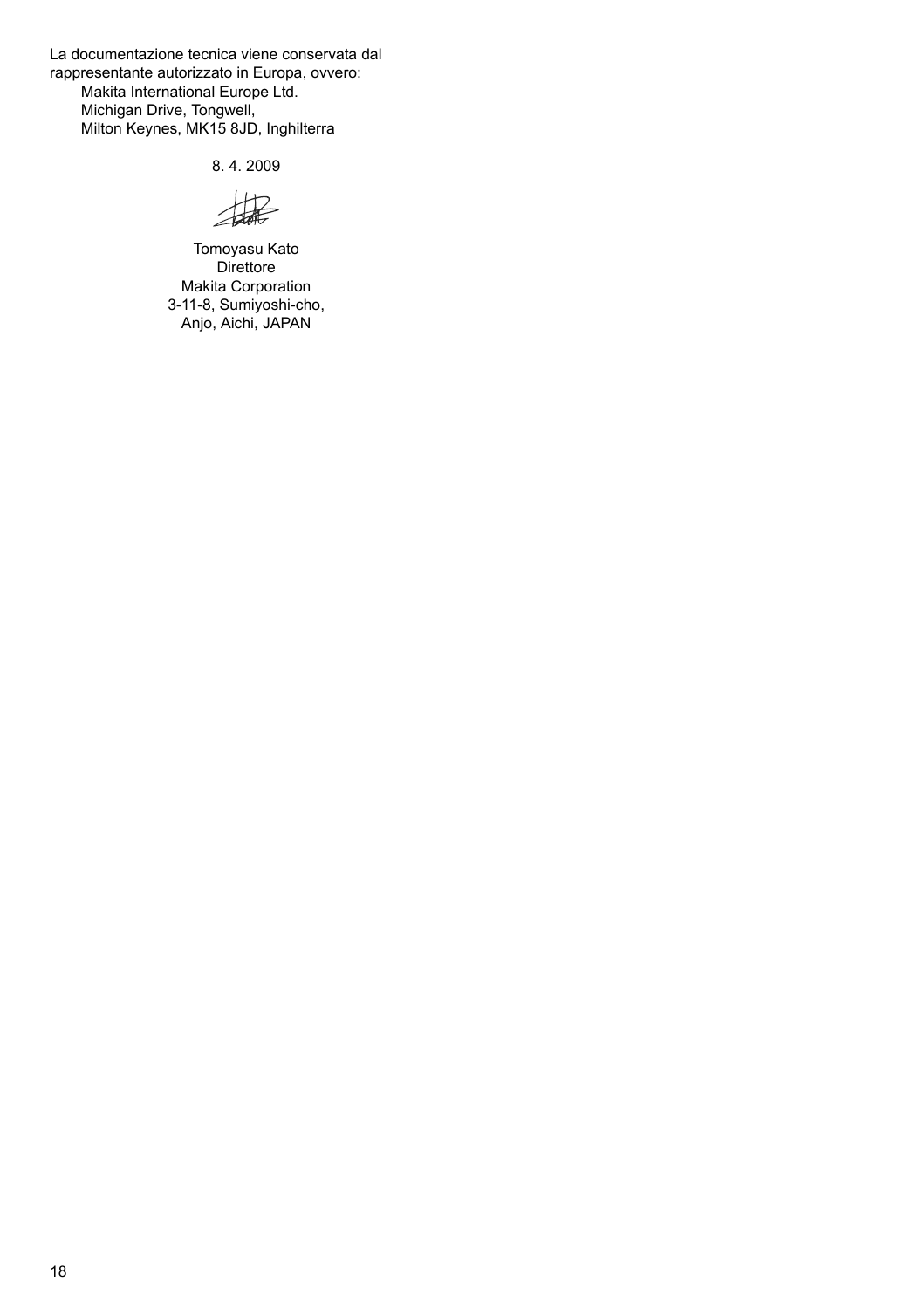# **NEDERLANDS (Originele instructies)**

#### **Verklaring van algemene gegevens**

- 1. Aan/uit-knop
- 2. Gatenpons
- 3. Schuurpapier
- 4. Geleider
- 5. Klittenbandschuurpapier
- 6. Zool
- 7. Stofzak
- 8. Groef
- 9. Bevestigingskarton aan de voorkant
- 10. Voorkant van papieren stofzak
- 11. Klauwen
- 12. Bovenste deel
- 13. Inkepingen
- 14. Bevestigingslippen
- 15. Stofopvangbak
- 16. Stofafzuigaansluitmond
- 17. Vergrendelnok

**TECHNISCHE GEGEVENS**

| Model                                                | BO4555                                    | BO4556                   | BO4558   | BO4557                                              |
|------------------------------------------------------|-------------------------------------------|--------------------------|----------|-----------------------------------------------------|
| Grootte van schuurvlak                               | 112 mm x 102 mm                           |                          |          |                                                     |
| Aantal rondgangen per<br>minuut (min <sup>-1</sup> ) | 14.000                                    |                          |          |                                                     |
| Afmetingen $(L \times B \times H)$                   | 131 mm $\times$ 112 mm $\times$<br>142 mm | 131 mm x 112 mm x 141 mm |          | 131 mm $\times$ 112 mm $\times$<br>$137 \text{ mm}$ |
| Netto gewicht                                        | 1,1 kg                                    |                          | $1,2$ kg | $1,0$ kg                                            |
| Veiligheidsklasse                                    |                                           |                          | 回/11     |                                                     |

- Als gevolg van ons doorlopende onderzoeks- en ontwikkelingsprogramma, kunnen de technische gegevens van dit gereedschap zonder voorafgaande kennisgeving worden gewijzigd.
- De technische gegevens kunnen van land tot land verschillen.
- Gewicht volgens EPTA-procedure 01/2003

#### **Gebruiksdoeleinden** ENE052-1

Het gereedschap is bedoeld voor het schuren van grote oppervlakken hout, kunststof en metaal, naast geverfde oppervlakken.

#### **Voeding** ENF002-1

Het gereedschap mag uitsluitend worden aangesloten op een voeding met dezelfde spanning als aangegeven op het identificatieplaatje en werkt alleen op enkele-fase wisselstroom. Het gereedschap is dubbel geïsoleerd volgens de Europese norm en mag derhalve ook op een niet-geaard stopcontact worden aangesloten.

# **Algemene veiligheidswaarschuwingen voor elektrisch gereedschap** GEA010-1

#### **WAARSCHUWING Lees alle**

**veiligheidswaarschuwingen en alle instructies.** Het niet volgen van de waarschuwingen en instructies kan leiden tot elektrische schokken, brand en/of ernstig letsel.

## **Bewaar alle waarschuwingen en instructies om in de toekomst te kunnen raadplegen.**

## **VEILIGHEIDSWAARSCHUWINGEN SCHUURMACHINE** GEB021-4

- 1. **Gebruik altijd een veiligheidsbril. Een gewone bril of een zonnebril is GEEN veiligheidsbril.**
- 2. **Houd het gereedschap stevig vast.**
- 3. **Laat het gereedschap niet ingeschakeld liggen. Bedien het gereedschap alleen wanneer u het vasthoudt.**
- 4. **Dit gereedschap is niet waterdicht. Gebruik dus geen water op het oppervlak van het werkstuk.**
- 5. **Zorg voor afdoende ventilatie van uw werkplek wanneer u schuurwerkzaamheden uitvoert.**
- 6. **Sommige materialen bevatten chemische stoffen die giftig kunnen zijn. Neem voorzorgsmaatregelen tegen het inademen van stof en contact met de huid. Volg de veiligheidsinstructies van de leverancier van het materiaal op.**
- 7. **Als dit gereedschap wordt gebruikt voor het schuren van bepaalde producten, verflagen en hout, kan de gebruiker worden blootgesteld aan stof waarin gevaarlijke bestanddelen zitten. Gebruik geschikte ademhalingbeschermingsapparatuur.**
- 8. **Controleer vóór gebruik dat het schuurvlak niet is gebarsten of kapot is. Als er barsten in zitten of het oppervlak kapot is kan dit leiden tot persoonlijk letsel.**

# **BEWAAR DEZE INSTRUCTIES.**

#### **WAARSCHUWING:**

**Laat u NIET misleiden door een vals gevoel van comfort en bekendheid met het gereedschap (na veelvuldig gebruik) en neem alle veiligheidsvoorschriften van het betreffende product altijd strikt in acht. VERKEERD GEBRUIK of het niet volgen van de veiligheidsinstructies in deze gebruiksaanwijzing kan leiden tot ernstig persoonlijk letsel.**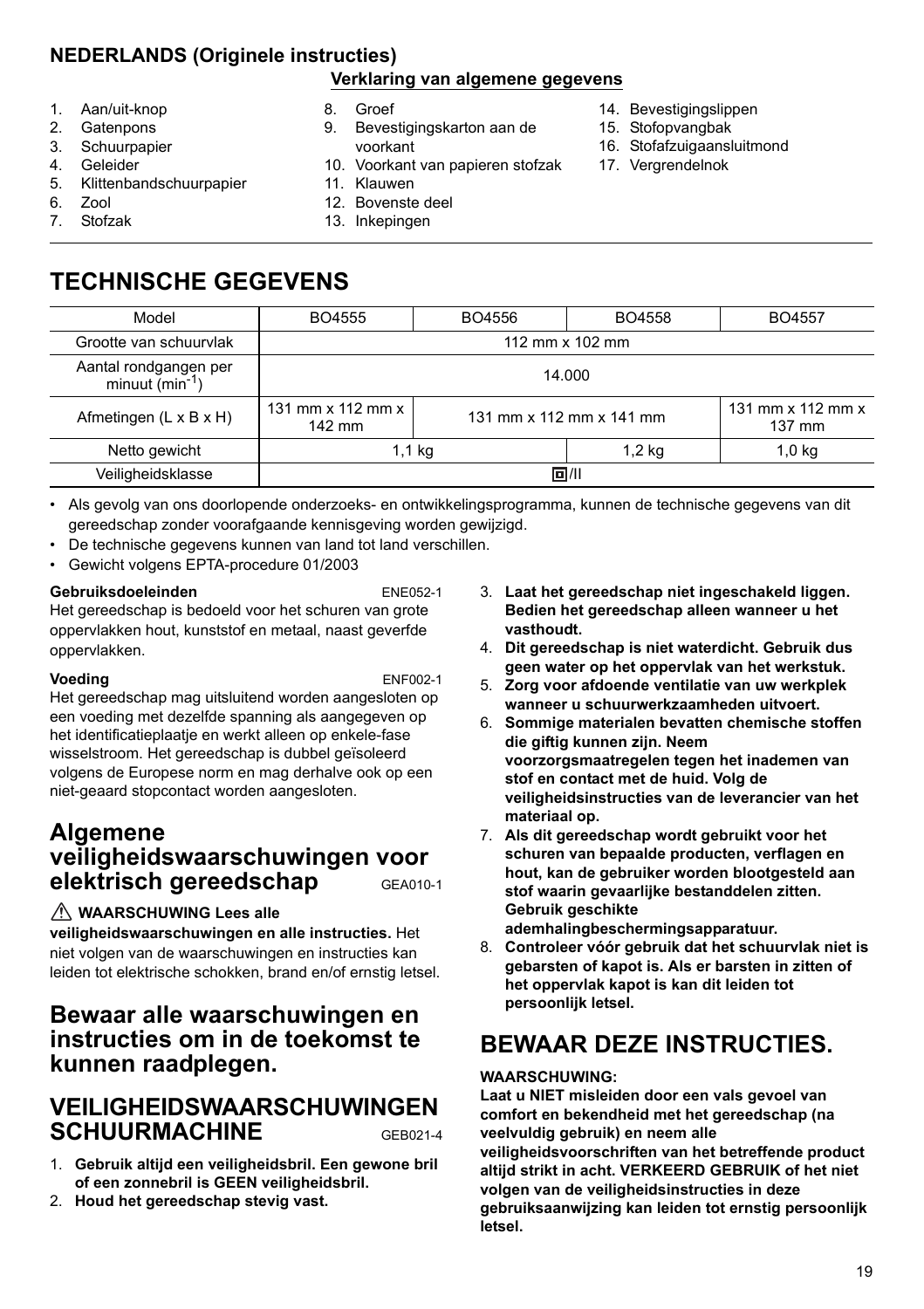# **BESCHRIJVING VAN DE FUNCTIES**

#### **LET OP:**

• Controleer altijd of het gereedschap is uitgeschakeld en de stekker uit het stopcontact is getrokken alvorens de functies van het gereedschap te controleren of af te stellen.

### **Aan/uit-schakelaar (zie afb. 1)**

#### **LET OP:**

• Controleer voor u de stekker in het stopcontact steekt altijd of de machine uitgeschakeld is.

Druk om de machine te starten op de zijde "I" van de schakelaar. Druk om de machine te stoppen op de zijde "O" van de schakelaar.

# **ONDERDELEN AANBRENGEN/ VERWIJDEREN**

#### **LET OP:**

• Controleer altijd of het gereedschap is uitgeschakeld en de stekker uit het stopcontact is getrokken alvorens enige werk aan het gereedschap uit te voeren.

### **Het schuurpapier aanbrengen en verwijderen (zie afb. 2)**

Open de papierklem door de klemhendel iets op te tillen zodat deze uit de vergrendelhaak loskomt. Steek daarna het uiteinde van het schuurpapier in de klemmond en let erop dat de rand van het schuurpapier evenwijdig loopt aan de zijkant van de zool. (Als u van tevoren het schuurpapier buigt, kunt u het gemakkelijker aanbrengen.) Als het schuurpapier op de juiste plaats ligt, zet u de klemhendel terug in de gesloten stand **(zie afb. 3)**.

Herhaal dezelfde werkwijze voor de andere uiteinde van het schuurpapier en zorg daarbij voor de juiste papierspanning.

Nadat u het uiteinde van het schuurpapier in de klemmond hebt gestoken, zorgt u ervoor dat het stevig wordt vastgeklemd. Als u dat niet doet, zal het schuurpapier los gaan zitten en verschuiven waardoor een ongelijkmatige schuurbediening ontstaat **(zie afb. 4)**. Bij gebruik van de stofzak maakt u met behulp van de gatenpons als volgt gaten in het schuurpapier:

- 1. Plaats het gereedschap ondersteboven.
- 2. Plaats de gatenpons zodanig op het schuurpapier dat de omgevouwen zijden van de gatenpons langs de randen van het schuurpapier liggen.
- 3. Duw op de gatenpons om gaten te maken in het schuurpapier.

#### **LET OP:**

• Vergeet niet de gatenpons van het gereedschap af te halen alvorens het gereedschap te gebruiken.

#### **Alleen model BO4555**

#### **OPMERKING:**

Gebruik met deze schuurmachine alleen klittenbandschuurpapier van Makita **(zie afb. 5)**.

1. Plaats het gereedschap ondersteboven zodat het schuurvlak naar boven wijst.

- 2. Plaats het schuurpapier precies op de vorm van de zool. Zorg ervoor dat de gaten in het schuurpapier uitgelijnd zijn met de gaten in het schuurvlak (deze gaten moeten open blijven omdat het stof hierin wordt gezogen).
- 3. Druk het schuurpapier stevig op het schuurvlak.

### **Om het schuurpapier te verwijderen:**

- 1. Plaats het gereedschap ondersteboven zodat het schuurpapier naar boven wijst.
- 2. Pak een hoek van het schuurpapier beet en trek het van het schuurvlak af.

#### **OPMERKING:**

• Als het schuurpapier nog goed is, kunt u het bewaren om later nogmaals te gebruiken.

## **Stofzak (los verkrijgbaar) (zie afb. 6)**

Door de stofzak te gebruiken werkt u schoon en kan het schuurstof eenvoudig worden opgeruimd. Om de stofzak te bevestigen, plaatst u de inlaatmond van de stofzak over de stofuitwerpmond van het gereedschap. Zorg ervoor dat het gaatje in de inlaatmond van de stofzak net over het uitsteeksels op de stofuitwerpmond valt. Voor de beste resultaten leegt u de stofzak wanneer deze ongeveer halfvol is. Tik bij het legen voorzichtig tegen de stofzak om zo veel mogelijk stof eruit te verwijderen.

### **Een papieren stofzak (los verkrijgbaar) aanbrengen (zie afb. 7)**

Plaats de papieren stofzak op de papieren-stofzakhouder met de voorkant omhoog. Steek het bevestigingskarton aan de voorkant van de papieren stofzak in de gleuf van de papieren-stofzakhouder **(zie afb. 8)**.

Duw vervolgens het bovenste deel van het bevestigingskarton aan de voorkant van de papieren stofzak in de richting van de pijl om dit aan de klauwen vast te haken **(zie afb. 9 en 10)**.

Steek inkepingen op de achterkant van de papieren stofzak in de geleider van de papieren-stofzakhouder. Bevestig tenslotte de papieren-stofzakhouder aan het gereedschap.

### **Een papieren filterzak aanbrengen (zie afb. 11)**

Zorg ervoor dat het logo op de kartonnen lip en het logo op de stofvanger aan dezelfde kant zitten, en breng daarna de papieren filterzak aan door het kartonnen uitsteeksel in de gleuf van iedere bevestigingslip te plaatsen **(zie afb. 12)**.

Zorg ervoor dat het logo op het kartonnen uitsteeksel en het logo op de stofafzuigaansluitmond aan dezelfde kant zitten, en breng de stofafzuigaansluitmond aan op de stofvanger.

De stofvanger met papieren filterzak verwijderen **(zie afb. 13)**.

Verwijder de stofafzuigaansluitmond door de twee vergrendeling in te drukken **(zie afb. 14)**.

Verwijder de papieren filterzak door eerst het kartonnen uitsteeksel aan kant met het logo in te drukken, en daarna het kartonnen uitsteeksel omlaag te trekken uit de bevestigingslip van de stofvanger.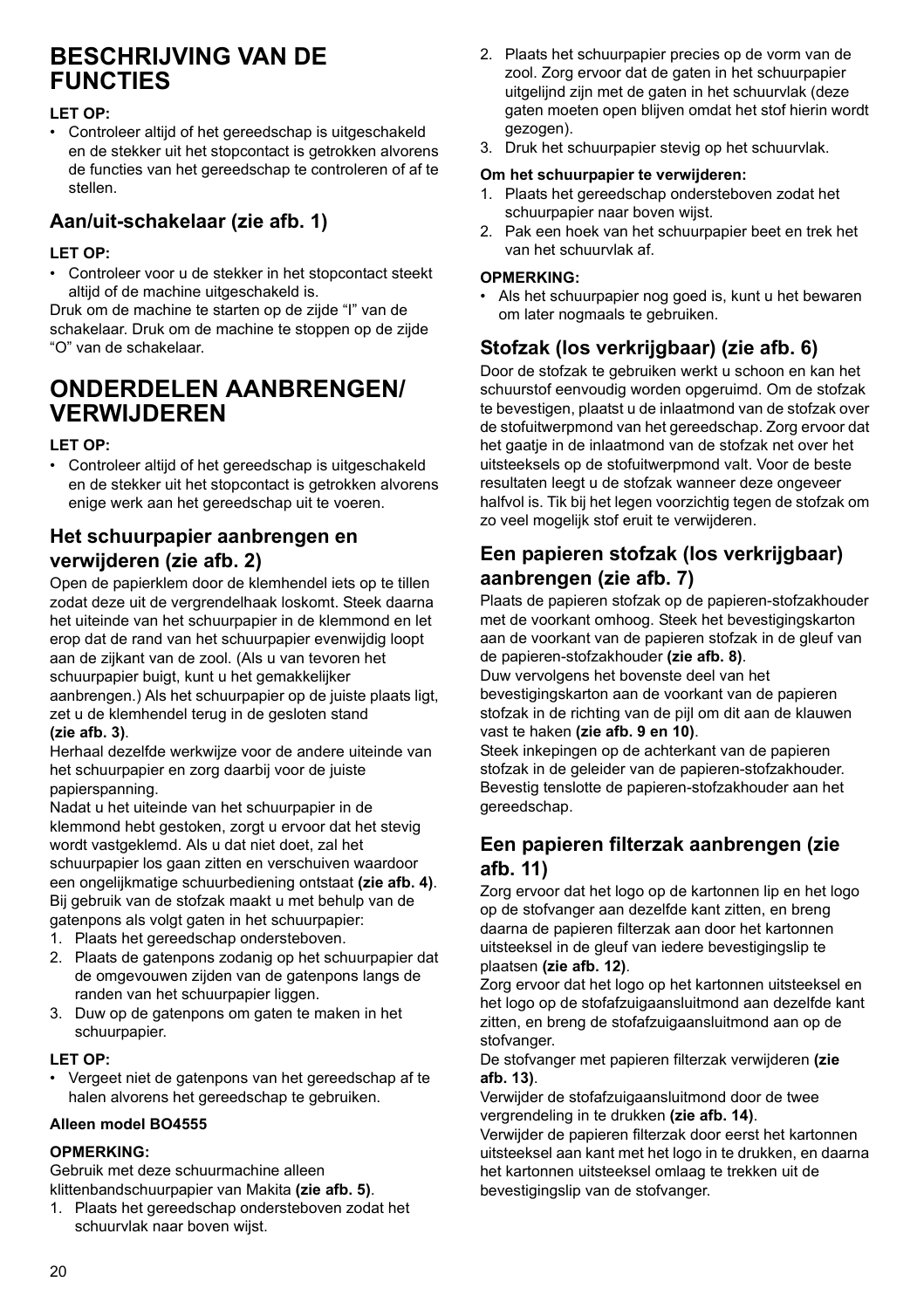# **BEDIENING**

# **Schuren (zie afb. 15)**

#### **LET OP:**

- Schakel het gereedschap nooit in zonder dat schuurpapier is aangebracht. Hierdoor kan het schuurvlak ernstig worden beschadigd.
- Dwing het gereedschap nooit. Door buitensporige druk kan de efficiëntie van het schuren lager worden, het schuurpapier beschadigd worden en/of de levensduur van het gereedschap verkort worden.

Houd het gereedschap stevig vast. Schakel het gereedschap in en wacht totdat het op volle snelheid draait. Plaats daarna het gereedschap voorzichtig op het oppervlak van het werkstuk. Een afwerkschuurmachine wordt doorgaans gebruikt om slechts een kleine hoeveelheid materiaal tegelijkertijd te verwijderen. Aangezien de kwaliteit van het oppervlak belangrijker is dan de hoeveelheid verwijderd materiaal, mag u geen grote druk uitoefenen op het gereedschap. Houd de zool te allen tijde vlak met het oppervlak van het werkstuk.

# **ONDERHOUD**

#### **LET OP:**

- Zorg er altijd voor dat het gereedschap is uitgeschakeld en de stekker uit het stopcontact is getrokken, voordat u een inspectie of onderhoud uitvoert.
- Gebruik nooit benzine, wasbenzine, thinner, alcohol, enz. Dit kan leiden tot verkleuren, vervormen of barsten.

Om de VEILIGHEID en BETROUWBAARHEID van het gereedschap te handhaven, dienen alle reparaties, controle en vervanging van de koolborstels, onderhoud en afstellingen te worden uitgevoerd door een erkend Makita-servicecentrum, en altijd met gebruikmaking van originele Makita-vervangingsonderdelen.

# **ACCESSOIRES**

#### **LET OP:**

• Deze accessoires of hulpstukken worden aanbevolen voor gebruik met het Makita-gereedschap dat in deze gebruiksaanwijzing wordt beschreven. Het gebruik van andere accessoires of hulpstukken kan gevaar voor persoonlijk letsel opleveren. Gebruik de accessoires of hulpstukken uitsluitend voor de aangegeven gebruiksdoeleinden.

Mocht u meer informatie willen hebben over deze accessoires, dan kunt u contact opnemen met uw plaatselijke Makita-servicecentrum.

- Schuurpapier (zonder gaten)
- Papieren stofzak
- Papieren-stofzakhouder
- **Gatenpons**
- Stofzak
- **Stofopvangbak**
- Papieren filterzak

#### **Geluid** ENG905-1

De typische, A-gewogen geluidsniveaus zijn gemeten volgens EN60745:

#### **Model BO4555**

Geluidsdrukniveau (L<sub>pA</sub>): 80 dB (A) Onzekerheid (K): 3 dB (A) Het geluidsniveau kan tijdens gebruik hoger worden  $(A)$  dan  $\overline{B}$  0.4R $(A)$ **Model BO4556** Geluidsdrukniveau  $(L_{pA})$ : 82 dB (A)

Geluidsvermogenniveau (L<sub>WA</sub>): 93 dB (A) Onzekerheid (K): 3 dB (A)

#### **Model BO4557**

Geluidsdrukniveau  $(L_{pA})$ : 76 dB (A) Onzekerheid (K): 3 dB (A) Het geluidsniveau kan tijdens gebruik hoger worden dan 80 dB (A).

#### **Model BO4558**

Geluidsdrukniveau  $(L_{pA})$ : 79 dB  $(A)$ Onzekerheid (K): 3 dB (A) Het geluidsniveau kan tijdens gebruik hoger worden dan 80 dB (A).

### **Draag gehoorbescherming.**

#### **Trillingen** ENG900-1 De totale trillingswaarde (triaxiale vectorsom) zoals vastgesteld volgens EN60745:

#### **Model BO4555**

Gebruikstoepassing: schuren van metalen platen Trillingsemissie  $(a_h)$ : 2,5 m/s<sup>2</sup> of minder Onzekerheid (K): 1,5 m/s2 **Model BO4556** Gebruikstoepassing: schuren van metalen platen

Trillingsemissie  $(a<sub>b</sub>)$ : 3,0 m/s<sup>2</sup> Onzekerheid (K): 1,5 m/s2

#### **Model BO4557 en BO4558**

Gebruikstoepassing: schuren van metalen platen Trillingsemissie  $(a<sub>b</sub>)$ : 3,5 m/s<sup>2</sup> Onzekerheid (K): 1,5 m/s2

#### ENG901-1

- De opgegeven trillingsemissiewaarde is gemeten volgens de standaardtestmethode en kan worden gebruikt om dit gereedschap te vergelijken met andere gereedschappen.
- De opgegeven trillingsemissiewaarde kan ook worden gebruikt voor een beoordeling vooraf van de blootstelling.

#### **WAARSCHUWING:**

- De trillingsemissie tijdens het gebruik van het elektrisch gereedschap in de praktijk kan verschillen van de opgegeven trillingsemissiewaarde afhankelijk van de manier waarop het gereedschap wordt gebruikt.
- Zorg ervoor dat veiligheidsmaatregelen worden getroffen ter bescherming van de operator die zijn gebaseerd op een schatting van de blootstelling onder praktijkomstandigheden (rekening houdend met alle fasen van de bedrijfscyclus, zoals de tijdsduur gedurende welke het gereedschap is uitgeschakeld en stationair draait, naast de ingeschakelde tijdsduur).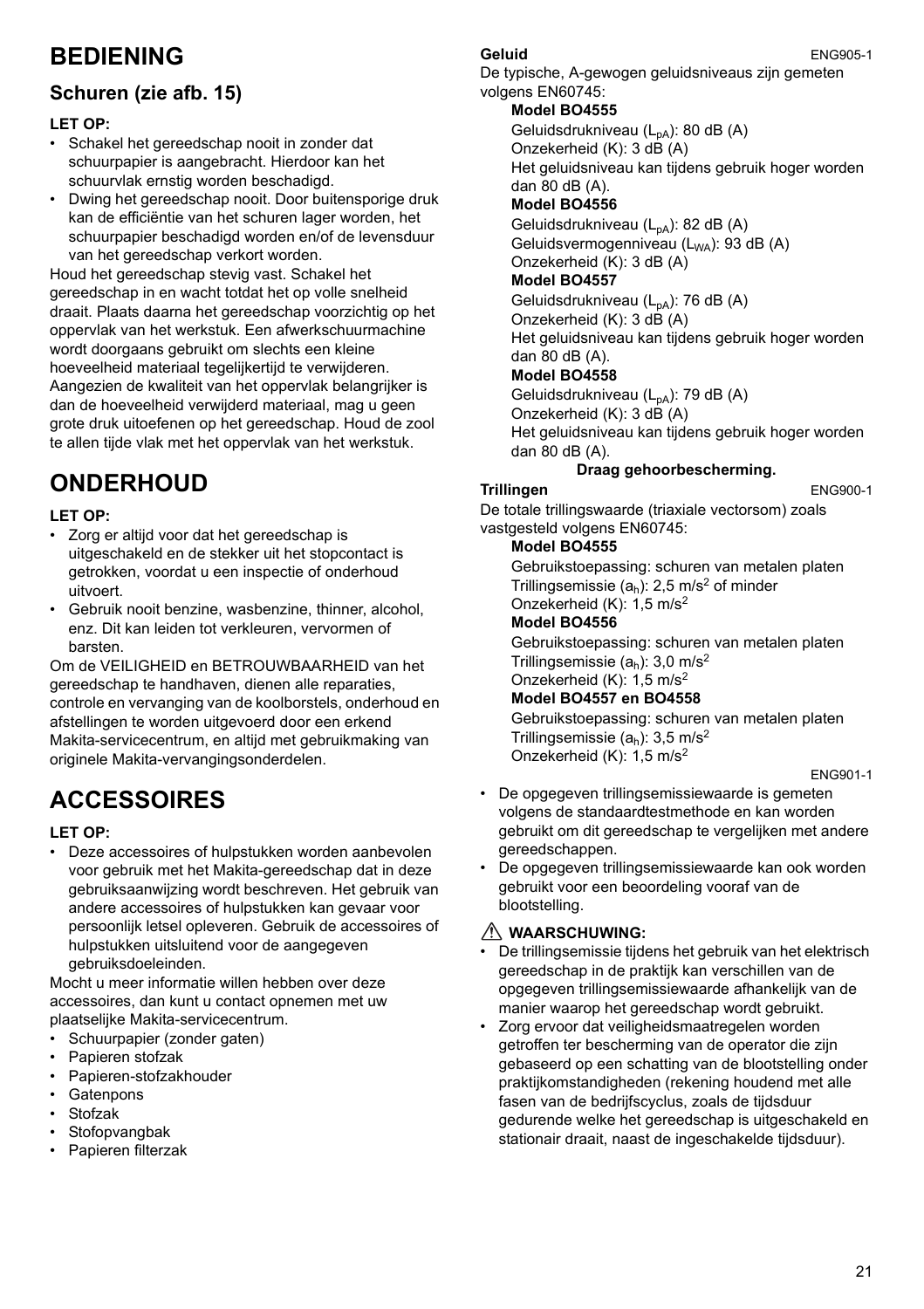**Alleen voor Europese landen** ENG101-14 **EU-verklaring van conformiteit Wij, Makita Corporation, als de verantwoordelijke fabrikant, verklaren dat de volgende Makitamachine(s):** Aanduiding van de machine: Afwerkschuurmachine Modelnr./Type: BO4555, BO4556, BO4557 en BO4558 in serie zijn geproduceerd en **Voldoen aan de volgende Europese richtlijnen:** 2006/42/EC En zijn gefabriceerd in overeenstemming met de volgende normen of genormaliseerde documenten: EN60745 De technische documentatie wordt bewaard door onze erkende vertegenwoordiger in Europa, te weten: Makita International Europe Ltd. Michigan Drive, Tongwell, Milton Keynes, MK15 8JD, Engeland

8. 4. 2009

撮

Tomoyasu Kato **Directeur** Makita Corporation 3-11-8, Sumiyoshi-cho, Anjo, Aichi, JAPAN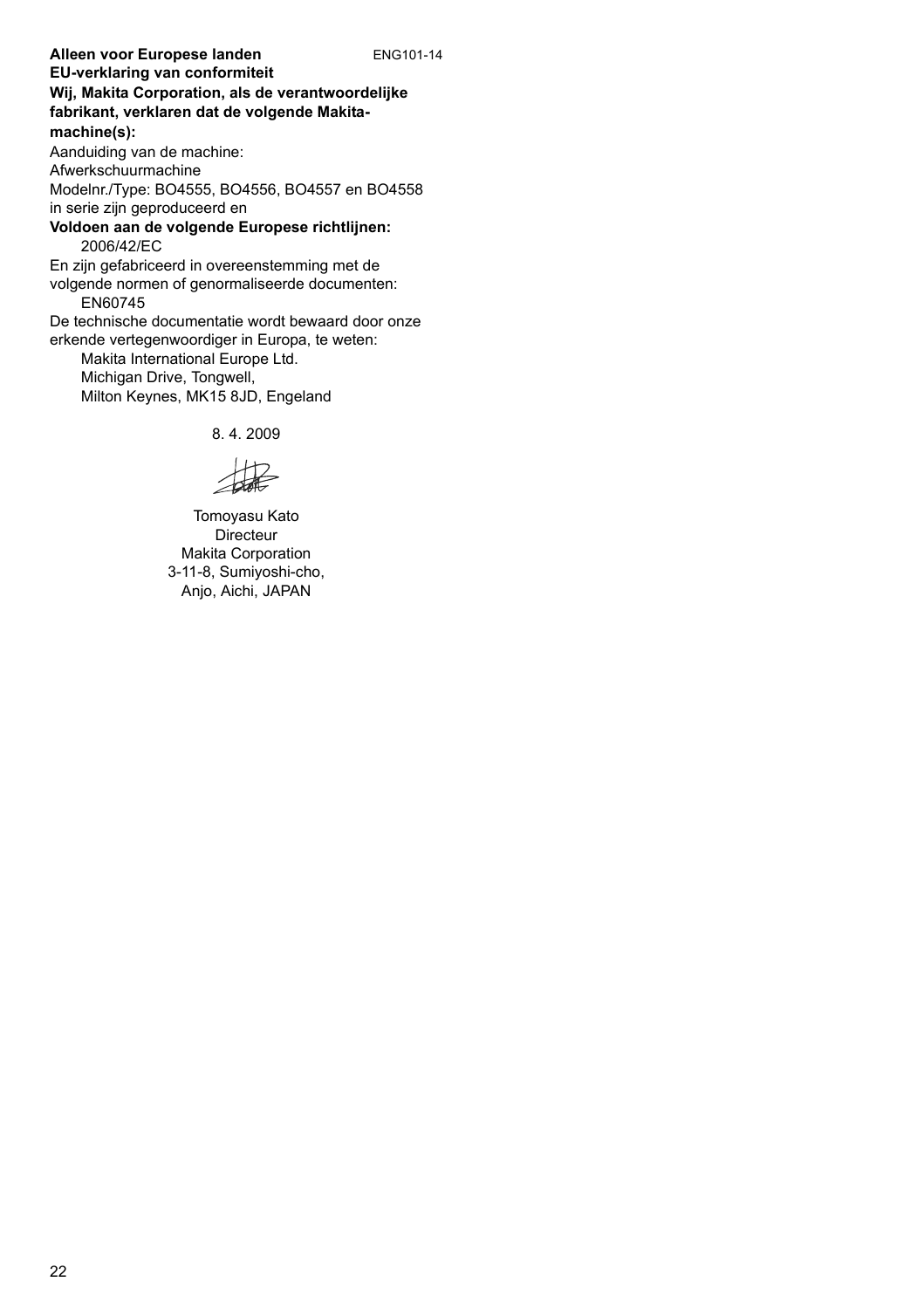# **ESPAÑOL (Instrucciones originales)**

### **Descripción y visión general**

- 1. Interruptor
- 2. Placa perforadora
- 3. Papel de lija
- 4. Guía
- 5. Papel de lija de velcro
- 6. Base
- 7. Bolsa colectora de polvo
- 8. Canal de guía
- 9. Cartón de fijación frontal
- 10. Parte frontal de la bolsa colectora de polvo 11. Ganchos
- 12. Parte superior
- 13. Muesca
- 14. Pestaña de sujeción
- 15. Caja de polvo
- 16. Boquilla para el polvo
- 17. Seguro

# **ESPECIFICACIONES**

| Modelo                                       | BO4555                                    | BO4556 | BO4558                   | BO4557                                    |
|----------------------------------------------|-------------------------------------------|--------|--------------------------|-------------------------------------------|
| Tamaño de la almohadilla                     | 112 mm x 102 mm                           |        |                          |                                           |
| Órbitas por minuto (min <sup>-1</sup> )      | 14.000                                    |        |                          |                                           |
| <b>Dimensiones</b><br>(Largo x Ancho x Alto) | 131 mm $\times$ 112 mm $\times$<br>142 mm |        | 131 mm x 112 mm x 141 mm | 131 mm $\times$ 112 mm $\times$<br>137 mm |
| Peso neto                                    | 1,1 kg                                    |        | 1,2 kg                   | $1,0$ kg                                  |
| Clase de seguridad                           | 回/川                                       |        |                          |                                           |
|                                              |                                           |        |                          |                                           |

• Debido a nuestro programa continuo de investigación y desarrollo, las especificaciones aquí descritas están sujetas a cambios sin previo aviso.

- Las especificaciones pueden ser diferentes de un país a otro.
- Peso de acuerdo con el procedimiento EPTA 01/2003

#### Uso previsto **ENE052-1**

Esta herramienta está diseñada para lijar grandes superficies de madera, materiales de plástico y metal, además de superficies pintadas.

#### **Alimentación** ENF002-1

La herramienta debe conectarse solamente a una fuente de alimentación de la misma tensión que la indicada en la placa de características, y sólo puede funcionar con corriente alterna monofásica. El sistema de doble aislamiento de la herramienta cumple con las normas europeas y puede, por lo tanto, usarse también en tomacorrientes sin conductor de tierra.

# **Advertencias de seguridad generales para herramientas eléctricas** GEA010-1

 **ADVERTENCIA Lea todas las advertencias de seguridad y todas las instrucciones.** La no observancia de las advertencias y las instrucciones puede provocar descargas eléctricas, incendios y/o lesiones graves.

# **Guarde todas las advertencias e instrucciones para futuras consultas.**

# **ADVERTENCIAS DE SEGURIDAD DE LA LIJADORA** GEB021-4

- 1. **Utilice siempre gafas de seguridad. Las gafas normales o de sol NO son gafas de seguridad.**
- 2. **Sujete con fuerza la herramienta.**
- 3. **No deje la herramienta encendida. Póngala en marcha solamente cuando la tenga en las manos.**
- 4. **Esta herramienta no es impermeable; por lo tanto, no ponga agua en la superficie de la pieza de trabajo.**
- 5. **Mantenga el área de trabajo bien ventilada cuando realice operaciones de lijado.**
- 6. **Algunos materiales contienen sustancias químicas que pueden ser tóxicas. Procure evitar la inhalación de polvo y el contacto con la piel. Siga los datos de seguridad del proveedor del material.**
- 7. **Al utilizar esta herramienta para lijar determinados productos, pinturas o maderas, el operario corre el riesgo de inhalar residuos que contengan sustancias peligrosas. Use las medidas adecuadas para la protección respiratoria.**
- 8. **Asegúrese de que no haya grietas o roturas en la almohadilla antes de su uso. Las grietas o las roturas pueden provocar lesiones personales.**

# **GUARDE ESTAS INSTRUCCIONES.**

#### **ADVERTENCIA:**

**No deje que la comodidad o la familiaridad con el producto (a base de utilizarlo repetidamente) sustituya la estricta observancia de las normas de seguridad del producto en cuestión. El MAL USO o la no observancia de las normas de seguridad expuestas en este manual de instrucciones pueden ocasionar graves daños corporales.** 

# **DESCRIPCIÓN DEL FUNCIONAMIENTO**

#### **PRECAUCIÓN:**

• Asegúrese siempre de que la herramienta esté apagada y desenchufada antes de intentar realizar cualquier tipo de ajuste o comprobación en ella.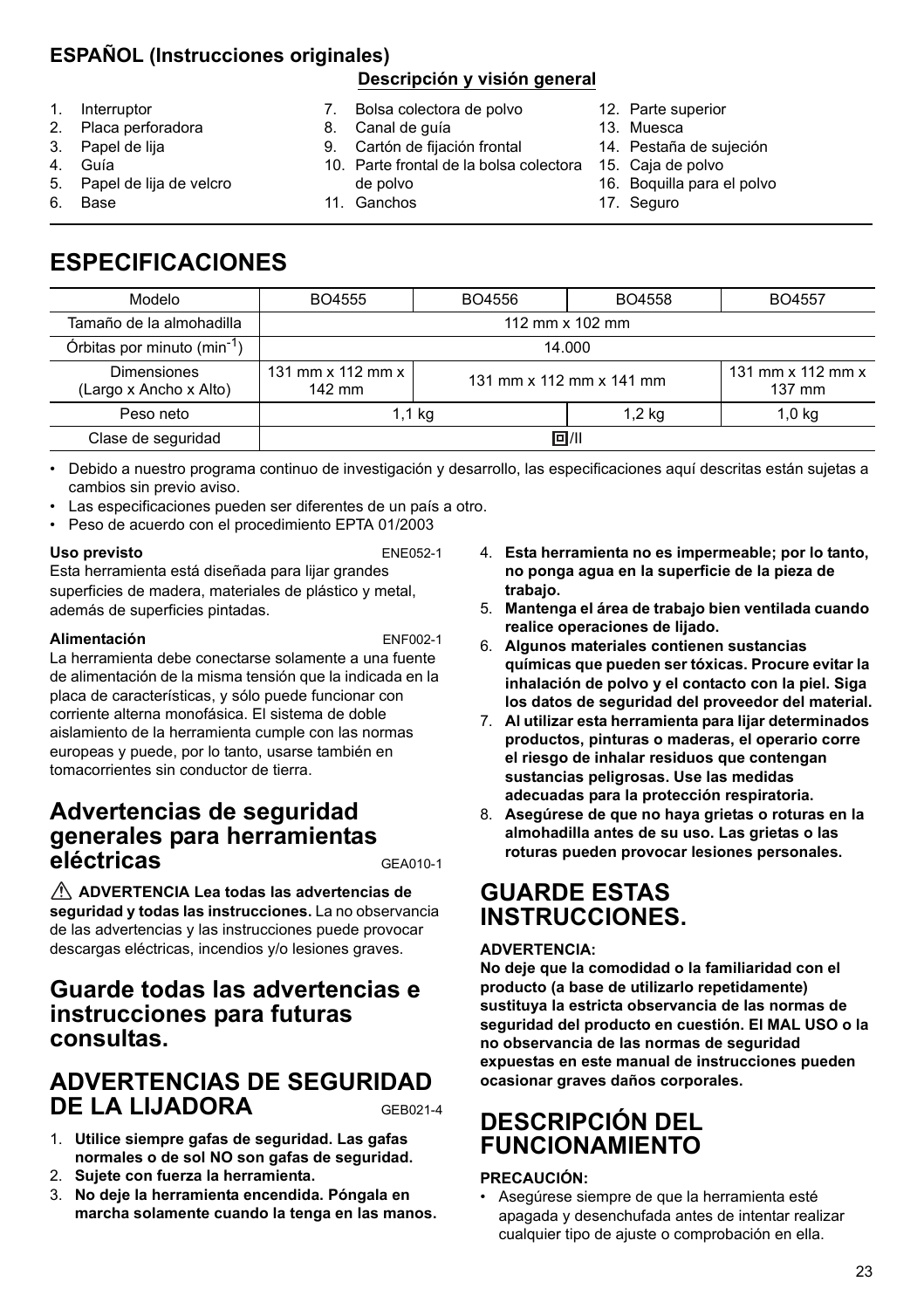# **Funcionamiento del interruptor (Fig. 1)**

#### **PRECAUCIÓN:**

• Antes de enchufar la herramienta, asegúrese de que está desconectada.

Para poner en marcha la herramienta, presione el lado "I" del interruptor. Para detener la herramienta, presione el lado "O" del interruptor.

# **MONTA<sub>JE</sub>**

#### **PRECAUCIÓN:**

• Asegúrese siempre de que la herramienta esté apagada y desenchufada antes de intentar realizar cualquier trabajo en ella.

### **Instalación o extracción del papel abrasivo (Fig. 2)**

Abra el mecanismo de retención del papel levantando la palanca para liberarla del puerto de bloqueo y después inserte el papel en la parte del mecanismo de retención, alineando los bordes del papel de igual tamaño y paralelos. (Si antes dobla el papel, podrá insertarlo con mayor facilidad.) Una vez colocado el papel, devuelva la palanca a su posición original. **(Fig. 3)**

Repita el mismo proceso en el otro extremo de la base, manteniendo el papel bien tensado.

Tras insertar el papel, compruebe que queda bien sujeto por la pieza de fijación. Si no está bien sujeto, podría soltarse y resbalar, lo que produciría un lijado no uniforme. **(Fig. 4)**

Cuando utilice la bolsa colectora de polvo, realice orificios en el papel abrasivo mediante la placa perforadora tal y como se describe a continuación:

- 1. Dé la vuelta a la herramienta.
- 2. Coloque la placa perforadora sobre el papel abrasivo de forma que los lados doblados de la placa perforadora estén alineados con los bordes del papel.
- 3. Presione la placa perforadora para realizar los orificios en el papel abrasivo.

#### **PRECAUCIÓN:**

• Asegúrese de retirar la placa perforadora antes de utilizar la herramienta.

#### **Modelo BO4555 sólo**

#### **NOTA:**

Utilice papel de lija con cierre de cardillo con esta lijadora. **(Fig. 5)**

- 1. Dé la vuelta a la herramienta para que la almohadilla esté en la parte superior.
- 2. Coloque el papel de lija de forma que se ajuste a la forma de la base. Asegúrese de alinear los orificios del papel de lija con los orificios de la almohadilla (el polvo se aspirará por esos orificios; por lo tanto es importante dejarlos abiertos).
- 3. Presione firmemente el papel sobre la almohadilla.

#### **Para retirar el papel de lija:**

- 1. Dé la vuelta a la herramienta para que el papel de lija esté en la parte superior.
- 2. Sujete una esquina del papel de lija y tire de él para retirarlo de la almohadilla.

#### **NOTA:**

• Si el papel de lija está en buen estado, guárdelo para un uso futuro.

### **Bolsa colectora de polvo (accesorio) (Fig. 6)**

El uso de la bolsa colectora de polvo ayuda a mantener la limpieza en las operaciones de lijado y facilita la recolección del polvo. Para montar la bolsa colectora de polvo, encaje el puerto de entrada de la bolsa en el conducto de polvo de la herramienta. Asegúrese de que el orificio del puerto de entrada de la bolsa esté justo encima del saliente en forma de grano del conducto de polvo. Para lograr los mejores resultados, vacíe la bolsa colectora de polvo cuando esté medio llena, dando unos ligeros golpes sobre ella para extraer tanto polvo como sea posible.

### **Instalación de la bolsa colectora de polvo (accesorio) (Fig. 7)**

Coloque la bolsa colectora de papel sobre el soporte de con su lado frontal mirando hacia arriba. Inserte el cartón de fijación frontal de la bolsa colectora de polvo en la ranura del soporte de la bolsa colectora de papel. **(Fig. 8)** A continuación presione la parte superior del cartón de fijación frontal en la dirección de la flecha para engancharla en los ganchos. **(Fig. 9 y 10)** Inserte la muesca de la bolsa colectora de polvo en la guía del soporte de la bolsa colectora de papel. A continuación, instale el conjunto de soporte de la bolsa de papel en la herramienta.

### **Instalación de la bolsa de filtro de papel (Fig. 11)**

Asegúrese de que el logotipo del borde del cartón y el logotipo de la caja de polvo estén en el mismo lado e instale la bolsa de filtro de papel encajando el borde de cartón en la ranura de cada pestaña de sujeción. **(Fig. 12)** Asegúrese de que el logotipo del borde de cartón y el logotipo de la boquilla para el polvo estén en el mismo lado e instale la boquilla para el polvo en la caja de polvo. Extracción de la caja de polvo y de la bolsa de filtro de papel. **(Fig. 13)**

Extraiga la boquilla para el polvo empujando los dos pestillos. **(Fig. 14)**

Extraiga primero la bolsa de filtro de papel tirando del lado con el logotipo del borde de cartón y después tire del borde de cartón hacia abajo para extraerlo de la pestaña de sujeción de la caja de polvo.

# **MANEJO**

# **Operación de lijado (Fig. 15)**

#### **PRECAUCIÓN:**

- No utilice nunca la herramienta sin el papel abrasivo. Podría dañar seriamente la almohadilla.
- No fuerce nunca la herramienta. Una presión excesiva puede reducir la eficacia de la lijadora, dañar el papel abrasivo y/o acortar la vida de la herramienta.

Sujete con fuerza la herramienta. Encienda la herramienta y espere a que alcance la velocidad máxima. A continuación, coloque suavemente la herramienta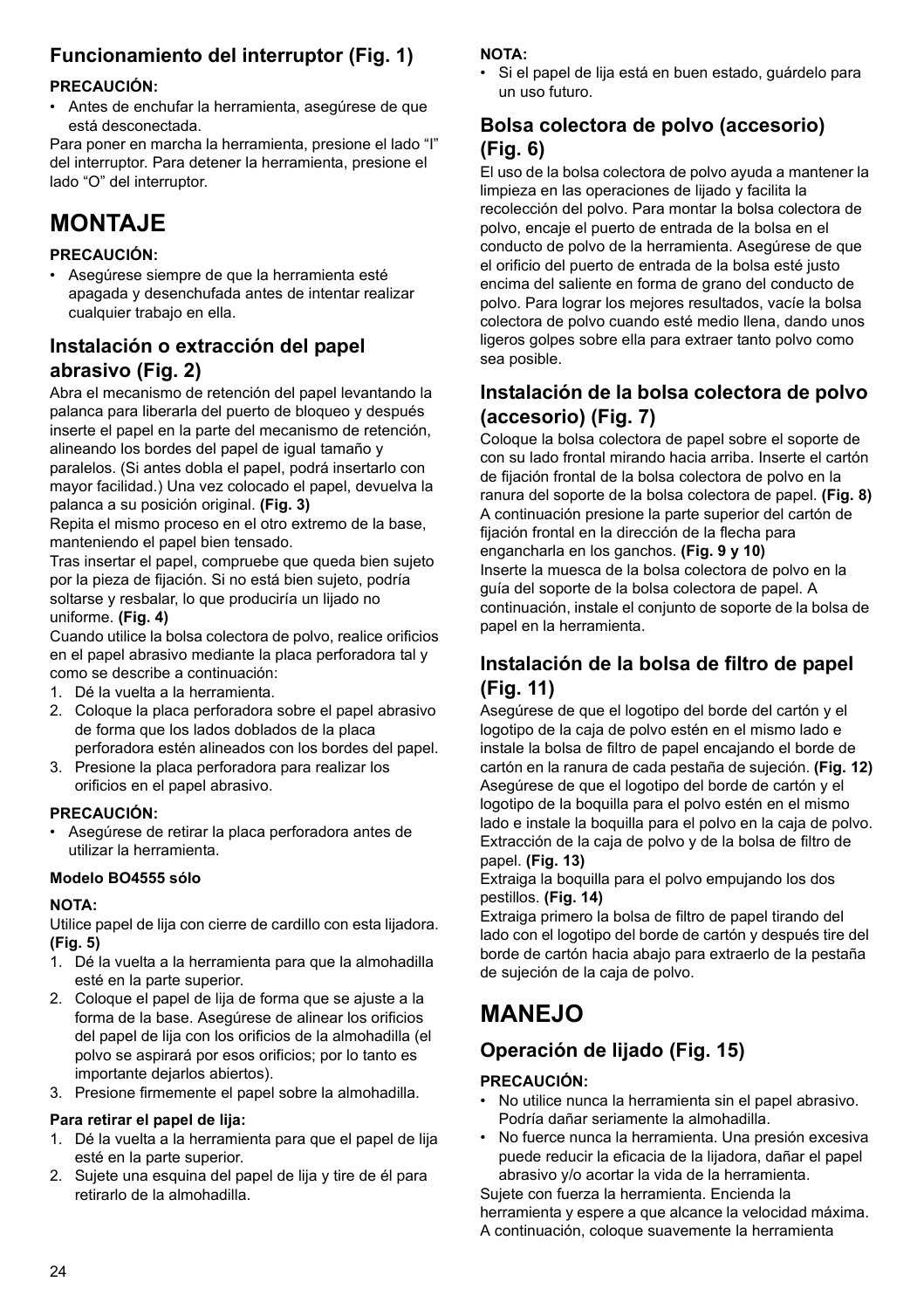sobre la superficie de la pieza de trabajo. Una lijadora orbital suele utilizarse para retirar solamente una pequeña parte del material cada vez. Puesto que la calidad de la superficie es más importante que la cantidad de material retirado, no se apoye en la herramienta. Mantenga la base nivelada con la pieza de trabajo en todo momento.

# **MANTENIMIENTO**

#### **PRECAUCIÓN:**

- Asegúrese siempre de que la herramienta esté apagada y desenchufada antes de intentar realizar cualquier trabajo de inspección o mantenimiento en ella.
- Nunca utilice gasolina, benceno, disolvente, alcohol o un producto similar. Se puede provocar una decoloración, una deformación o grietas.

Para conservar la SEGURIDAD y la FIABILIDAD del producto, los trabajos de reparación, la inspección y la sustitución de las escobillas de carbón, así como otros trabajos de mantenimiento y ajuste, deberán ser realizados en centros de servicio autorizados de Makita, utilizando siempre piezas de repuesto de Makita.

# **ACCESORIOS**

#### **PRECAUCIÓN:**

• Se recomienda el uso de estos accesorios o complementos con la herramienta Makita especificada en este manual. El uso de otros accesorios o complementos puede conllevar el riesgo de ocasionar daños corporales. Utilice los accesorios o

complementos solamente para su fin establecido. Si necesita cualquier ayuda para obtener más información relativa a estos accesorios, pregunte al

- centro de servicio Makita local. • Papel abrasivo (sin orificios perforados previamente)
- Bolsa de papel colectora de polvo
- Soporte de la bolsa de papel colectora de polvo
- Placa perforadora
- Bolsa colectora de polvo
- Caja de polvo
- Bolsa de filtro de papel

**Ruido** ENG905-1

Niveles típicos de ruido ponderado A determinados conforme a EN60745:

#### **Modelo BO4555**

Nivel de presión de sonido  $(L_{pA})$ : 80 dB (A) Incertidumbre (K): 3 dB (A) El nivel de ruido durante el trabajo puede superar los 80 dB (A).

#### **Modelo BO4556**

Nivel de presión de sonido (L<sub>pA</sub>): 82 dB (A) Nivel de potencia de sonido  $(L_{WA})$ : 93 dB (A) Incertidumbre (K): 3 dB (A)

#### **Modelo BO4557**

Nivel de presión de sonido (L<sub>pA</sub>): 76 dB (A)

Incertidumbre (K): 3 dB (A) El nivel de ruido durante el trabajo puede superar los 80 dB (A).

#### **Modelo BO4558**

Nivel de presión de sonido  $(L_{pA})$ : 79 dB  $(A)$ 

Incertidumbre (K): 3 dB (A)

El nivel de ruido durante el trabajo puede superar los 80 dB (A).

#### **Utilice protección para los oídos. Vibración** ENG900-1

Valor total de la vibración (suma de vectores triaxiales) determinado según el estándar EN60745:

#### **Modelo BO4555**

Modo de trabajo: lijado de placas de metal Emisión de vibraciones  $(a<sub>b</sub>)$ : 2,5 m/s<sup>2</sup> o menos Incertidumbre  $(K)$ : 1.5 m/s<sup>2</sup>

### **Modelo BO4556**

Modo de trabajo: lijado de placas de metal Emisión de vibraciones  $(a<sub>b</sub>)$ : 3,0 m/s<sup>2</sup> Incertidumbre  $(K)$ : 1,5 m/s<sup>2</sup>

#### **Modelos BO4557, BO4558**

Modo de trabajo: lijado de placas de metal Emisión de vibraciones  $(a<sub>b</sub>)$ : 3,5 m/s<sup>2</sup> Incertidumbre  $(K)$ : 1.5 m/s<sup>2</sup>

ENG901-1

- El valor de emisión de vibraciones se ha medido de acuerdo con el método de prueba estándar y se puede utilizar para comparar herramientas.
- El valor de emisión de vibraciones declarado también se puede usar en una evaluación preliminar de la exposición.

#### **ADVERTENCIA:**

- La emisión de vibraciones durante el uso de la herramienta eléctrica puede diferir del valor de emisiones declarado, dependiendo de las formas en que se utiliza la herramienta.
- Asegúrese de identificar las mediciones correctas para proteger al operario, que se basan en una estimación de la exposición en condiciones de uso reales (teniendo en cuenta todas las partes del ciclo de operaciones, como los momentos en los que la herramienta está apagada y cuando funciona al ralentí además del tiempo en que está activado el interruptor).

Sólo para países europeos<br>
ENH101-14 **Declaración de conformidad de la CE Nosotros, Makita Corporation, en calidad de fabricante responsable, declaramos que las siguientes máquinas Makita:** Designación de la máquina: Lijadora de Acabado Nº de modelo/ Tipo: BO4555, BO4556, BO4557, BO4558 son de producción serie y **Cumplen con las siguientes Directivas europeas:** 2006/42/CE Y se han fabricado de acuerdo con los siguientes estándares o documentos estandarizados: EN60745 La documentación técnica la conserva nuestro representante autorizado en Europa, que es: Makita International Europe Ltd.

Michigan Drive, Tongwell, Milton Keynes, MK15 8JD, Inglaterra

8. 4. 2009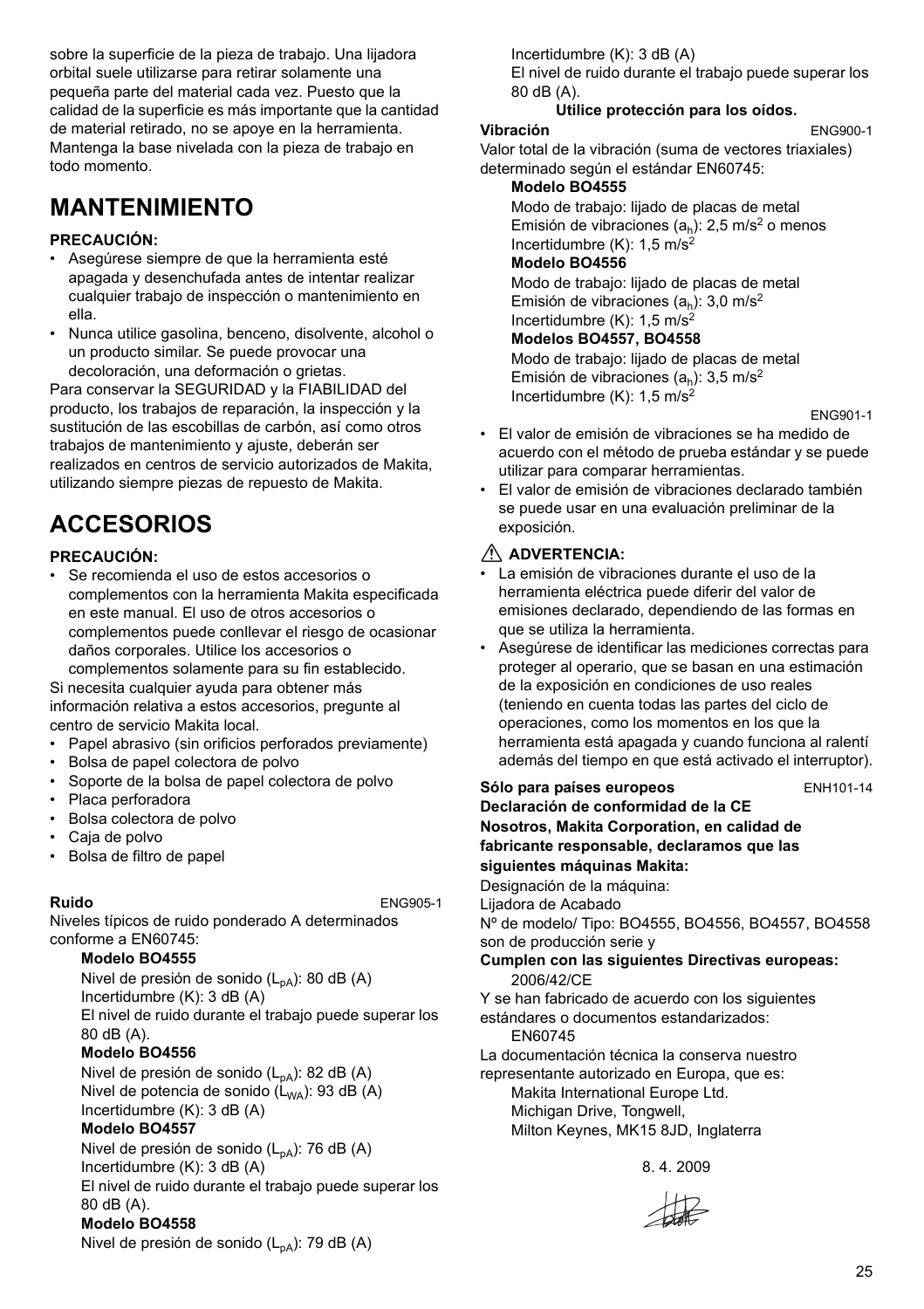Tomoyasu Kato Director Makita Corporation 3-11-8, Sumiyoshi-cho, Anjo, Aichi, JAPAN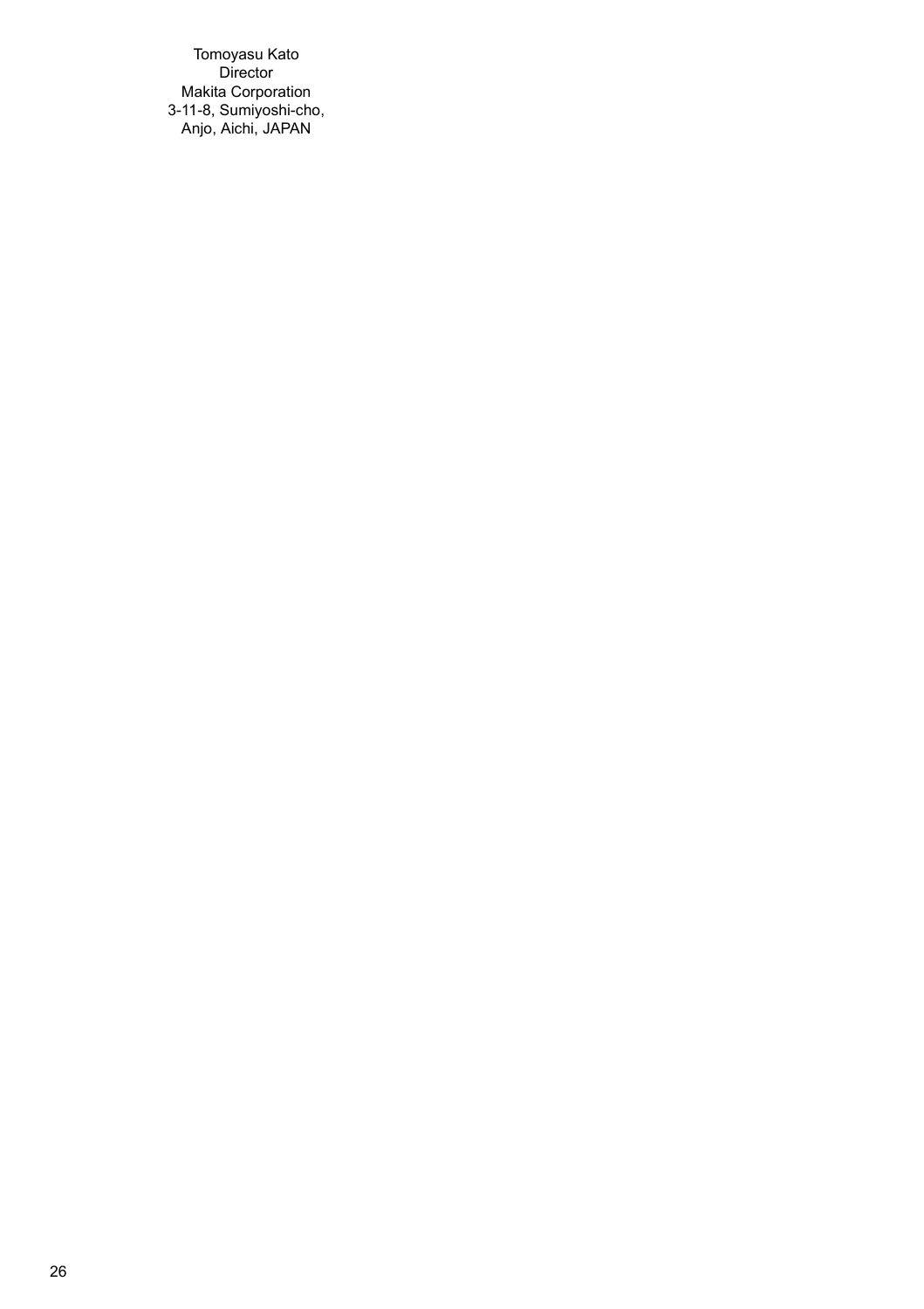# **PORTUGUÊS (Instruções de origem)**

#### **Descrição geral**

- 1. Interruptor
- 2. Placa perfuradora
- 3. Lixa
- 4. Guia
- 5. Lixa de velcro
- 6. Base

8. Encaixe

7. Saco de pó

- 9. Cartão de fixação frontal
- 10. Lado da frente do saco de pó de
- 14. Patilha de fixação
	- 15. Caixa do pó 16. Bico de pó

12. Parte superior 13. Entalhe

- 17. Patilha
- 

# **ESPECIFICAÇÕES**

| Modelo                                   | BO4555                                    | BO4556                   | BO4558   | BO4557                      |
|------------------------------------------|-------------------------------------------|--------------------------|----------|-----------------------------|
| Tamanho da base                          | 112 mm x 102 mm                           |                          |          |                             |
| Rotações por minuto (mín <sup>-1</sup> ) | 14.000                                    |                          |          |                             |
| Dimensões (C x L x A)                    | 131 mm $\times$ 112 mm $\times$<br>142 mm | 131 mm x 112 mm x 141 mm |          | 131 mm x 112 mm x<br>137 mm |
| Peso líquido                             | 1,1 kg                                    |                          | $1,2$ kg | $1,0$ kg                    |
| Classe de segurança                      | 回/11                                      |                          |          |                             |

• Devido à pesquisa e desenvolvimento constantes, estas especificações estão sujeitas a alteração sem aviso prévio.

- Estas especificações podem diferir de país para país.
- Peso de acordo com procedimento EPTA de 01/2003

#### **Utilização prevista** ENE052-1

A ferramenta destina-se a lixar grandes superfícies em madeira, plástico e metal, bem como superfícies pintadas.

#### **Fonte de alimentação** ENF002-1

A ferramenta apenas deve ser ligada a uma fonte de alimentação da mesma tensão que a indicada na chapa de especificações e apenas pode funcionar com uma alimentação de CA monofásica. As ferramentas possuem isolamento duplo, de acordo com as Normas Europeias, e podem, assim, ser igualmente ligadas a tomadas sem fio de terra.

# **Avisos gerais de segurança para ferramentas eléctricas** GEA010-1

 **AVISO Leia todos os avisos de segurança e todas as instruções.** O não cumprimento dos avisos e instruções pode resultar na ocorrência de choques eléctricos, incêndios e/ou ferimentos graves.

# **Guarde todos os avisos e instruções para referência futura.**

# **AVISOS DE SEGURANÇA PARA A LIXADEIRA** GEB021-4

- 1. **Use sempre óculos de protecção. Os óculos normais ou óculos de sol NÃO são óculos de segurança.**
- 2. **Segure bem na ferramenta.**
- 3. **Não abandone a ferramenta a funcionar. Ponha-a a funcionar apenas quando estiver a segurá-la.**
- 4. **Esta ferramenta não é à prova de água, pelo que não deverá utilizar água na superfície da peça de trabalho.**
- 5. **Areje adequadamente a sua área de trabalho quando estiver a utilizar a lixadeira.**
- 6. **Alguns materiais contêm químicos que podem ser tóxicos. Tenha cuidado para evitar a inalação e o contacto da pele com o pó produzido. Obedeça às instruções de segurança do fornecedor do material.**
- 7. **A utilização desta ferramenta para lixar determinados produtos, tintas e madeira poderá expor o utilizador a pó com substâncias perigosas. Utilize uma protecção respiratória adequada.**
- 8. **Certifique-se de que não existem fissuras ou danos na base da ferramenta antes de a utilizar. As fissuras ou danos podem provocar ferimentos.**

# **GUARDE ESTAS INSTRUÇÕES.**

#### **AVISO:**

**NÃO deixe que o progressivo à vontade com o produto (resultante de uma utilização frequente) o faça esquecer o estrito cumprimento das regras de segurança de utilização do produto. A UTILIZAÇÃO INCORRECTA ou o não cumprimento das regras de segurança fornecidas neste manual de instruções podem provocar ferimentos graves.**

# **DESCRIÇÃO DO FUNCIONAMENTO**

#### **PRECAUÇÃO:**

• Certifique-se sempre de que a ferramenta está desligada no interruptor e da tomada antes de proceder a ajustes ou realizar testes na mesma.

- 
- papel 11. Grampos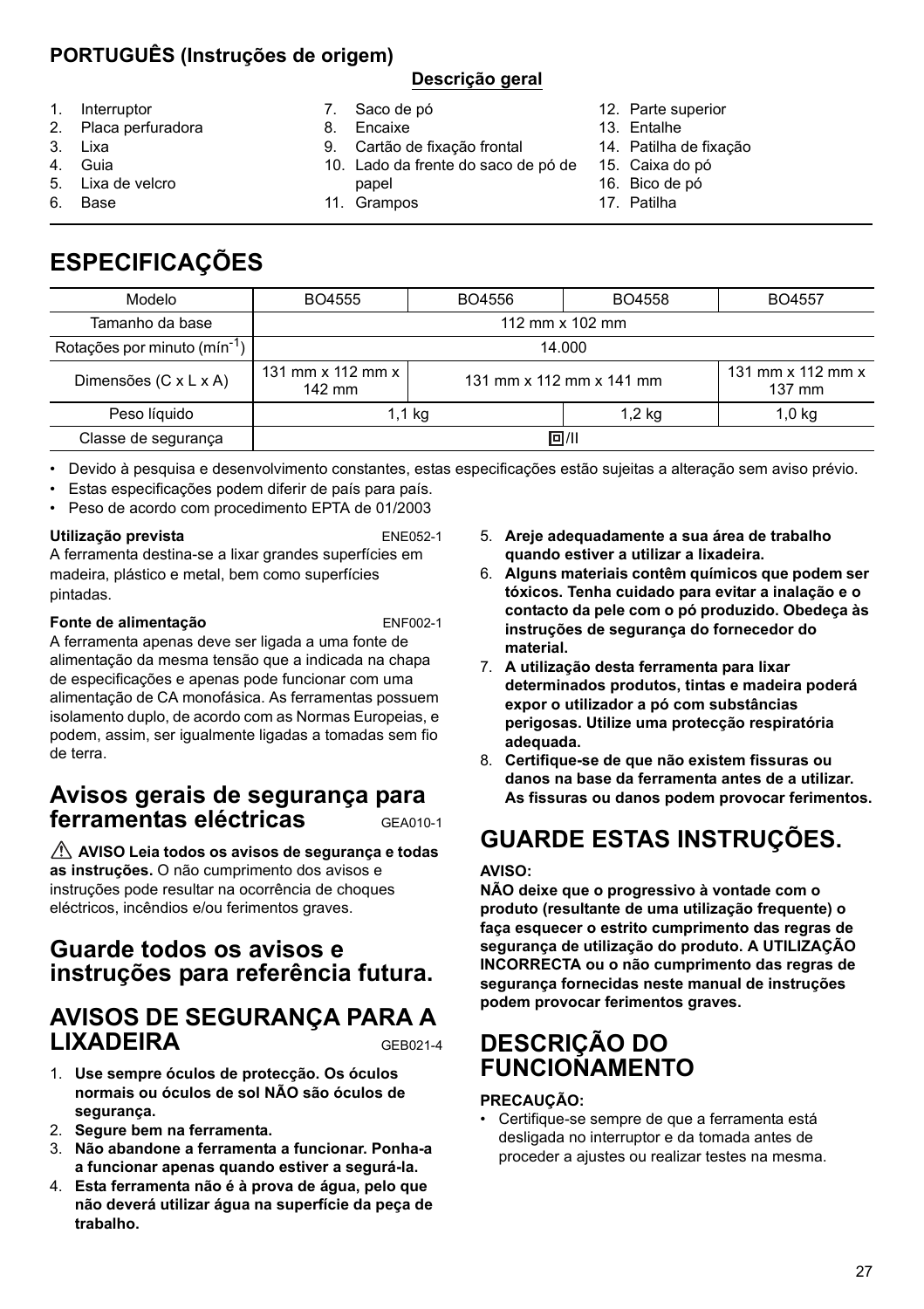# **Utilização do interruptor (Fig. 1)**

#### **PRECAUÇÃO:**

• Antes de inserir a ficha da ferramenta na tomada, nunca se esqueça de verificar se a ferramenta está desligada.

Para ligar a ferramenta, carregue no lado "I" do interruptor. Para desligar a ferramenta, carregue no lado "O" do interruptor.

# **MONTAGEM**

#### **PRECAUÇÃO:**

• Certifique-se sempre de que a ferramenta está desligada no interruptor e da tomada antes de efectuar qualquer trabalho na mesma.

### **Inserir ou retirar o papel de lixa (Fig. 2)**

Abra o fixador da lixa, levantando a alavanca para o libertar do suporte de bloqueio, e, em seguida, insira a extremidade da lixa no fixador, alinhando as extremidades da mesma com a base. (Dobrar previamente a lixa torna a inserção mais fácil). Quando a

lixa estiver devidamente inserida, coloque a alavanca na sua posição original. **(Fig. 3)**

Repita o mesmo processo para a outra extremidade da base, esticando a lixa.

Após inserir a lixa, certifique-se de que o fixador está a prendê-la com segurança. Caso contrário, a lixa ficaria solta e estaria sujeita a deslizamento, originando um resultado não uniforme. **(Fig. 4)**

Ao utilizar o saco de pó, efectue orifícios no papel de lixa utilizando a placa perfuradora da seguinte forma:

- 1. Vire a ferramenta ao contrário.
- 2. Coloque a placa perfuradora sobre o papel de lixa, para que os lados curvos da placa perfuradora fiquem alinhados com as extremidades da lixa.
- 3. Pressione a placa perfuradora para efectuar orifícios no papel de lixa.

#### **PRECAUÇÃO:**

• Certifique-se de que retira a placa perfuradora antes de utilizar a ferramenta.

#### **Apenas para o modelo BO4555**

#### **NOTA:**

Utilize a lixa de fixação por gancho da Makita com esta lixadeira. **(Fig. 5)**

- 1. Vire a ferramenta ao contrário, para que a base fique virada para cima.
- 2. Posicione a lixa, alinhando-a com a forma da base. Certifique-se de que alinha os orifícios na lixa com os orifícios na base (o pó será aspirado através destes orifícios, pelo que é importante deixá-los abertos).
- 3. Pressione a lixa com firmeza contra a base.

#### **Para retirar a lixa:**

- 1. Vire a ferramenta ao contrário, para que a lixa fique virada para cima.
- 2. Segurando num dos cantos da lixa, puxe-a da base.

#### **NOTA:**

• Se a lixa estiver em boas condições, guarde-a para utilização posterior.

# **Saco de pó (acessório) (Fig. 6)**

A utilização do saco de pó torna as operações de lixar mais limpas e facilita a recolha do pó. Para colocar o saco de pó, encaixe a entrada do saco no tubo do pó da ferramenta. Certifique-se de que o orifício na entrada do saco fica imediatamente por cima da saliência arredondada do tubo do pó. Para obter os melhores resultados, esvazie o saco de pó quando este ficar aproximadamente meio cheio, batendo levemente no mesmo para retirar tanto pó quanto possível.

### **Inserir o saco de pó de papel (acessório) (Fig. 7)**

Coloque o saco de pó de papel no respectivo suporte com o lado da frente virado para cima. Insira o cartão de fixação frontal do saco de pó de papel no encaixe do suporte do saco. **(Fig. 8)**

Em seguida, pressione a parte superior do cartão de fixação frontal na direcção das setas para o fixar nos ganchos. **(Fig. 9 e 10)**

Insira o entalhe do saco de pó de papel na guia do suporte do saco. Em seguida, instale o conjunto do suporte do saco de pó de papel na ferramenta.

### **Instalar o saco do filtro de papel (Fig. 11)**

Certifique-se de que o logótipo na saliência de cartão e o logótipo na caixa de pó estão no mesmo lado. De seguida, instale o saco do filtro de papel, colocando a saliência de cartão na ranhura de cada patilha de fixação. **(Fig. 12)**

Certifique-se de que o logótipo na saliência de cartão e o logótipo no bocal de pó estão no mesmo lado. De seguida, instale o bocal do pó na caixa do pó.

Remover a caixa do pó e o saco do filtro de papel. **(Fig. 13)**

Retire o bocal do pó, premindo as duas linguetas. **(Fig. 14)**

Retire primeiro o saco do filtro de papel, apertando o lado do logótipo da respectiva saliência de cartão e, de seguida, puxar a saliência de cartão para baixo para a retirar da patilha de fixação da caixa do pó.

# **FUNCIONAMENTO**

### **Operação de lixar (Fig. 15)**

#### **PRECAUÇÃO:**

- Nunca utilize a ferramenta sem o papel de lixa. Caso contrário, poderá provocar danos graves na base.
- Nunca force a ferramenta. Uma pressão excessiva poderá diminuir a eficácia da operação de lixar, danificar o papel de lixa e/ou reduzir a vida útil da ferramenta.

Segure bem na ferramenta. Ligue a ferramenta e aguarde até que esta atinja a velocidade máxima. Em seguida, coloque suavemente a ferramenta na superfície da peça de trabalho. Uma lixadeira é geralmente utilizada para retirar apenas uma pequena quantidade de material de cada vez. Uma vez que a qualidade da superfície é mais importante do que a quantidade de material retirado, não exerça pressão sobre a ferramenta. Mantenha a base sempre ao mesmo nível da peça de trabalho.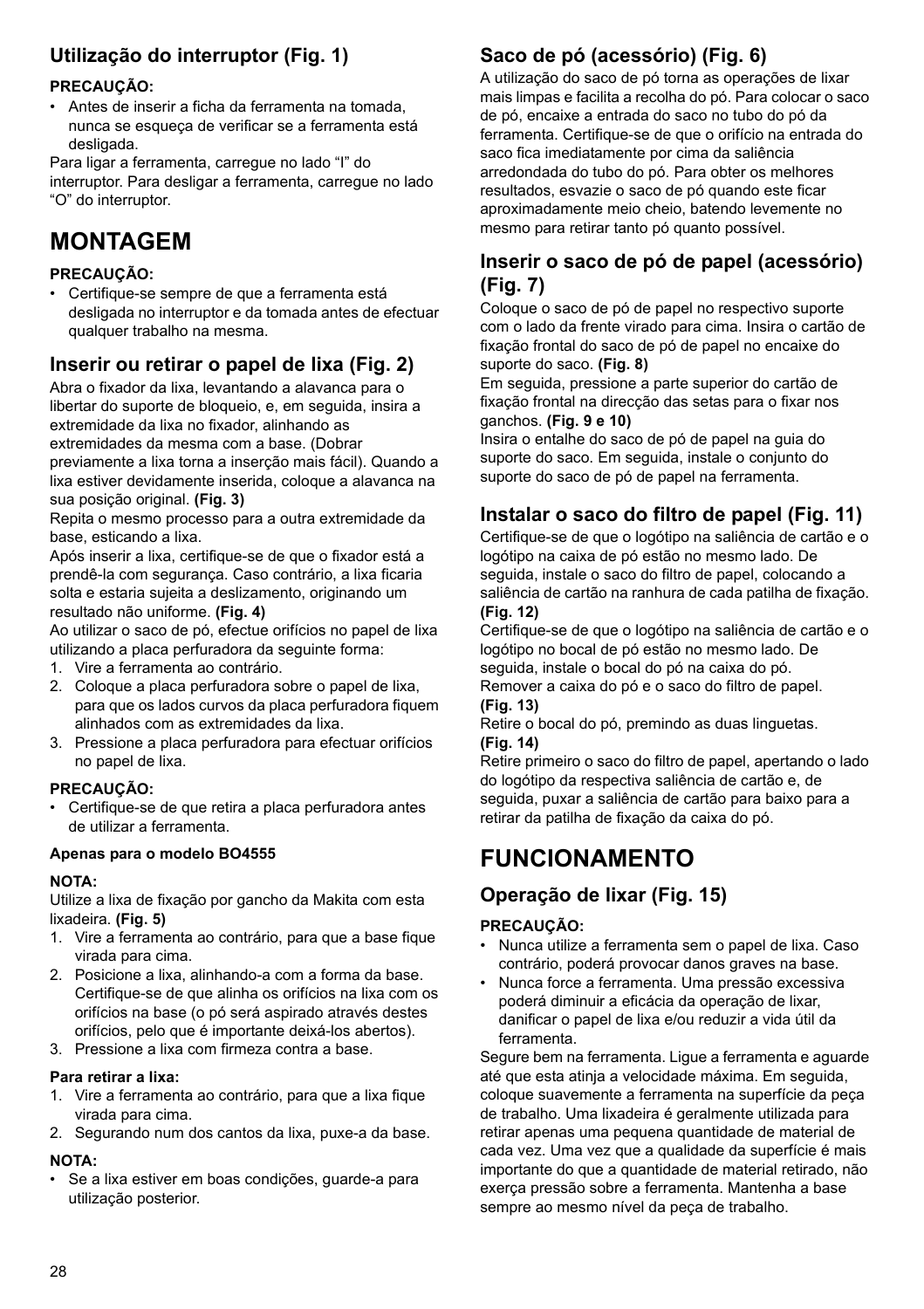# **MANUTENÇÃO**

### **PRECAUÇÃO:**

- Certifique-se sempre de que a ferramenta está desligada no interruptor e da tomada antes de inspeccionar ou fazer a manutenção da ferramenta.
- Nunca utilize gasolina, benzina, diluente, álcool ou semelhante. Podem formar-se descolorações, deformações ou fissuras.

Para manter os níveis de SEGURANÇA e FIABILIDADE, as reparações, inspecção e substituição das escovas de carvão e outras operações de manutenção ou ajuste devem ser executadas por centros de assistência Makita autorizados e, no caso de substituição de peças, estas devem ser igualmente peças originais Makita.

# **ACESSÓRIOS**

#### **PRECAUÇÃO:**

• Os seguintes acessórios ou extensões são os recomendados para utilizar com a ferramenta Makita especificada neste manual. A utilização de outros acessórios ou extensões pode provocar ferimentos. Utilize cada acessório ou extensão apenas para o fim indicado.

Se precisar de informações adicionais relativas aos acessórios, contacte o centro local de assistência Makita.

- Papel de lixa (sem orifícios pré-perfurados)
- Saco de pó de papel
- Suporte do saco de pó de papel
- Placa perfuradora
- Saco de pó
- Caixa do pó
- Saco do filtro de papel

**Ruído** ENG905-1

Os níveis acústicos ponderados A típicos foram determinados segundo a EN60745:

#### **Modelo BO4555**

Nível de pressão sonora (L<sub>pA</sub>): 80 dB (A) Incerteza (K): 3 dB (A) O nível de ruído quando em funcionamento pode exceder os 80 dB (A).

### **Modelo BO4556**

Nível de pressão sonora (L<sub>pA</sub>): 82 dB (A) Nível de potência sonora  $(L_{WA})$ : 93 dB (A) Incerteza (K): 3 dB (A)

#### **Modelo BO4557**

Nível de pressão sonora (L<sub>pA</sub>): 76 dB (A) Incerteza (K): 3 dB (A)

O nível de ruído quando em funcionamento pode exceder os 80 dB (A).

#### **Modelo BO4558**

Nível de pressão sonora (L<sub>pA</sub>): 79 dB (A) Incerteza (K): 3 dB (A) O nível de ruído quando em funcionamento pode exceder os 80 dB (A).

#### **Use protecção para os ouvidos.**

**Vibração** ENG900-1

O valor total da vibração (soma triaxial de vectores) foi determinado segundo a EN60745:

#### **Modelo BO4555**

Modo de trabalho: chapa metálica de lixagem Emissão de vibração  $(a_h)$ : 2,5 m/s<sup>2</sup> ou menos

#### Incerteza  $(K)$ : 1,5 m/s<sup>2</sup> **Modelo BO4556**

Modo de trabalho: chapa metálica de lixagem Emissão de vibração  $(a_h)$ : 3,0 m/s<sup>2</sup> Incerteza  $(K)$ : 1,5 m/s<sup>2</sup>

#### **Modelos BO4557, BO4558**

Modo de trabalho: chapa metálica de lixagem Emissão de vibração  $(a<sub>b</sub>)$ : 3,5 m/s<sup>2</sup> Incerteza (K):  $1.5 \text{ m/s}^2$ 

ENG901-1

- O valor da emissão de vibração declarado foi medido de acordo com o método de teste padrão e pode ser utilizado para comparar uma ferramenta com outra.
- O valor da emissão de vibração declarado pode também ser utilizado numa avaliação preliminar de exposição.

#### **AVISO:**

- A emissão de vibração durante a utilização real da ferramenta eléctrica pode ser diferente do valor de emissão declarado, dependendo da forma como a ferramenta é utilizada.
- Certifique-se de que identifica medidas de segurança, para proteger o operador, que são baseadas numa estimativa de exposição nas condições reais de utilização (tendo em conta todas as partes do ciclo de funcionamento, como as vezes que a ferramenta é desligada e quando está a trabalhar ao ralenti, além do tempo de utilização).

**Apenas para os países europeus** ENH101-14

#### **Declaração de conformidade CE A Makita Corporation, na qualidade do fabricante responsável, declara que a(s) máquina(s) Makita seguinte(s):**

Designação da máquina:

Lixadeira Orbital

N.º de modelo/Tipo: BO4555, BO4556, BO4557, BO4558 são produzidas em série e

#### **estão em conformidade com as Directivas Europeias seguintes:**

2006/42/EC

E são fabricadas de acordo com as normas ou os documentos padronizados seguintes:

EN60745

A documentação técnica é mantida pelo nosso representante autorizado na Europa, que é:

Makita International Europe Ltd. Michigan Drive, Tongwell, Milton Keynes, MK15 8JD, Inglaterra

8. 4. 2009

Tomoyasu Kato Director Makita Corporation 3-11-8, Sumiyoshi-cho, Anjo, Aichi, JAPAN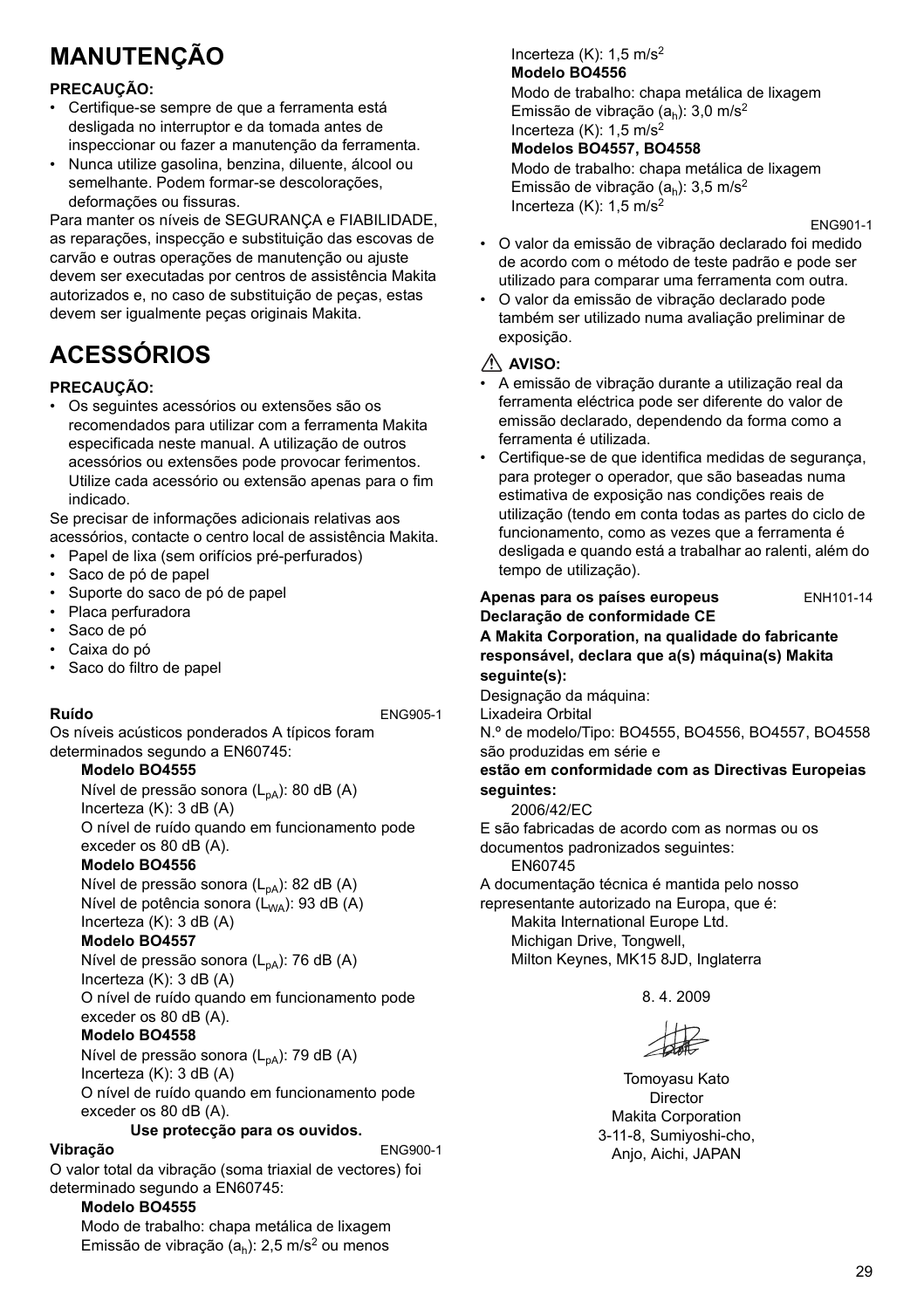# **DANSK (Originalvejledning)**

### **Forklaring til generel oversigt**

- 1. Afbryder
- 2. Hulplade
- 3. Sandpapir
- 4. Styr
- 5. Velcro-sandpapir
- 6. Basis
- 7. Støvpose
- 8. Rille
- 9. Pap til fastgøring foran
- 10. Forside af papirstøvpose
- 11. Kloer 12. Øverste del
- 13. Indsnit
- 14. Fastholdningstap
- 15. Støvboks
- 16. Støvdyse
- 17. Holdemekanisme

# **SPECIFIKATIONER**

| BO4555                                                  | BO4556          | BO4558 | <b>BO4557</b>               |  |
|---------------------------------------------------------|-----------------|--------|-----------------------------|--|
|                                                         | 112 mm x 102 mm |        |                             |  |
| 14.000                                                  |                 |        |                             |  |
| 131 mm x 112 mm x<br>131 mm x 112 mm x 141 mm<br>142 mm |                 |        | 131 mm x 112 mm x<br>137 mm |  |
| 1,1 kg<br>$1,2$ kg                                      |                 |        | $1,0$ kg                    |  |
| 回/11                                                    |                 |        |                             |  |
|                                                         |                 |        |                             |  |

• På grund af vores løbende forsknings- og udviklingsprogram kan specifikationerne heri ændres uden forudgående varsel.

- Specifikationerne kan variere fra land til land.
- Vægt i henhold til EPTA-Procedure 01/2003

#### **Tilsigtet anvendelse** ENE052-1 Værktøjet er beregnet til sandslibning af større overflader af træ-, plastik- og metalmaterialer samt malede overflader.

#### **Strømforsyning** ENF002-1

Værktøjet bør kun sluttes til en strømforsyning med den spænding, der er angivet på navnepladen, og det kan kun benyttes med enkeltfaset vekselstrøm. Det er dobbelt isoleret i overensstemmelse med europæisk standard og kan derfor også sluttes til stikkontakter uden jordforbindelse.

# **Generelle sikkerhedsadvarsler for maskiner** GEA010-1

 **ADVARSEL Læs alle sikkerhedsadvarsler og alle instruktioner.** Hvis De ikke følger alle advarsler og instruktioner, kan det medføre elektrisk stød, brand og/ eller alvorlig personskade.

# **Gem alle advarsler og instruktioner til senere reference.**

# **SIKKERHEDSADVARSLER FOR SLIBEMASKINE** GEB021-4

- 1. **Anvend altid beskyttelsesbriller eller sikkerhedsbriller. Almindelige briller eller solbriller er IKKE beskyttelsesbriller.**
- 2. **Hold godt fast i værktøjet.**
- 3. **Gå ikke fra værktøjet, mens det kører. Lad kun værktøjet køre, mens du holder det i hænderne.**
- 4. **Værktøjet er ikke vandtæt, så undlad at anvende vand på overfladen af arbejdsemnet.**
- 5. **Sørg for tilstrækkelig ventilation af arbejdsområdet, når De udfører sandslibning.**
- 6. **Nogle materialer indeholder kemikalier, som kan være giftige. Sørg for, at forhindre indånding af støv og kontakt med huden. Følg materialeleverandørens sikkerhedsdata.**
- 7. **Ved brug af værktøjet til sandslibning af visse produkter, malinger og træ kan brugeren blive udsat for støv, der indeholder farlige stoffer. Bær passende åndedrætsbeskyttelse.**
- 8. **Sørg for, at der ikke er revner eller brud i måtten før brugen. Revner eller brud kan forårsage personskade.**

# **GEM DISSE INSTRUKTIONER.**

#### **ADVARSEL:**

**LAD IKKE tryghed eller kendskab til produktet (fra gentagen brug) føre til, at du ikke strengt overholder sikkerhedsreglerne for det gældende produkt. MISBRUG eller manglende overholdelse af sikkerhedsreglerne i denne brugsanvisning kan medføre alvorlig personskade.**

# **FUNKTIONSBESKRIVELSE**

#### **FORSIGTIG:**

• Sørg altid for, at værktøjet er slukket, og at stikket er taget ud af stikkontakten, før De justerer værktøjet eller kontrollerer dets funktion.

### **Betjening af kontakt (Fig. 1)**

#### **FORSIGTIG:**

• Kontroller altid, at der er slukket for værktøjet, før det sluttes til stikkontakten.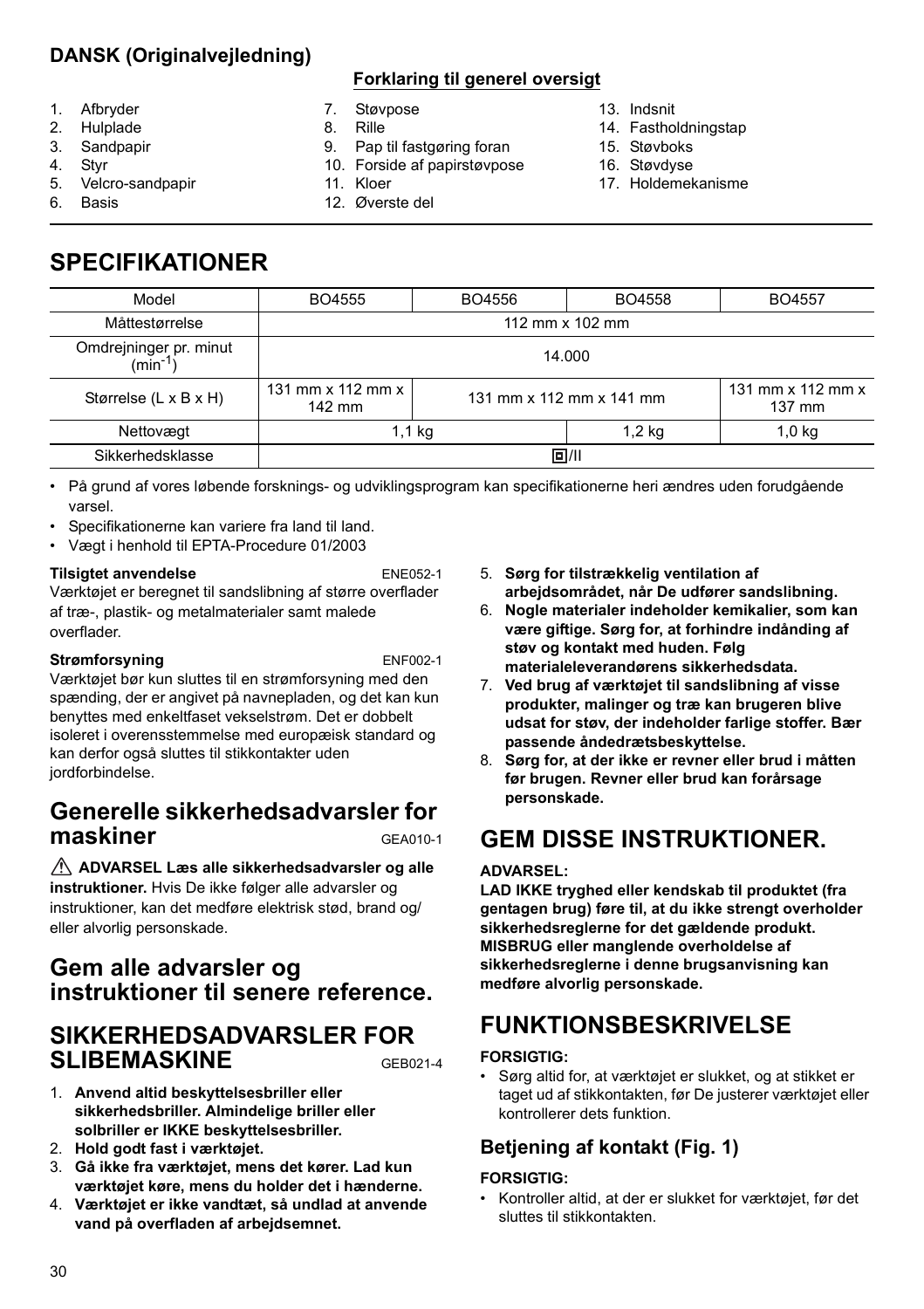Tryk på "I"-siden af kontakten for at starte værktøjet. Tryk på "O"-siden af kontakten for at stoppe værktøjet.

# **MONTERING**

#### **FORSIGTIG:**

• Sørg altid for, at værktøjet er slukket og taget ud af stikkontakten, før De udfører nogen form for arbejde på værktøjet.

### **Montering og afmontering af slibepapiret (Fig. 2)**

Åbn papirklemmen ved at løfte håndtaget for at frigøre det fra låseporten, og sæt derefter papiret ind i klemmedelen, idet papirets kanter justeres jævnt og parallelt med siderne i basen. (Monteringen er lettere, hvis papiret bøjes på forhånd). Sæt håndtaget tilbage i den oprindelige stilling, når papiret er på plads. **(Fig. 3)** Gentag processen i den anden side af basen, og sørg for, at papiret sidder tilstrækkeligt stramt.

Når papiret er indsat, skal De sikre Dem, at klemmedelen holder det fast. I modsat fald sidder papiret løst, så det kan glide, hvilket medfører ujævn sandslibning. **(Fig. 4)** Hvis De bruger støvposen, skal De lave huller i slibepapiret ved hjælp af hulpladen på følgende måde:

- 1. Vend værktøjet med bunden i vejret.
- 2. Placer hulpladen over slibepapiret, så de buede sider af hulpladen flugter med kanterne af papiret.
- 3. Tryk på hulpladen for at lave huller i slibepapiret.

#### **FORSIGTIG:**

• Sørg for at fjerne hulpladen, før De benytter værktøjet.

#### **Kun for model BO4555**

#### **BEMÆRK:**

Anvend Makita-sandpapir med kroge og løkker til denne sandsliber. **(Fig. 5)**

- 1. Placer værktøjet med bunden i vejret, så måtten vender opad.
- 2. Placer sandpapiret, så det passer med formen af basen. Sørg for at justere hullerne i sandpapiret med hullerne i måtten (støvet suges ind i disse huller, og det er derfor vigtigt, at de er åbne).
- 3. Tryk papiret fast ned over måtten.

#### **Sådan fjernes sandpapiret:**

- 1. Placer værktøjet med bunden i vejret, så sandpapiret vender opad.
- 2. Tag fat i et hjørne af sandpapiret, og træk det af måtten.

#### **BEMÆRK:**

• Gem sandpapiret til senere brug, hvis det er i god stand.

### **Støvpose (tilbehør) (Fig. 6)**

Med støvposen kan sandslibning foregå under rene forhold, og det er nemt at opsamle støv. Monter støvposen ved at placere posens indgangsport over støvstudsen på værktøjet. Sørg for, at hullet i posens indgangsport sidder lige over det lille fremspring på støvstudsen. De opnår de bedste resultater ved at tømme støvposen, når den er cirka halvt fuld. Puf let til den for at fjerne så meget støv som muligt.

### **Montering af papirstøvpose (tilbehør) (Fig. 7)**

Placer papirstøvposen på papirstøvposeholderen med forsiden opad. Sæt det forreste stykke pap til fastgøring på papirstøvposen ind i rillen på papirstøvposeholderen. **(Fig. 8)**

Tryk derefter den øverste del af pappet til fastgøring i pilens retning for at montere det på krogene. **(Fig. 9 og 10)**

Indsæt indsnittet på papirstøvposen i styret på papirstøvposeholderen. Fastgør derefter holdersættet til papirstøvposen på værktøjet.

### **Montering af papirfilterpose (Fig. 11)**

Sørg for, at logoet på papstykket og støvboksen vender den samme vej, og monter derefter papirfilterposen ved at placere papstykket i rillen på hver fastholdningstap. **(Fig. 12)**

Sørg for, at logoet på papstykket og logoet på støvdysen vender samme vej, og monter derefter støvdysen på støvboksen.

Afmontering af støvboks og papirfilterpose. **(Fig. 13)** Afmonter støvdysen ved at trykke ind på de to låsemekanismer. **(Fig. 14)**

Afmonter papirfilterposen ved først at trykke ind på logosiden af dens papstykke, og derefter trække papstykket nedad for at få det fri af støvboksens fastholdningstap.

# **BETJENING**

# **Betjening ved sandslibning (Fig. 15)**

#### **FORSIGTIG:**

- Anvend aldrig værktøjet uden slibepapir. Måtten kan blive alvorligt beskadiget.
- Brug aldrig magt på værktøjet. Hvis der trykkes for hårdt, kan det reducere sandsliberens effektivitet, beskadige slibepapiret og/eller forkorte værktøjets levetid.

Hold godt fast i værktøjet. Tænd for værktøjet, og vent, til det når fuld hastighed. Tryk derefter forsigtigt værktøjet mod overfladen af arbejdsemnet. En sandsliber benyttes som regel kun til at fjerne en lille mængde materiale ad gangen. Da overfladens kvalitet er vigtigere end mængden af fjernet materiale må De ikke trykke nedad på værktøjet. Sørg for, at basen til enhver tid flugter med arbeidsemnet.

# **VEDLIGEHOLDELSE**

#### **FORSIGTIG:**

- Sørg altid for, at værktøjet er slukket, og at stikket er taget ud, før De forsøger at udføre inspektion eller vedligeholdelse.
- Brug aldrig benzin, benzen, fortynder, alkohol eller lignende. Det kan muligvis medføre misfarvning, deformation eller revner.

For at holde produktet SIKKERT og PÅLIDELIGT skal reparationer, kontrol og udskiftning af kulbørsterne samt al anden vedligeholdelse eller justering udføres af autoriserede Makita-servicecentre, der altid benytter Makita-reservedele.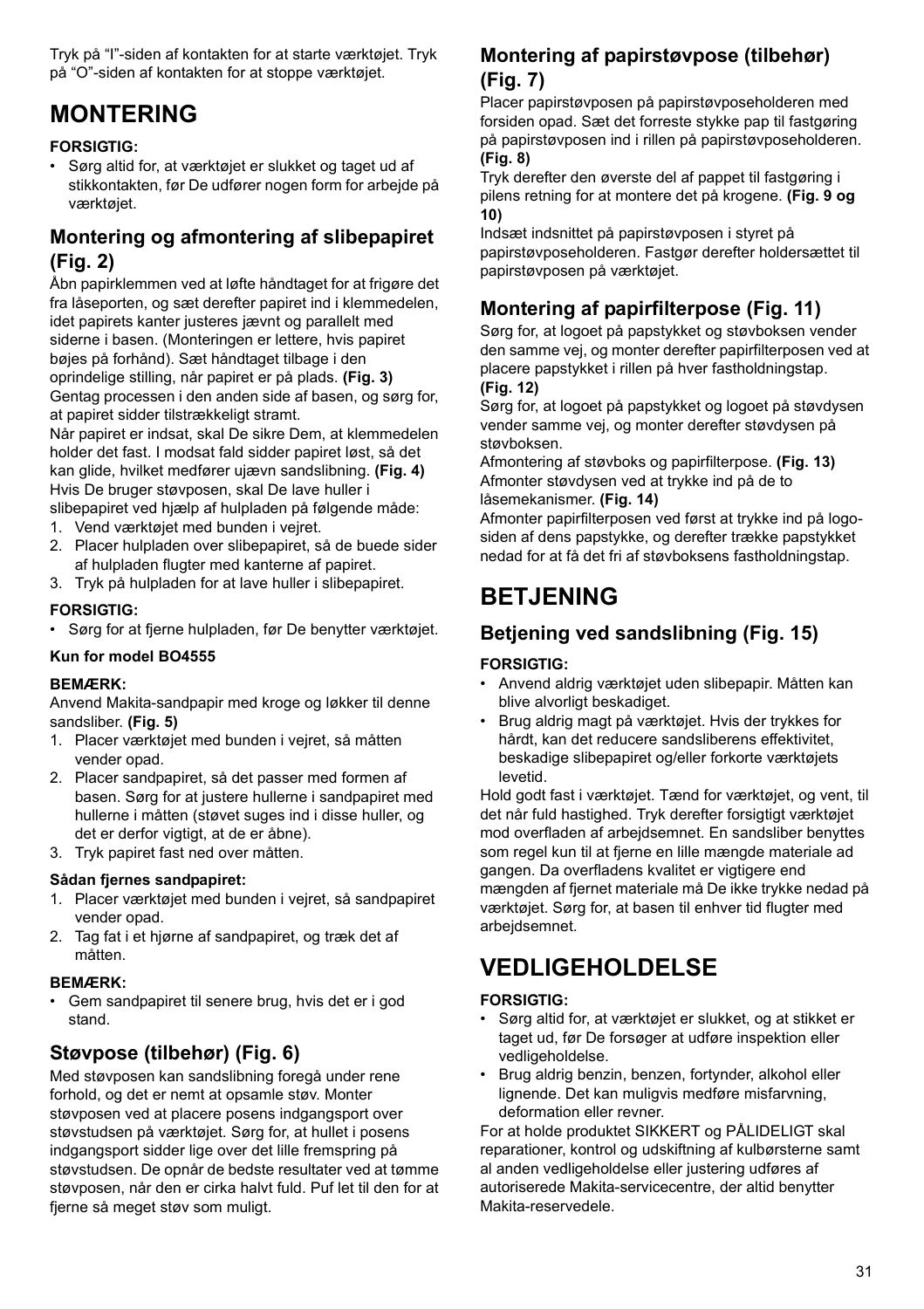# **TILBEHØR**

#### **FORSIGTIG:**

• Dette tilbehør eller ekstraudstyr anbefales til brug med det Makita-værktøj, som er beskrevet i denne brugsanvisning. Brug af andet tilbehør eller ekstraudstyr kan forårsage personskade. Brug kun tilbehør eller ekstraudstyr til det formål, det er beregnet til.

Henvend Dem til Deres lokale Makita-servicecenter, hvis De har brug for hjælp eller yderligere oplysninger vedrørende tilbehøret.

- Slibepapir (uden forud-standsede huller)
- Papirstøvpose
- Papirstøvposeholder
- Hulplade
- Støvpose
- Støvboks
- Papirfilterpose

**Støj** ENG905-1

Det typiske A-vægtede støjniveau bestemt i overensstemmelse med EN60745:

#### **Model BO4555**

Lydtryksniveau  $(L_{pA})$ : 80 dB (A) Usikkerhed (K): 3 dB (A) Støjniveauet under arbejdet kan være større end 80 dB (A).

#### **Model BO4556**

Lydtryksniveau  $(L_{pA})$ : 82 dB  $(A)$ Lydeffektniveau  $(L_{WA})$ : 93 dB (A) Usikkerhed (K): 3 dB (A)

### **Model BO4557**

Lydtryksniveau  $(L_{pA})$ : 76 dB (A) Usikkerhed (K): 3 dB (A) Støjniveauet under arbejdet kan være større end 80 dB (A).

#### **Model BO4558**

Lydtryksniveau (L<sub>pA</sub>): 79 dB (A) Usikkerhed (K): 3 dB (A) Støjniveauet under arbejdet kan være større end 80 dB (A).

#### **Bær høreværn.**

**Vibration** ENG900-1

Den samlede vibrationsværdi (treaksiel vektorsum) bestemt i overensstemmelse med EN60745:

### **Model BO4555**

Arbeidstilstand: sandslibning af metalplade Vibrationsemission  $(a_h)$ : 2,5 m/s<sup>2</sup> eller mindre Usikkerhed (K): 1,5 m/s2

### **Model BO4556**

Arbejdstilstand: sandslibning af metalplade Vibrationsemission ( $a<sub>b</sub>$ ): 3,0 m/s<sup>2</sup> Usikkerhed (K): 1,5 m/s2

#### **Model BO4557, BO4558**

Arbeidstilstand: sandslibning af metalplade Vibrationsemission  $(a_h)$ : 3,5 m/s<sup>2</sup> Usikkerhed (K): 1,5 m/s2

ENG901-1

• Den opgivne vibrationsemissionsværdi er målt i overensstemmelse med standardtestmetoden og kan bruges til at sammenligne et værktøj med et andet.

• Den opgivne vibrationsemissionsværdi kan muligvis også bruges til en indledende eksponeringsvurdering.

### **ADVARSEL:**

- Vibrationsemissionen under den faktiske brug af maskinen kan afvige fra den opgivne emissionsværdi afhængigt af den måde, maskinen anvendes på.
- Sørg for at bestemme sikkerhedsforanstaltninger for beskyttelse af operatøren, som er baseret på en eksponeringsvurdering for brug under faktiske forhold (hvor alle anvendelsescyklussens dele inddrages, som f.eks. antal gange maskinen slukkes, og når den kører i tomgang ud over triggertiden).

### **Kun for europæiske lande** ENH101-14 **EF-overensstemmelseserklæring**

#### **Vi, Makita Corporation, erklærer som ansvarlig producent at følgende Makita-maskine(r):**

Maskinens betegnelse:

**Sandsliber** 

Modelnummer/ type: BO4555, BO4556, BO4557, BO4558

er en produktionsserie og

**Overholder følgende europæiske direktiver:** 2006/42/EF

Og er produceret i overensstemmelse med følgende standarder eller standardiserede dokumenter:

EN60745

Den tekniske dokumentation findes hos vores

autoriserede repræsentant i Europa: Makita International Europe Ltd.

Michigan Drive, Tongwell, Milton Keynes, MK15 8JD, England

8. 4. 2009

Tomoyasu Kato Direktør Makita Corporation 3-11-8, Sumiyoshi-cho, Anjo, Aichi, JAPAN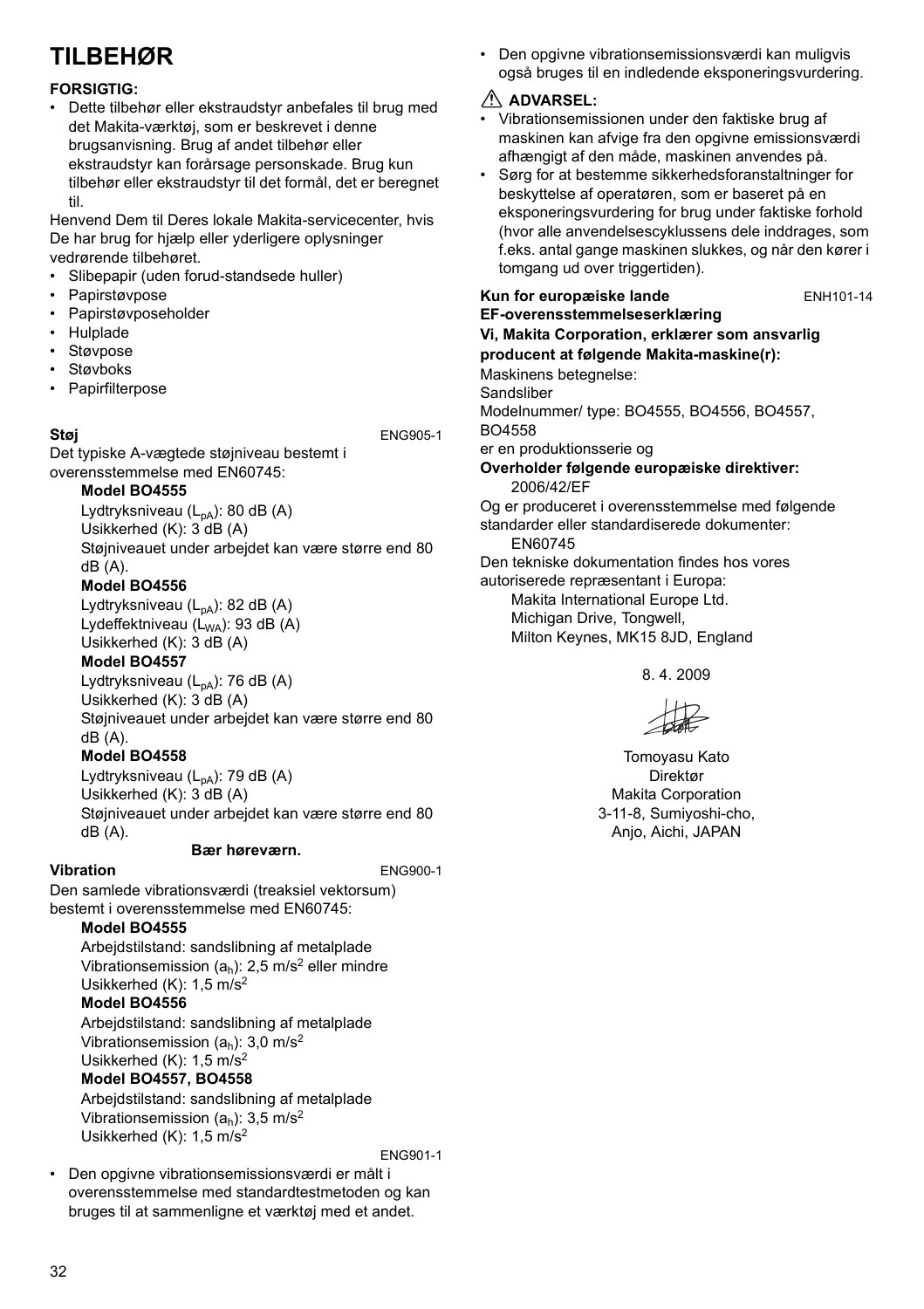# **ΕΛΛΗΝΙΚΑ (Πρωτογενείς οδηγίες)**

### **Περιγραφή γενικής όψης**

- 1. Διακόπτης
- 2. Πλάκα διάνοιξης οπών
- 3. Γυαλόχαρτο
- 4. Οδηγός
- 5. Γυαλόχαρτο με velcro
- 6. Βάση
- 7. Σάκος συλλογής σκόνης
- 8. Εγκοπή

11. Κλιπ

- 
- 9. Μπροστινό χαρτόνι στερέωσης 10. Μπροστινή πλευρά του χάρτινου σάκου συλλογής σκόνης
- 12. Άνω μέρος
- 13. Εγκοπή
- 14. Γλωττίδα στήριξης
- 15. Κουτί σκόνης
- 16. Στόμιο σκόνης 17. Μάνδαλο
- 

# **ΠΡΟΔΙΑΓΡΑΦΕΣ**

| Μοντέλο                           | BO4555                                                                | BO4556 | BO4558                                | BO4557   |
|-----------------------------------|-----------------------------------------------------------------------|--------|---------------------------------------|----------|
| Μέγεθος βάσης                     | 112 mm x 102 mm                                                       |        |                                       |          |
| Τροχιές ανά λεπτό<br>$(min^{-1})$ | 14.000                                                                |        |                                       |          |
| Διαστάσεις (Μ x Π x Υ)            | 131 mm $\times$ 112 mm $\times$<br>131 mm x 112 mm x 141 mm<br>142 mm |        | 131 mm x 112 mm x<br>$137 \text{ mm}$ |          |
| Καθαρό βάρος                      | 1,1 kg                                                                |        | $1,2$ kg                              | $1,0$ kg |
| Τάξη ασφάλειας                    | 回川                                                                    |        |                                       |          |

- Λόγω του συνεχόμενου προγράμματος που εφαρμόζουμε για έρευνα και ανάπτυξη, τα τεχνικά χαρακτηριστικά στο παρόν έντυπο υπόκεινται σε αλλαγή χωρίς προειδοποίηση.
- Τα τεχνικά χαρακτηριστικά μπορεί να διαφέρουν ανάλογα με τη χώρα.
- Βάρος σύμφωνα με την διαδικασία EPTA 01/2003

#### **Προοριζόμενη χρήση** ENE052-1

Το εργαλείο προορίζεται για τη λείανση μεγάλων επιφανειών ξύλινων, πλαστικών και μεταλλικών υλικών καθώς και βαμμένων επιφανειών.

#### **Ηλεκτρική παροχή** ENF002-1

Το εργαλείο πρέπει να συνδέεται μόνο σε ηλεκτρική παροχή της ίδιας τάσης με αυτήν που αναγράφεται στην πινακίδα ονομαστικών τιμών και μπορεί να λειτουργήσει μόνο με εναλλασσόμενο μονοφασικό ρεύμα. Τα εργαλεία αυτά διαθέτουν διπλή μόνωση που συμμορφώνεται με τα ευρωπαϊκά πρότυπα και συνεπώς μπορούν να συνδεθούν με πρίζες χωρίς γείωση.

# **Γενικές Προειδοποιήσεις Ασφαλείας Του Ηλεκτρικού Εργαλείου** GEA010-1

**ΠΡΟΕΙΔΟΠΟΙΗΣΗ Διαβάστε όλες τις προειδοποιήσεις ασφαλείας και όλες τις οδηγίες.** Αν δεν ακολουθήσετε όλες τις προειδοποιήσεις και τις οδηγίες, υπάρχει κίνδυνος ηλεκτροπληξίας, πυρκαγιάς ή/ και σοβαρού τραυματισμού.

# **Φυλάξτε όλες τις προειδοποιήσεις και τις οδηγίες για μελλοντική αναφορά.**

# **ΠΡΟΕΙΔΟΠΟΙΗΣΕΙΣ ΑΣΦΑΛΕΙΑΣ ΤΡΙΒΕΙΟΥ** GEB021-4

1. **Να χρησιμοποιείτε πάντοτε γυαλιά ασφάλειας ή προστατευτικά ματιών. Τα συνηθισμένα γυαλιά ή τα γυαλιά ηλίου ΔΕΝ αποτελούν γυαλιά ασφάλειας.**

- 2. **Να κρατάτε το εργαλείο σταθερά.**
- 3. **Μην αφήνετε το εργαλείο σε λειτουργία. Το εργαλείο πρέπει να βρίσκεται σε λειτουργία μόνο όταν το κρατάτε.**
- 4. **Το εργαλείο αυτό δεν είναι αδιάβροχο, γι' αυτό μη χρησιμοποιείτε νερό στην επιφάνεια του τεμαχίου εργασίας.**
- 5. **Να αερίζετε το χώρο εργασίας επαρκώς όταν εκτελείτε εργασίες λείανσης.**
- 6. **Μερικά υλικά περιέχουν χημικές ουσίες που μπορεί να είναι τοξικές. Να προσέχετε ώστε να αποφεύγετε την εισπνοή της σκόνης και την επαφή με το δέρμα. Ακολουθείτε τα δεδομένα ασφάλειας υλικού που παρέχονται από τον προμηθευτή.**
- 7. **Η χρήση του εργαλείου αυτού για τη λείανση ορισμένων προϊόντων, βαφών και ξύλων μπορεί να εκθέσει το χρήστη σε σκόνη που περιέχει επικίνδυνες ουσίες. Να χρησιμοποιείτε κατάλληλη αναπνευστική προστασία.**
- 8. **Πριν από τη χρήση, να βεβαιώνεστε ότι δεν υπάρχουν ρωγμές ή σπασίματα στη βάση. Οι ρωγμές ή τα σπασίματα μπορεί να προκαλέσουν σοβαρό προσωπικό τραυματισμό.**

# **ΦΥΛΑΞΤΕ ΑΥΤΕΣ ΤΙΣ ΟΔΗΓΙΕΣ.**

### **ΠΡΟΕΙΔΟΠΟΙΗΣΗ:**

**ΜΗΝ επιτρέψετε στη βολικότητα ή στην εξοικείωσή σας με το προϊόν (που αποκτήθηκε από επανειλημμένη χρήση) να αντικαταστήσει την αυστηρή προσήλωση στους κανόνες ασφάλειας του εν λόγω προϊόντος. Η ΛΑΝΘΑΣΜΕΝΗ ΧΡΗΣΗ ή η μη τήρηση των κανόνων ασφαλείας που διατυπώνονται στο παρόν εγχειρίδιο οδηγιών μπορεί να προκαλέσει σοβαρό τραυματισμό.**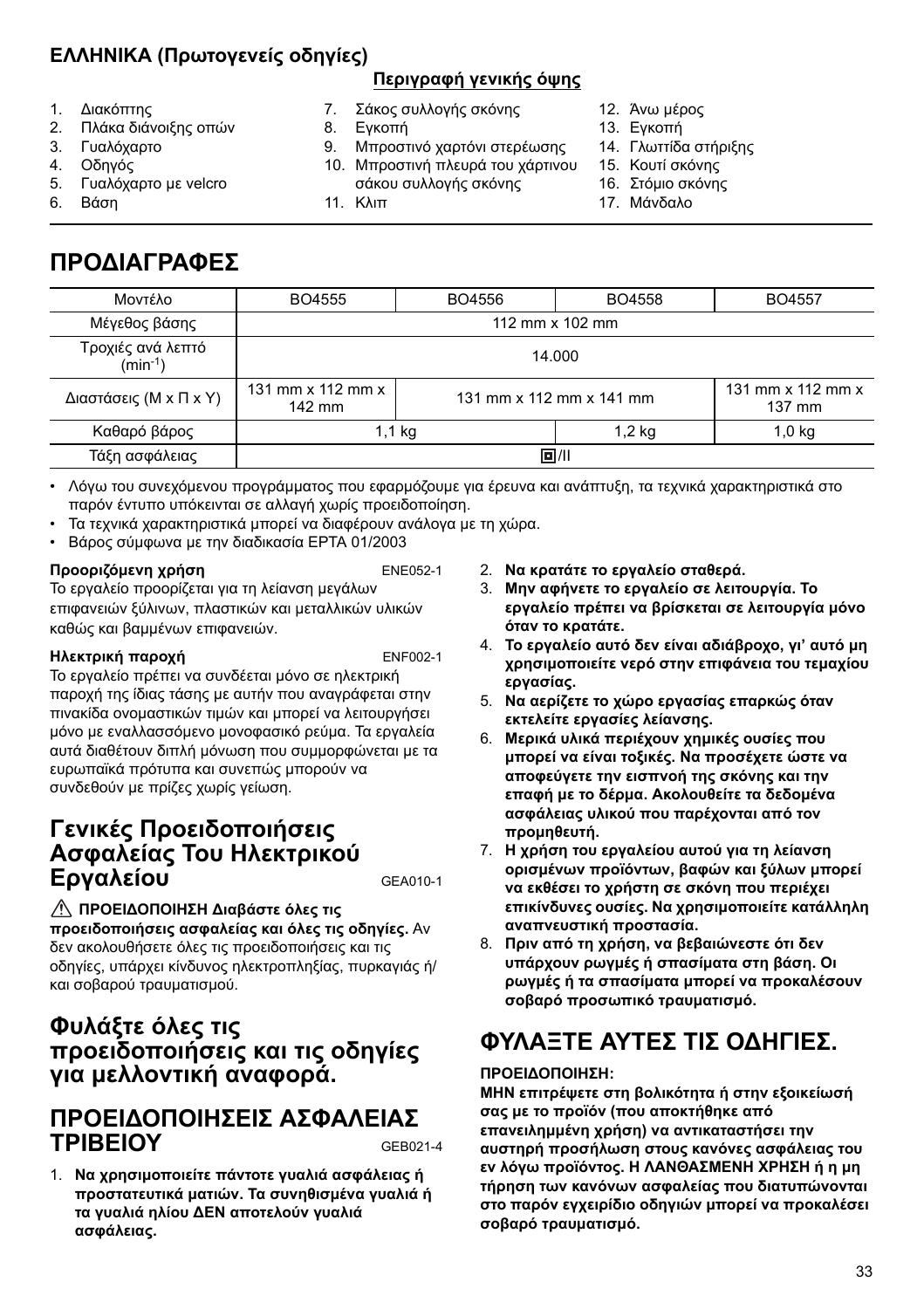# **ΠΕΡΙΓΡΑΦΗ ΛΕΙΤΟΥΡΓΙΑΣ**

#### **ΠΡΟΣΟΧΗ:**

• Να βεβαιώνεστε πάντοτε ότι το εργαλείο είναι σβηστό και αποσυνδεδεμένο από το ηλεκτρικό ρεύμα πριν ρυθμίζετε ή ελέγχετε κάποια λειτουργία του.

# **Δράση διακόπτη (Εικ. 1)**

#### **ΠΡΟΣΟΧΗ:**

• Πριν συνδέετε το εργαλείο, να ελέγχετε πάντα αν αυτό είναι σβηστό.

Για να ξεκινήσετε τη λειτουργία του εργαλείου, πιέστε την πλευρά «I» του διακόπτη. Για να διακόψετε τη λειτουργία του εργαλείου, πιέστε την πλευρά «Ο» του διακόπτη.

# **ΣΥΝΑΡΜΟΛΟΓΗΣΗ**

#### **ΠΡΟΣΟΧΗ:**

• Να βεβαιώνεστε πάντοτε ότι το εργαλείο είναι σβηστό και αποσυνδεδεμένο από το ηλεκτρικό ρεύμα πριν εκτελέσετε οποιαδήποτε εργασία σε αυτό.

### **Τοποθέτηση ή αφαίρεση λειαντικού χαρτιού (Εικ. 2)**

Ανυψώστε το μοχλό για να αποδεσμευτεί από τη θύρα κλειδώματος και να ανοίξει ο συγκρατήρας χαρτιού. Κατόπιν εισάγετε το άκρο του χαρτιού στο εξάρτημα συγκράτησης, ευθυγραμμίζοντας τις άκρες του χαρτιού ομοιόμορφα και παράλληλα με τις πλευρές της βάσης. (Αν λυγίσετε το χαρτί από πριν, η τοποθέτηση είναι πιο εύκολη). Μόλις το χαρτί είναι στη θέση του, επιστρέψτε το μοχλό στην αρχική θέση του. **(Εικ. 3)**

Επαναλάβετε την ίδια διαδικασία και στο άλλο άκρο της βάσης, διατηρώντας το σωστό τέντωμα χαρτιού. Αφού τοποθετήσετε το χαρτί, βεβαιωθείτε ότι το εξάρτημα συγκράτησης το κρατάει με ασφάλεια. Διαφορετικά, το χαρτί θα είναι χαλαρό και θα γλιστράει, με αποτέλεσμα ανομοιόμορφη λειτουργία λείανσης. **(Εικ. 4)**

Όταν χρησιμοποιείτε σάκο συλλογής σκόνης, κάντε οπές στο λειαντικό χαρτί με τη χρήση της πλάκας διάνοιξης οπών ως εξής:

- 1. Γυρίστε το εργαλείο ανάποδα.
- 2. Τοποθετήστε την πλάκα διάνοιξης οπών επάνω από το λειαντικό χαρτί ώστε οι καμπύλες πλευρές της πλάκας διάνοιξης οπών να είναι ευθυγραμμισμένες με τις άκρες του χαρτιού.
- 3. Πιέστε την πλάκα διάνοιξης οπών για να κάνετε οπές στο λειαντικό χαρτί.

#### **ΠΡΟΣΟΧΗ:**

• Να φροντίζετε να αφαιρείτε την πλάκα διάνοιξης οπών πριν θέσετε το εργαλείο σε λειτουργία.

#### **Μόνο για το μοντέλο BO4555**

#### **ΣΗΜΕΙΩΣΗ:**

Με αυτό το παλμικό τριβείο, να χρησιμοποιείτε γυαλόχαρτο «αγκίστρωσης και θηλιάς» της Makita. **(Εικ. 5)**

- 1. Γυρίστε το εργαλείο ανάποδα ώστε η βάση να είναι από επάνω.
- 2. Τοποθετήστε το γυαλόχαρτο με τρόπο ώστε να ταιριάζει στο σχήμα της βάσης. Βεβαιωθείτε να ευθυγραμμίσετε τις οπές στο γυαλόχαρτο με τις οπές στη βάση (η σκόνη αναρροφάται μέσα σε αυτές τις οπές, συνεπώς είναι σημαντικό να είναι ανοικτές).

3. Πιέστε καλά το χαρτί επάνω στη βάση.

#### **Για να αφαιρέσετε το γυαλόχαρτο:**

- 1. Γυρίστε το εργαλείο ανάποδα ώστε το γυαλόχαρτο να είναι από επάνω.
- 2. Πιάστε γερά τη μια γωνία του γυαλόχαρτου, και τραβήξτε το για να βγει από τη βάση.

#### **ΣΗΜΕΙΩΣΗ:**

• Αν το γυαλόχαρτο βρίσκεται σε καλή κατάσταση, φυλάξτε το για περαιτέρω χρήση.

### **Σάκος συλλογής σκόνης (αξεσουάρ) (Εικ. 6)**

Η χρήση του σάκου συλλογής σκόνης κάνει τις λειτουργίες λείανσης καθαρές και τη συλλογή σκόνης εύκολη. Για να προσαρτήσετε το σάκο συλλογής σκόνης, τοποθετήστε τη θύρα εισόδου του σάκου στο στόμιο σκόνης του εργαλείου. Βεβαιωθείτε ότι η οπή στη θύρα εισόδου του σάκου βρίσκεται λίγο πάνω από τη μικρή στρογγυλή προεξοχή του στόμιου σκόνης. Για βέλτιστα αποτελέσματα, αδειάστε το σάκο συλλογής σκόνης όταν γεμίσει περίπου μέχρι τη μέση, χτυπώντας το ελαφριά για να αφαιρέσετε όσο το δυνατό περισσότερη σκόνη.

## **Τοποθέτηση χάρτινου σάκου συλλογής σκόνης (αξεσουάρ) (Εικ. 7)**

Τοποθετήστε το χάρτινο σάκο συλλογής σκόνης επάνω στην υποδοχή για το χάρτινο σάκο συλλογής σκόνης με την μπροστινή πλευρά του προς τα επάνω. Εισαγάγετε το μπροστινό χαρτόνι στερέωσης του χάρτινου σάκου συλλογής σκόνης στην εγκοπή της υποδοχής για το χάρτινο σάκο συλλογής σκόνης. **(Εικ. 8)** Κατόπιν, πιέστε το άνω μέρος του μπροστινού χαρτονιού στερέωσης προς την κατεύθυνση του βέλους για να το αγκιστρώσετε επάνω στα κλιπ. **(Εικ. 9 και 10)** Εισαγάγετε την εγκοπή του χάρτινου σάκου συλλογής σκόνης στον οδηγό της υποδοχής για το χάρτινο σάκο συλλογής σκόνης. Κατόπιν τοποθετήστε την υποδοχή για το χάρτινο σάκο συλλογής στο εργαλείο.

### **Τοποθέτηση του χάρτινου σάκου του φίλτρου (Εικ. 11)**

Φροντίστε ώστε τα λογότυπα στο χείλος του χαρτονιού και στο κουτί της σκόνης να βρίσκονται στην ίδια πλευρά, στη συνέχεια τοποθετήστε τον χάρτινο σάκου του φίλτρου εφαρμόζοντας το χείλος του χαρτονιού μέσα στην αυλάκωση της κάθε γλωττίδας στήριξης. **(Εικ. 12)** Φροντίστε ώστε τα λογότυπα στο χείλος του χαρτονιού και στο στόμιο της σκόνης να βρίσκονται στην ίδια πλευρά, στη συνέχεια τοποθετήστε το στόμιο της σκόνης πάνω στο κουτί της σκόνης.

Αφαίρεση του κουτιού της σκόνης και του χάρτινου σάκου του φίλτρου. **(Εικ. 13)**

Αφαιρέστε το στόμιο της σκόνης πιέζοντας τα δυο μάνταλα. **(Εικ. 14)**

Αφαιρέστε πρώτα το χάρτινο σάκο του φίλτρου πιέζοντας το χείλος του χαρτονιού στην πλευρά του λογότυπου, και στη συνέχεια τραβήξτε το χείλος του χαρτονιού προς τα κάτω για να το βγάλετε μετακινώντας το έξω από τη γλωττίδα στήριξης του κουτιού της σκόνης.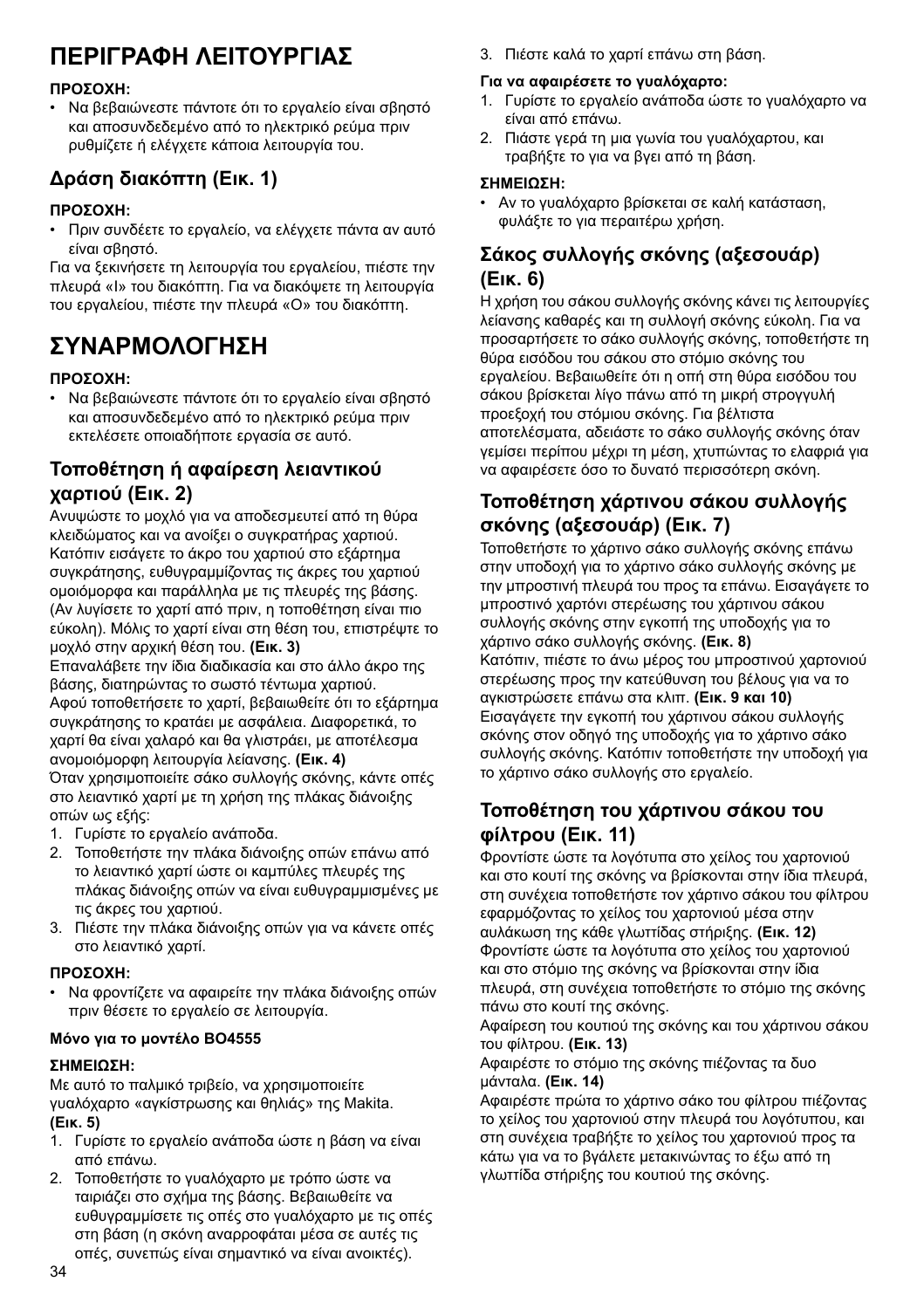# **ΛΕΙΤΟΥΡΓΙΑ**

# **Λειτουργία λείανσης (Εικ. 15)**

#### **ΠΡΟΣΟΧΗ:**

- Μη θέτετε ποτέ το εργαλείο σε λειτουργία χωρίς το λειαντικό χαρτί. Μπορεί να προκαλέσετε σοβαρή ζημιά στη βάση.
- Μη ζορίζετε ποτέ το εργαλείο. Η υπερβολική πίεση μπορεί να μειώσει την αποδοτικότητα της λείανσης, να καταστρέψει το λειαντικό χαρτί ή/και να μειώσει τη διάρκεια ζωής του εργαλείου.

Να κρατάτε το εργαλείο σταθερά. Ενεργοποιήστε το εργαλείο και περιμένετε έως ότου αποκτήσει την πλήρη ταχύτητά του. Κατόπιν, τοποθετήστε απαλά το εργαλείο στην επιφάνεια του τεμάχιου εργασίας. Ένα παλμικό τριβείο χρησιμοποιείται γενικά για την αφαίρεση μόνο μιας μικρής ποσότητας υλικού κάθε φορά. Εφόσον η ποιότητα της επιφάνειας είναι πιο σημαντική από την ποσότητα του υλικού που θα αφαιρεθεί, μην εξασκείτε δύναμη στο εργαλείο. Να κρατάτε πάντα τη βάση ευθυγραμμισμένη με το τεμάχιο εργασίας.

# **ΣΥΝΤΗΡΗΣΗ**

#### **ΠΡΟΣΟΧΗ:**

- Να βεβαιώνεστε πάντοτε ότι το εργαλείο είναι σβηστό και αποσυνδεδεμένο από το ηλεκτρικό ρεύμα πριν εκτελέσετε οποιαδήποτε εργασία ελέγχου ή συντήρησης σε αυτό.
- Μην χρησιμοποιήσετε βενζίνη, βενζόλη, διαλυτικό, αλκοόλη ή κάτι παρόμοιο. Μπορεί να προκληθεί αποχρωματισμός, παραμόρφωση ή ρωγμές.

Για να διατηρείται η ΑΣΦΑΛΕΙΑ και η ΑΞΙΟΠΙΣΤΙΑ του προϊόντος, οι εργασίες επισκευής, ο έλεγχος και η αλλαγή των καρβουνακιών, καθώς και οποιαδήποτε άλλη εργασία συντήρησης και ρύθμισης, θα πρέπει να εκτελούνται σε εξουσιοδοτημένα κέντρα εξυπηρέτησης της Makita, και πάντοτε με τη χρήση ανταλλακτικών της Makita.

# **ΑΞΕΣΟΥΑΡ**

#### **ΠΡΟΣΟΧΗ:**

• Συνιστάται η χρήση των παρακάτω αξεσουάρ και εξαρτημάτων με το εργαλείο της Makita μόνο όπως καθορίζεται στο παρόν εγχειρίδιο. Αν χρησιμοποιήσετε άλλα αξεσουάρ ή εξαρτήματα μπορεί να παρουσιαστεί κίνδυνος για πρόκληση ατομικού τραυματισμού. Να χρησιμοποιείτε τα αξεσουάρ και τα εξαρτήματα μόνο για το σκοπό για τον οποίο προορίζονται.

Αν χρειάζεστε κάποια βοήθεια ή περισσότερες πληροφορίες σχετικά με τα αξεσουάρ αυτά, απευθυνθείτε στο πλησιέστερο κέντρο εξυπηρέτησης της Makita.

- Λειαντικό χαρτί (χωρίς προ-διατρυπημένες οπές)
- Χάρτινος σάκος συλλογής σκόνης
- Υποδοχή για το χάρτινο σάκο συλλογής σκόνης
- Πλάκα διάνοιξης οπών
- Σάκος συλλογής σκόνης
- Κουτί σκόνης
- Χάρτινος σάκος φίλτρου

### **Θόρυβος** ENG905-1

Το σύνηθες σταθμισμένο επίπεδο θορύβου που έχει καθοριστεί σύμφωνα με την EN60745:

#### **Μοντέλο BO4555**

Επίπεδο ηχητικής πίεσης (L<sub>pA</sub>): 80 dB (A) Αβεβαιότητα (Κ): 3 dB (A) Το επίπεδο θορύβου κατά τη λειτουργία ενδέχεται να υπερβεί τα 80 dB (A). **Μοντέλο BO4556**

Επίπεδο ηχητικής πίεσης (L<sub>nA</sub>): 82 dB (A) Επίπεδο ηχητικής ισχύος (L<sub>WA</sub>): 93 dB (A) Αβεβαιότητα (Κ): 3 dB (A)

#### **Μοντέλο BO4557**

Επίπεδο ηχητικής πίεσης (L<sub>nA</sub>): 76 dB (A) Αβεβαιότητα (Κ): 3 dB (A) Το επίπεδο θορύβου κατά τη λειτουργία ενδέχεται να υπερβεί τα 80 dB (A).

### **Μοντέλο BO4558**

Επίπεδο ηχητικής πίεσης (L<sub>pA</sub>): 79 dB (A) Αβεβαιότητα (Κ): 3 dB (A) Το επίπεδο θορύβου κατά τη λειτουργία ενδέχεται να υπερβεί τα 80 dB (A).

## **Να φοράτε ωτοασπίδες.**

**Δόνηση** ENG900-1 Η συνολική τιμή δόνησης (διανυσματικό άθροισμα τριών αξόνων) που έχει καθοριστεί σύμφωνα με την EN60745:

#### **Μοντέλο BO4555**

Κατάσταση λειτουργίας: λείανση μεταλλικής πλάκας Εκπομπή δόνησης (ah): 2,5 m/s2 ή λιγότερο Αβεβαιότητα (Κ): 1,5 m/s2

#### **Μοντέλο BO4556**

Κατάσταση λειτουργίας: λείανση μεταλλικής πλάκας Εκπομπή δόνησης (ah): 3,0 m/s2 Αβεβαιότητα (Κ): 1,5 m/s2

### **Μοντέλα BO4557, BO4558**

Κατάσταση λειτουργίας: λείανση μεταλλικής πλάκας Εκπομπή δόνησης (ah): 3,5 m/s2 Αβεβαιότητα (Κ): 1,5 m/s2

#### ENG901-1

- Η δηλωθείσα τιμή των παραγομένων κραδασμών έχει καταμετρηθεί σύμφωνα με την τυποποιημένη μέθοδο δοκιμασίας και μπορεί να χρησιμοποιηθεί για την σύγκριση ενός εργαλείου με ένα άλλο.
- Η δηλωθείσα τιμή των παραγομένων κραδασμών μπορεί επίσης να χρησιμοποιηθεί για μια προκαταρκτική αξιολόγηση της έκθεσης στους κραδασμούς.

#### **ΠΡΟΕΙΔΟΠΟΙΗΣΗ:**

- Η εκπομπή κραδασμών κατά τη διάρκεια της πραγματικής χρήσης του ηλεκτρικού εργαλείου μπορεί να διαφέρει από τη δηλωθείσα τιμή των εκπομπών, ανάλογα με τον τρόπο με τον οποίο χρησιμοποιείται το εργαλείο.
- Φροντίστε να λάβετε τα μέτρα ασφαλείας που απαιτούνται για την προστασία του χρήστη που βασίζονται σε μια εκτίμηση της έκθεσης σε πραγματικές συνθήκες χρήσης (λαμβάνοντας υπόψη όλα τα μέρη του κύκλου λειτουργίας, όπως είναι οι περιπτώσεις κατά τις οποίες το εργαλείο είναι απενεργοποιημένο και όταν λειτουργεί στο ρελαντί επιπροσθέτως του χρόνου κατά τον οποίο το εργαλείο βρίσκεται σε χρήση).